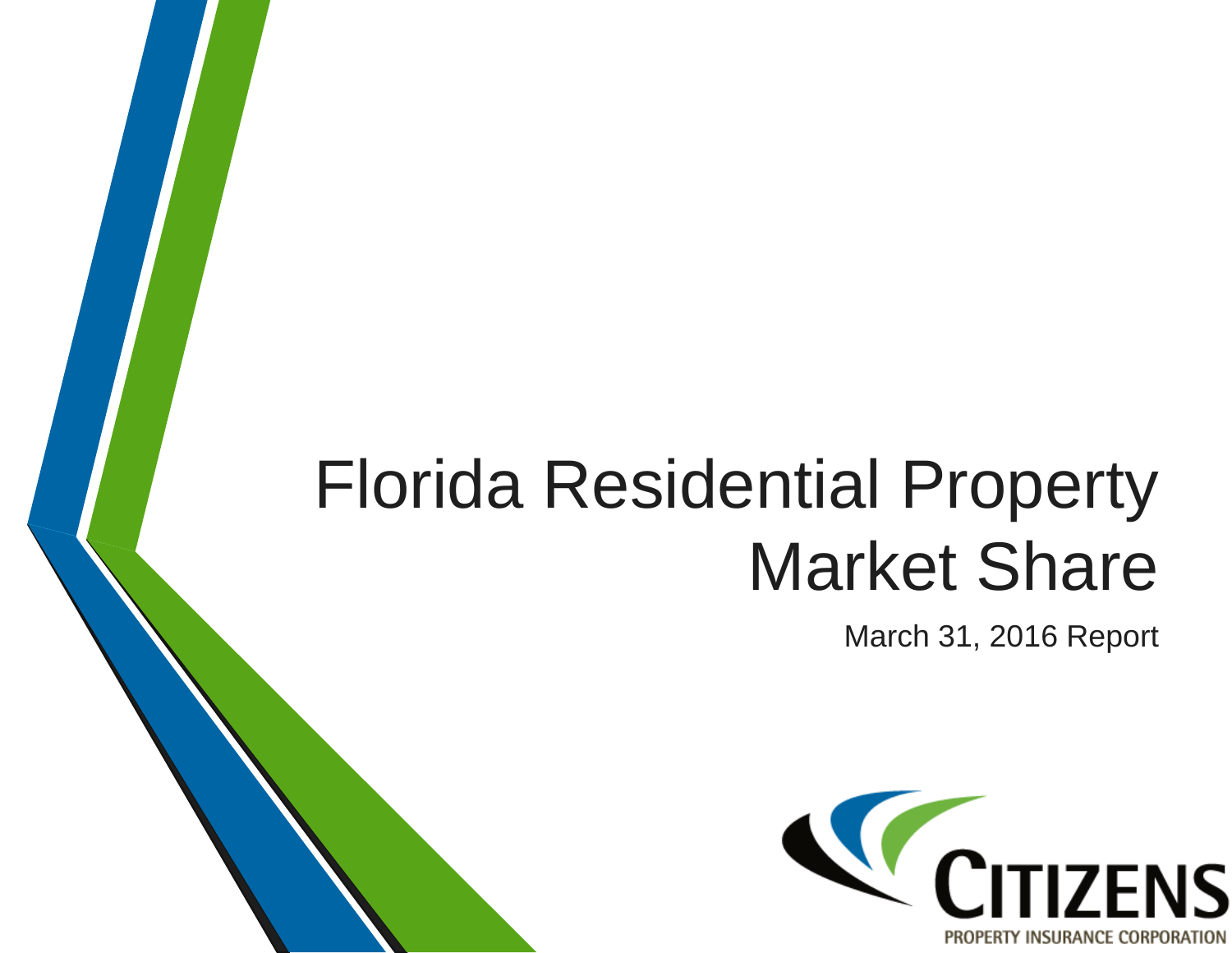## **Table of Contents**

| Data Sources<br>Market Share Based on Total Insured Value<br>Top 10 Insurers by Total Insured Value with Financial Data -<br>Top 10 Insurers by Total Insured Value with Detailed Data -<br>Market Share Based on Total Insured Value (Not Including State Farm) -<br>Top 10 Insurers by Total Insured Value with Financial Data (Not Including State Farm) -<br>Top 10 Insurers by Total Insured Value with Detailed Data (Not Including State Farm) -                                                                                                                                                                                                                                                                                                                                                                                                                                                                                               | $\overline{\mathbf{c}}$<br>3<br>4<br>$\frac{5}{6}$<br>$\overline{7}$                  |
|-------------------------------------------------------------------------------------------------------------------------------------------------------------------------------------------------------------------------------------------------------------------------------------------------------------------------------------------------------------------------------------------------------------------------------------------------------------------------------------------------------------------------------------------------------------------------------------------------------------------------------------------------------------------------------------------------------------------------------------------------------------------------------------------------------------------------------------------------------------------------------------------------------------------------------------------------------|---------------------------------------------------------------------------------------|
| <b>Personal Residential</b>                                                                                                                                                                                                                                                                                                                                                                                                                                                                                                                                                                                                                                                                                                                                                                                                                                                                                                                           |                                                                                       |
| Top 20 Insurers by Total Insured Value<br>Top 20 Insurers by Total Insured Value (Not Including State Farm) - - - - - - - -<br>Historic Top 20 Insurers by Total Insured Value - <b>Conserversion</b><br>Top 10 Insurers by Total Insured Value with Financial Data -<br>Top 20 Insurers by New Business Written<br>Citizens' Market Share by County<br>Citizens' Change in Personal Residential Market Share Map<br>Clearinghouse Participating Insurers by Total Insured Value with Financial Data —————<br>Depopulation Insurers by Total Insured Value with Financial Data ———<br>Top 20 New Business Writers with Financial Data -<br>Average Premium & Total Insured Value per Policy - <b>Consense 18</b><br>Mobile Home Trend Analysis -<br>Hernando, Hillsborough, Pasco & Pinellas Trend Analysis -<br>Broward, Miami-Dade & Palm Beach Trend Analysis - 22<br>Monroe County Trend Analysis -<br>Statewide Trend Analysis - <b>Constant</b> | 9<br>10<br>11<br>12<br>13<br>14<br>15<br>16<br>17<br>18<br>19<br>20<br>21<br>23<br>24 |
| <b>Commercial Residential</b>                                                                                                                                                                                                                                                                                                                                                                                                                                                                                                                                                                                                                                                                                                                                                                                                                                                                                                                         |                                                                                       |
| Top 20 Insurers by Total Insured Value -<br>Historic Top 20 Insurers by Total Insured Value <b>- Theory of Alace</b><br>Top 10 Insurers by Total Insured Value<br>Top 10 Insurers by New Business Written - Top 10 Insurers by New Business Written<br>Change in Market Share<br>Citizens' Market Share by County<br>Citizens' Change in Commercial Residential Market Share Map - 32<br>Average Premium & Total Insured Value per Policy - 33<br>Statewide Trend Analysis <b>Constants</b>                                                                                                                                                                                                                                                                                                                                                                                                                                                           | 25<br>26<br>27<br>28<br>29<br>30<br>31<br>34                                          |
| <b>Annual Total Market - Historical Analysis</b>                                                                                                                                                                                                                                                                                                                                                                                                                                                                                                                                                                                                                                                                                                                                                                                                                                                                                                      |                                                                                       |
|                                                                                                                                                                                                                                                                                                                                                                                                                                                                                                                                                                                                                                                                                                                                                                                                                                                                                                                                                       |                                                                                       |

Florida Personal Residential Property

36 35 Florida Commercial Residential Property

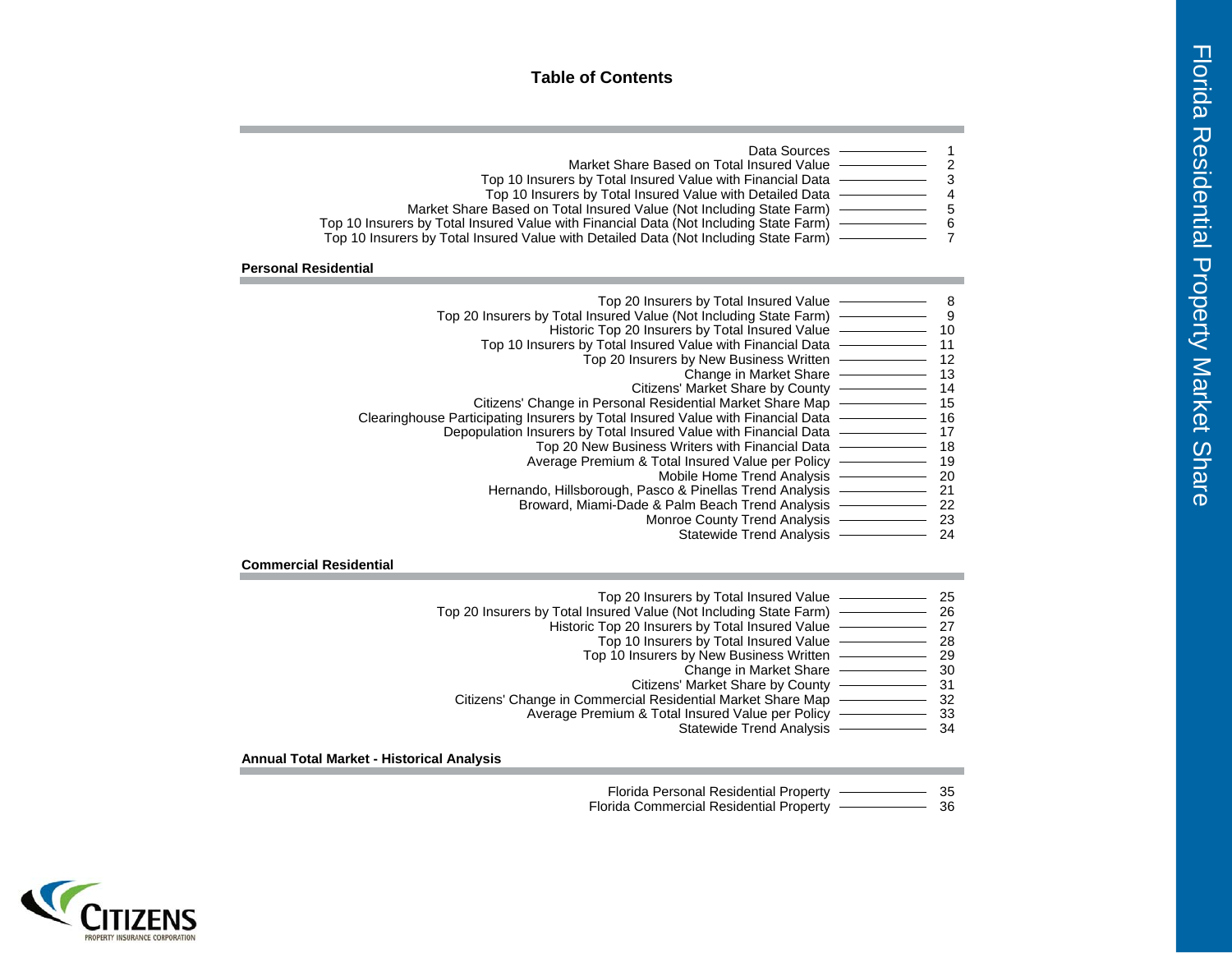## **Data Sources**

**QUASR data** – Reported quarterly to the Florida Office of Insurance Regulation (OIR) from all admitted carriers relative to the Florida portion of their business

- Quarterly data from fourth quarter 2002 through first quarter 2016
- 03/31/2016 data provided by the OIR on 6/22/2016. Any submissions/changes made after this date will not be reflected in this report.
- Commercial non-residential data is not reported in QUASR and is therefore not included in this analysis (As of 03/31/2016, CNR-M and CNR-W made up approximately 4% of Citizens' building counts)
- State Farm Florida filed QUASR data as "trade secret" with the OIR beginning first quarter 2014. Several exhibits reflect values for State Farm Florida as reported for fourth quarter 2013.
- During the 3<sup>rd</sup> quarter of 2010, State Farm resubmitted data for 1Q2009 through 2Q2010. The totals remained the same but the aggregate change was a reduction in the policies in personal lines and an increase in commercial lines. This analysis reflects updated data.

**SNL Financial data** – Reported to the National Association of Insurance Commissioners (NAIC) by insurance carriers and collected, standardized and disseminated by SNL

- Annual and quarterly financial statement data submitted by participating carriers.
- 12/31/2015 data extracted from SNL 04/25/2016. Any submissions/changes made after this date will not be reflected in this report.
- Data used in this report includes Net Written Premium, Surplus, Net Written Premium to Surplus Ratio, Combined Loss Ratio and Net Loss & LAE Ratio.
- Values included in this report are on a total company basis as reported in annual statements.
- Some insurers write business in multiple states. When using this data, consideration of what proportion of their business is in Florida should be taken when used in conjunction with QUASR data (QUASR data is reported for the Florida portion of their business). If known, this information is included in the footnotes for each exhibit.

**FSLSO Top Coverages Report data** – Reported quarterly to the Florida Surplus Lines Service Office (FSLSO)

- Quarterly data from first quarter 2002 through first quarter 2016
- Data has a strong seasonal cycle so it is aggregated to annual values for this analysis
- Insured value is not reported so analyses using FSLSO data are based on policy and premium data only
- Commercial non-residential cannot be separated from commercial residential and is therefore included in this analysis; to minimize this impact only Apartment and Condominium coverage codes are utilized.
- A subset of coverages that correspond to Citizens' lines of business are selected from all coverages reported (see notes on relevant exhibits as to which specific coverages are included in each)

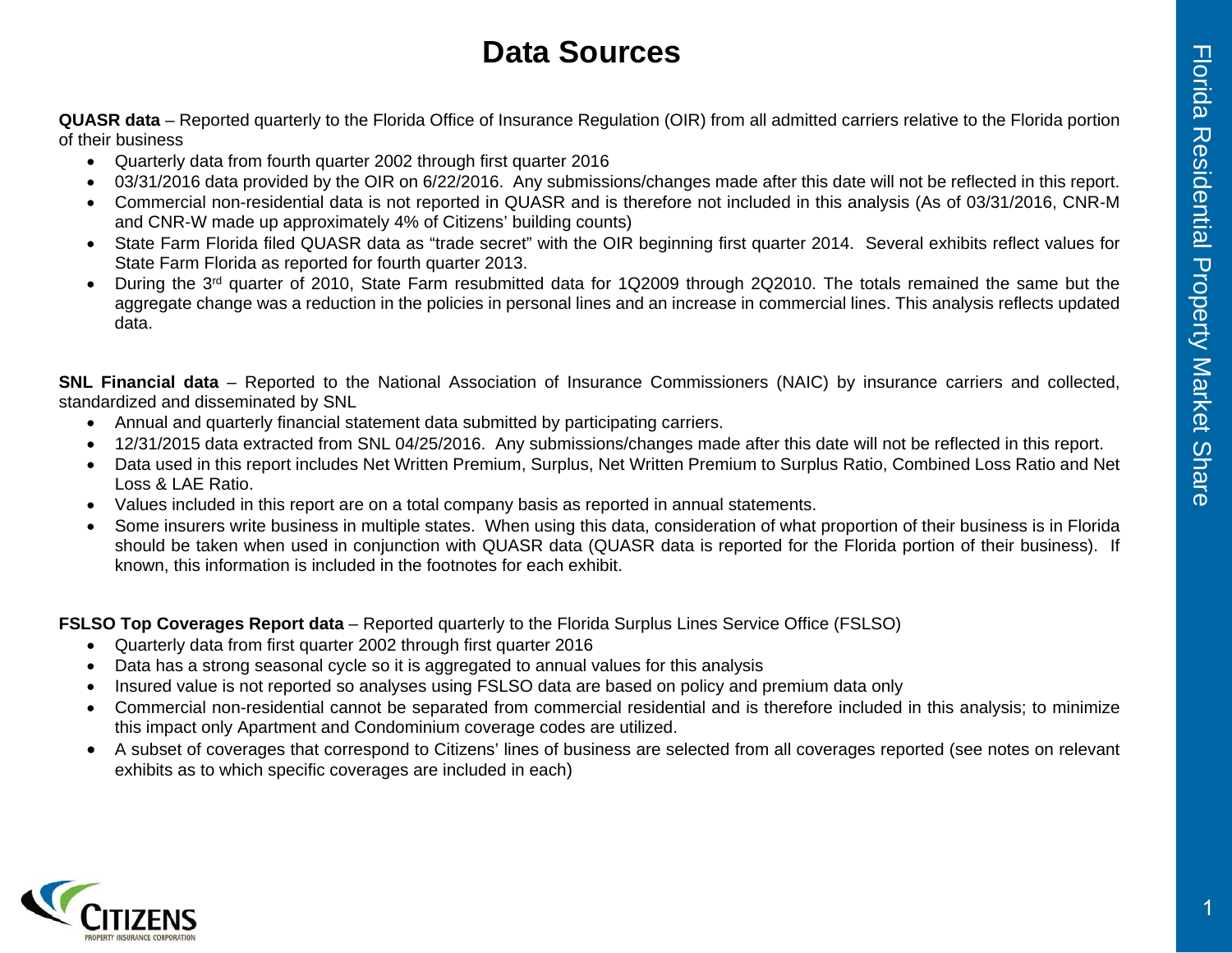Florida Residential Property Market Share

Florida Residential Property Market Share

|                                                                                                                                                       |                                                                                                                | <b>Florida Residential Property Insurance Market</b><br><b>Includes State Farm Florida</b><br>QUASR data as of March 31, 2016 |                                                                                                                                     |
|-------------------------------------------------------------------------------------------------------------------------------------------------------|----------------------------------------------------------------------------------------------------------------|-------------------------------------------------------------------------------------------------------------------------------|-------------------------------------------------------------------------------------------------------------------------------------|
| June 30, 2004<br><b>Citizens</b><br><b>Others</b><br>15%<br>(National<br>Writers.<br>etc.)<br>28%<br>"Pups"<br>35%<br>Florida-<br><b>Based</b><br>22% | December 31, 2011<br><b>Others</b><br>(National<br>Writers.<br>etc.)<br>18%<br>Florida-<br><b>Based</b><br>45% | <b>Citizens</b><br>23%<br>"Pups"<br>14%                                                                                       | <b>Citizens</b><br><b>Others</b><br>6%<br>(National<br>"Pups"<br>Writers, etc.)<br><b>11%</b><br>13%<br><b>Florida-Based</b><br>70% |
|                                                                                                                                                       | <b>Insurer Category</b>                                                                                        | <b>Total Insured Value</b>                                                                                                    |                                                                                                                                     |
|                                                                                                                                                       | Citizens                                                                                                       | \$129,511,344,494                                                                                                             |                                                                                                                                     |
|                                                                                                                                                       | "Pups"                                                                                                         | \$235,326,522,139                                                                                                             |                                                                                                                                     |
|                                                                                                                                                       | Florida-Based                                                                                                  | \$1,496,427,684,303                                                                                                           |                                                                                                                                     |
|                                                                                                                                                       | Others                                                                                                         | \$269,691,153,545                                                                                                             |                                                                                                                                     |
|                                                                                                                                                       | <b>Total</b>                                                                                                   | \$2,130,956,704,480                                                                                                           |                                                                                                                                     |
|                                                                                                                                                       |                                                                                                                |                                                                                                                               |                                                                                                                                     |

**Market Share Based on Total Insured ValueFor Policies that Include Wind Coverage** 

The Florida Residential Property Insurance Admitted Market is divided into 4 major parts: (i) Citizens; (ii) Florida only subsidiaries "pups" of major national writers; (iii) Florida-based domestic companies; and (iv) non-domestic nationwide property writers, such as USAA, etc.

#### **Notes:**

- 1) Includes admitted insurers only
- 2) State Farm Florida filed QUASR data as "trade secret" with the OIR beginning first quarter 2014. This exhibit reflects values for State Farm Florida as reported for fourth quarter 2013.
- 3) Surplus lines companies are not included in the market share calculation
- 4) Based on total insured value for policies with wind coverage

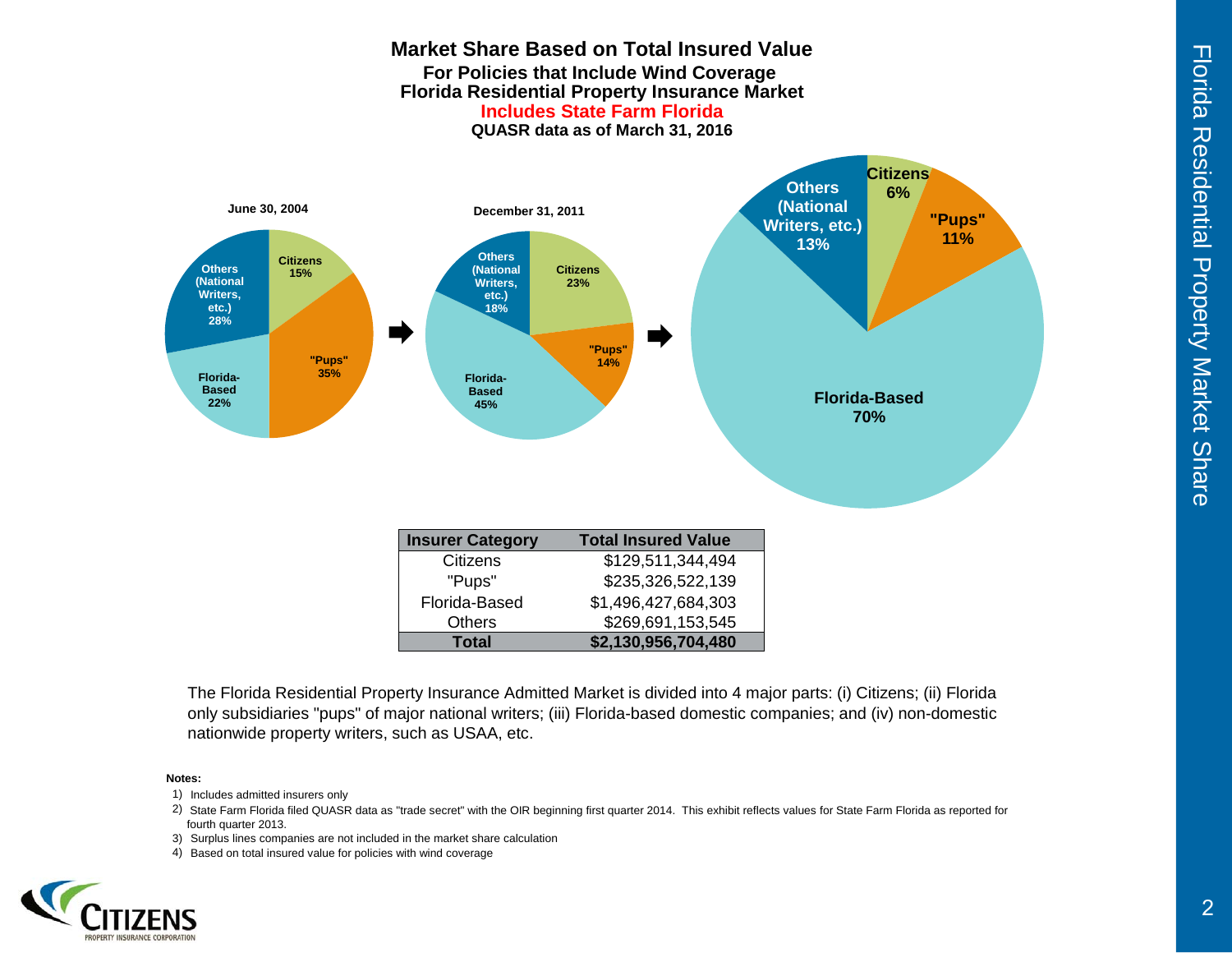#### **Top 10 Insurers by Total Insured Value Florida Personal & Commercial Residential Property Includes State Farm Florida**



- **State Farm Florida Insurance Company Citizens Property Insurance Corporation Universal Property & Casualty Insurance Company Federated National Insurance Company Heritage Property & Casualty Insurance Company Security First Insurance Company United Property & Casualty Insurance Company Federal Insurance Company American Integrity Insurance Company of Florida** ■ St. Johns Insurance Company, Inc.
- **All Other Insurers**

|                                                 | As of 03/31/16                       |                                              |                           | As of 12/31/15                                            |                                      |                                           |
|-------------------------------------------------|--------------------------------------|----------------------------------------------|---------------------------|-----------------------------------------------------------|--------------------------------------|-------------------------------------------|
| <b>Insurers</b>                                 | <b>Total Insured Value</b><br>(5000) | <b>Net Written</b><br><b>Premium (\$000)</b> | <b>Surplus</b><br>(\$000) | <b>Net Written</b><br><b>Premium to</b><br><b>Surplus</b> | <b>Combined</b><br><b>Loss Ratio</b> | <b>Net Loss &amp;</b><br><b>LAE Ratio</b> |
| State Farm Florida Insurance Company            | \$172,186,772                        | \$583.950                                    | \$1,033,773               | 56%                                                       | 69%                                  | 42%                                       |
| Citizens Property Insurance Corporation         | \$132,466,939                        | \$577,999                                    | \$7,389,692               | 8%                                                        | 113%                                 | 64%                                       |
| Universal Property & Casualty Insurance Company | \$127,681,936                        | \$622,964                                    | \$256,987                 | 242%                                                      | 75%                                  | 41%                                       |
| Federated National Insurance Company            | \$101,677,408                        | \$241.362                                    | \$145.135                 | 166%                                                      | 90%                                  | 56%                                       |
| Heritage Property & Casualty Insurance Company  | \$100,864,794                        | \$391.728                                    | \$216.423                 | 181%                                                      | 81%                                  | 45%                                       |
| Security First Insurance Company                | \$82,684,726                         | \$141,645                                    | \$55,321                  | 256%                                                      | 96%                                  | 66%                                       |
| United Property & Casualty Insurance Company    | \$77,806,958                         | \$369,935                                    | \$135.288                 | 273%                                                      | 93%                                  | 56%                                       |
| Federal Insurance Company                       | \$74,897,301                         | \$7.338.204                                  | \$13,278,705              | 55%                                                       | 85%                                  | 54%                                       |
| American Integrity Insurance Company of Florida | \$69,537,760                         | \$108.461                                    | \$67.639                  | 160%                                                      | 84%                                  | 50%                                       |
| St. Johns Insurance Company, Inc.               | \$68,771,548                         | \$34,092                                     | \$50,220                  | 68%                                                       | 97%                                  | 96%                                       |
| All Other Insurers                              | \$1,471,243,481                      |                                              |                           |                                                           |                                      |                                           |
| <b>Total</b>                                    | \$2,307,632,852                      |                                              |                           |                                                           |                                      |                                           |

#### **Notes:**

1) Includes admitted insurers (and Citizens) writing personal and commercial residential property statewide

2) State Farm Florida filed QUASR data as "trade secret" with the OIR beginning first quarter 2014. This exhibit reflects Total Insured Value for State Farm Florida as reported on 12/31/13. All other values are as reported 2014 annual statements.

3) Surplus lines companies are not included in the market share calculation

4) Net Loss and LAE Ratio = (Net Incurred Claims and Claim Adjustment Expenses)/ Net Earned Premiums

5) Combined Loss Ratio = Net Loss & LAE Ratio plus Expense Ratio (Underwriting Expense/Net Premiums Written)

6) Total Insured Value indicates Florida Personal and Commercial Residential business. All other values are on a total company basis as reported in NAIC annual statements.

7) Some insurers write in multiple states. In 2015, Federal had approximately 8% of its direct written premium in FL.

8) Percentages in pie chart are rounded to the nearest whole number

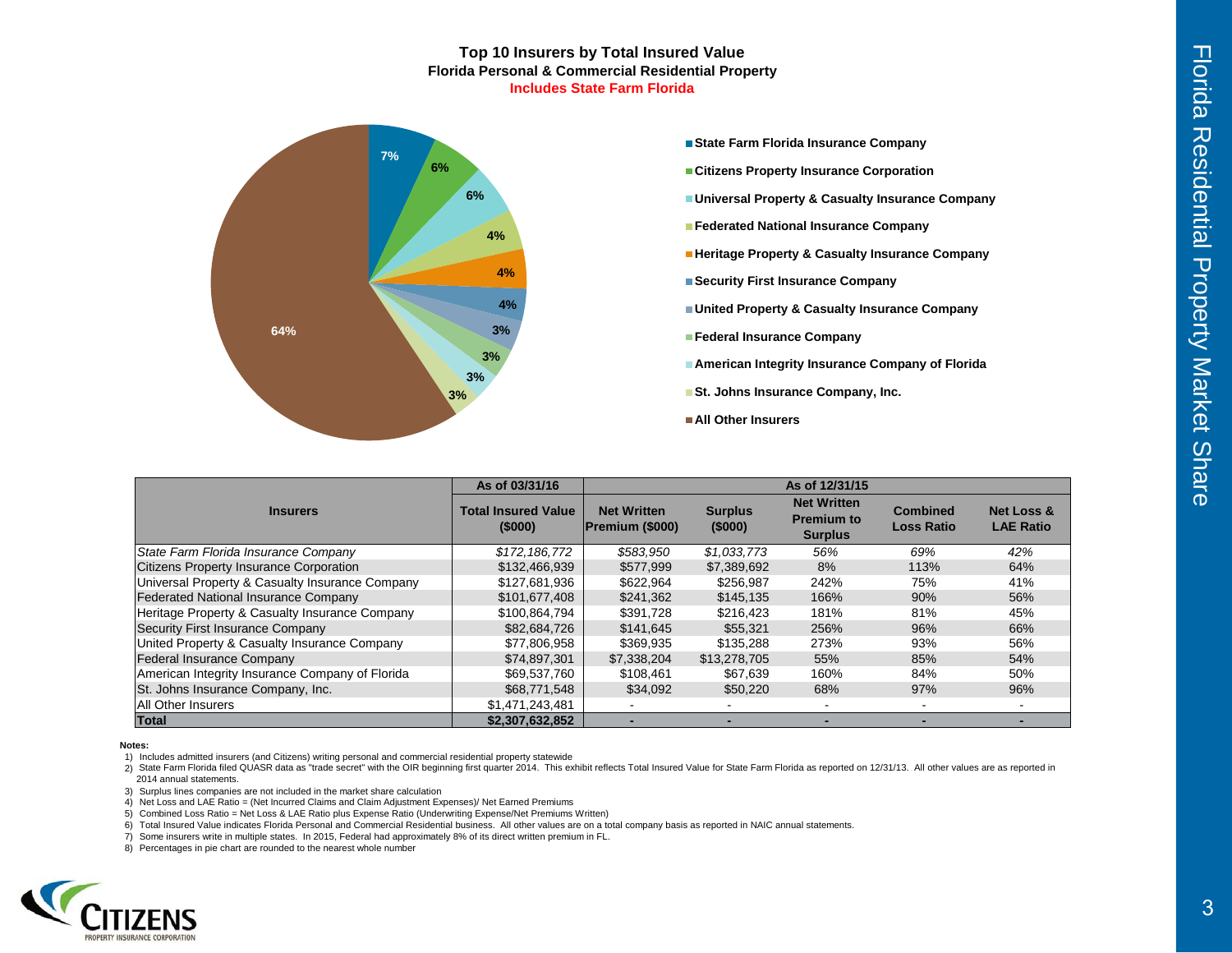## **Top 10 Insurers by Total Insured Value Florida Personal & Commercial Residential Property Includes State Farm Florida QUASR data as of March 31, 2016**

|                                                 |                 |              | <b>All Policies</b>  |              |                  |              | <b>Policies w/ Wind Coverage</b> |              |                      |              |                  |              |
|-------------------------------------------------|-----------------|--------------|----------------------|--------------|------------------|--------------|----------------------------------|--------------|----------------------|--------------|------------------|--------------|
| <b>Insurers</b>                                 | <b>Policies</b> | <b>Mkt</b>   | Total                | <b>Mkt</b>   | <b>Premiums</b>  | <b>Mkt</b>   | <b>Policies</b>                  | <b>Mkt</b>   | Total                | <b>Mkt</b>   | <b>Premiums</b>  | <b>Mkt</b>   |
|                                                 | <b>Inforce</b>  | <b>Share</b> | <b>Insured Value</b> | <b>Share</b> | <b>Written</b>   | <b>Share</b> | <b>Inforce</b>                   | <b>Share</b> | <b>Insured Value</b> | <b>Share</b> | <b>Written</b>   | <b>Share</b> |
| State Farm Florida Insurance Company            | 389.109         | 6%           | \$172.186.771.951    | 7%           | \$655.530.740    | 6%           | 353.011                          | 6%           | \$153.554.899.421    | 7%           | \$613,478,860    | 6%           |
| <b>Citizens Property Insurance Corporation</b>  | 476,278         | 7%           | 132,466,938,724      | 6%           | 927,620,676      | 9%           | 457,015                          | 8%           | 129,511,344,494      | 6%           | 914,044,305      | 9%           |
| Universal Property & Casualty Insurance Company | 555.866         | 9%           | 127.681.935.941      | 6%           | 837.983.218      | 8%           | 539.317                          | 9%           | 124.616.037.155      | 6%           | 824.814.532      | 8%           |
| <b>Federated National Insurance Company</b>     | 252,975         | 4%           | 101.677.408.312      | 4%           | 446.082.426      | 4%           | 243.781                          | 4%           | 99.410.596.892       | 5%           | 439.682.808      | 4%           |
| Heritage Property & Casualty Insurance Company  | 266.846         | 4%           | 100.864.794.452      | 4%           | 594.443.549      | 6%           | 257.693                          | 4%           | 97.844.167.638       | 5%           | 584.052.145      | 6%           |
| Security First Insurance Company                | 297.412         | 5%           | 82.684.726.156       | 4%           | 314.763.838      | 3%           | 291,829                          | 5%           | 81.015.214.349       | 4%           | 310.942.156      | 3%           |
| United Property & Casualty Insurance Company    | 185.440         | 3%           | 77.806.957.793       | 3%           | 346.493.001      | 3%           | 176.546                          | 3%           | 73.768.965.841       | 3%           | 339.052.246      | 3%           |
| Federal Insurance Company                       | 32,875          | 1%           | 74,897,300,996       | 3%           | 188,196,599      | 2%           | 20,935                           | 0%           | 55,286,947,974       | 3%           | 148,933,471      | 1%           |
| American Integrity Insurance Company of Florida | 216.310         | 3%           | 69.537.760.471       | 3%           | 244.801.625      | 2%           | 215.710                          | 4%           | 69,407,035,923       | 3%           | 244.420.056      | 2%           |
| St. Johns Insurance Company, Inc.               | 167.844         | 3%           | 68,771,548,463       | 3%           | 259,841,094      | 2%           | 166,695                          | 3%           | 68,274,072,538       | 3%           | 258,950,925      | 2%           |
| All Other Insurers                              | 3,952,300       | 62%          | 1.471.243.480.982    | 64%          | 6.632.503.691    | 61%          | 3.669.049                        | 61%          | 1,331,822,321,676    | 62%          | 6,293,995,274    | 61%          |
| <b>Total</b>                                    | 6.404.146       | 100%         | \$2.307.632.852.290  | 100%         | \$10.792.729.717 | 100%         | 6.038.570                        | 100%         | \$2.130.956.704.480  | 100%         | \$10.358.887.918 | 100%         |

#### **Notes:**

.<br>1) Includes admitted insurers (and Citizens) writing residential property statewide<br>2) State Farm Florida filed QUASR data as "trade secret" with the OIR beginning first quarter 2014. This exhibit reflects values for Sta

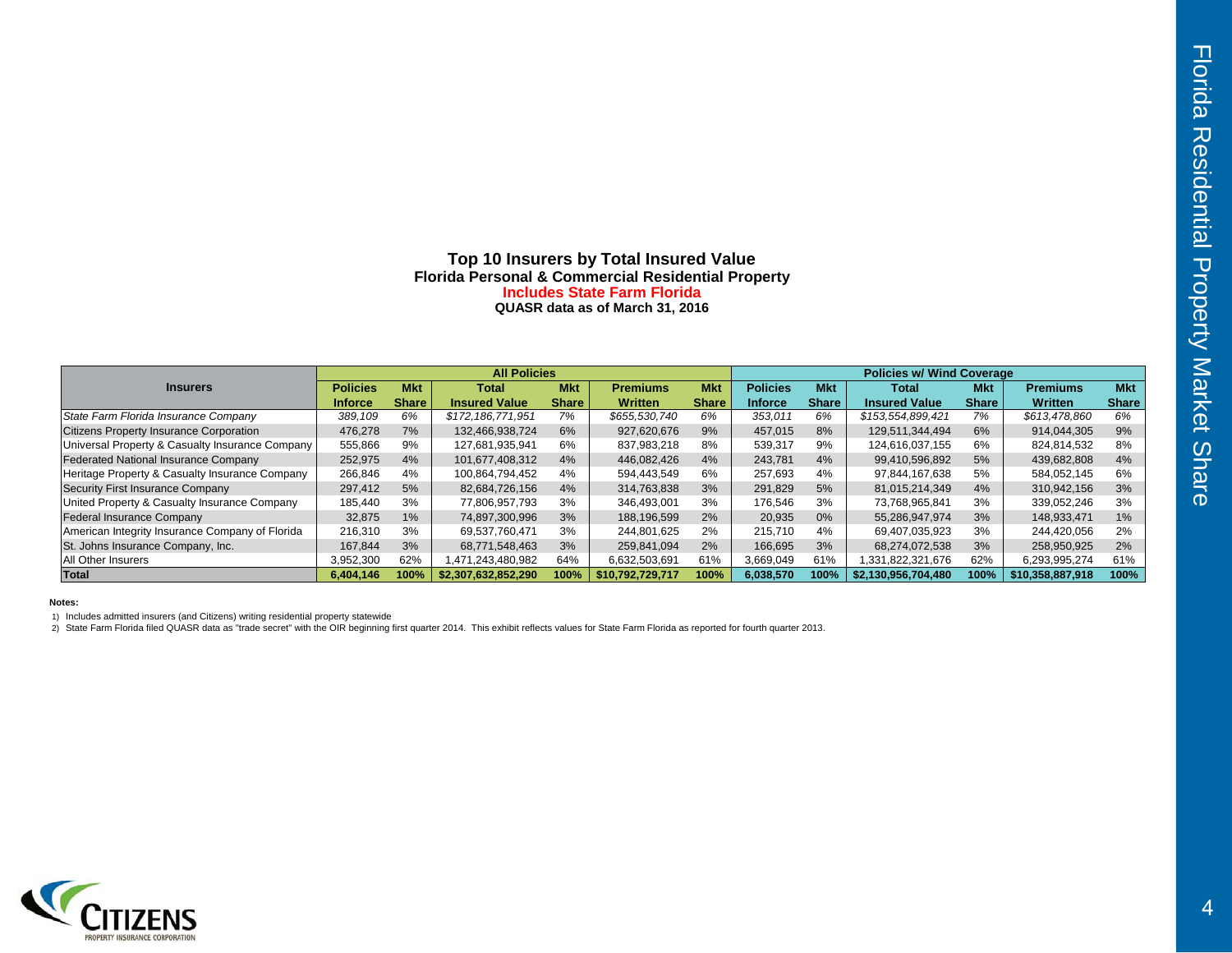

The Florida Residential Property Insurance Admitted Market is divided into 4 major parts: (i) Citizens; (ii) Florida only subsidiaries "pups" of major national writers; (iii) Florida-based domestic companies; and (iv) non-domestic nationwide property writers, such as USAA, etc.

#### **Notes:**

1) Includes admitted insurers only

- 2) State Farm Florida filed QUASR data as "trade secret" with the OIR beginning first quarter 2014. For policies that include wind, they represented 353,011 (6%) policies, \$154B in TIV (7%) and \$613M in premium (6%) on 12/31/13.
- 3) Surplus lines companies are not included in the market share calculation
- 4) Based on total insured value for policies with wind coverage

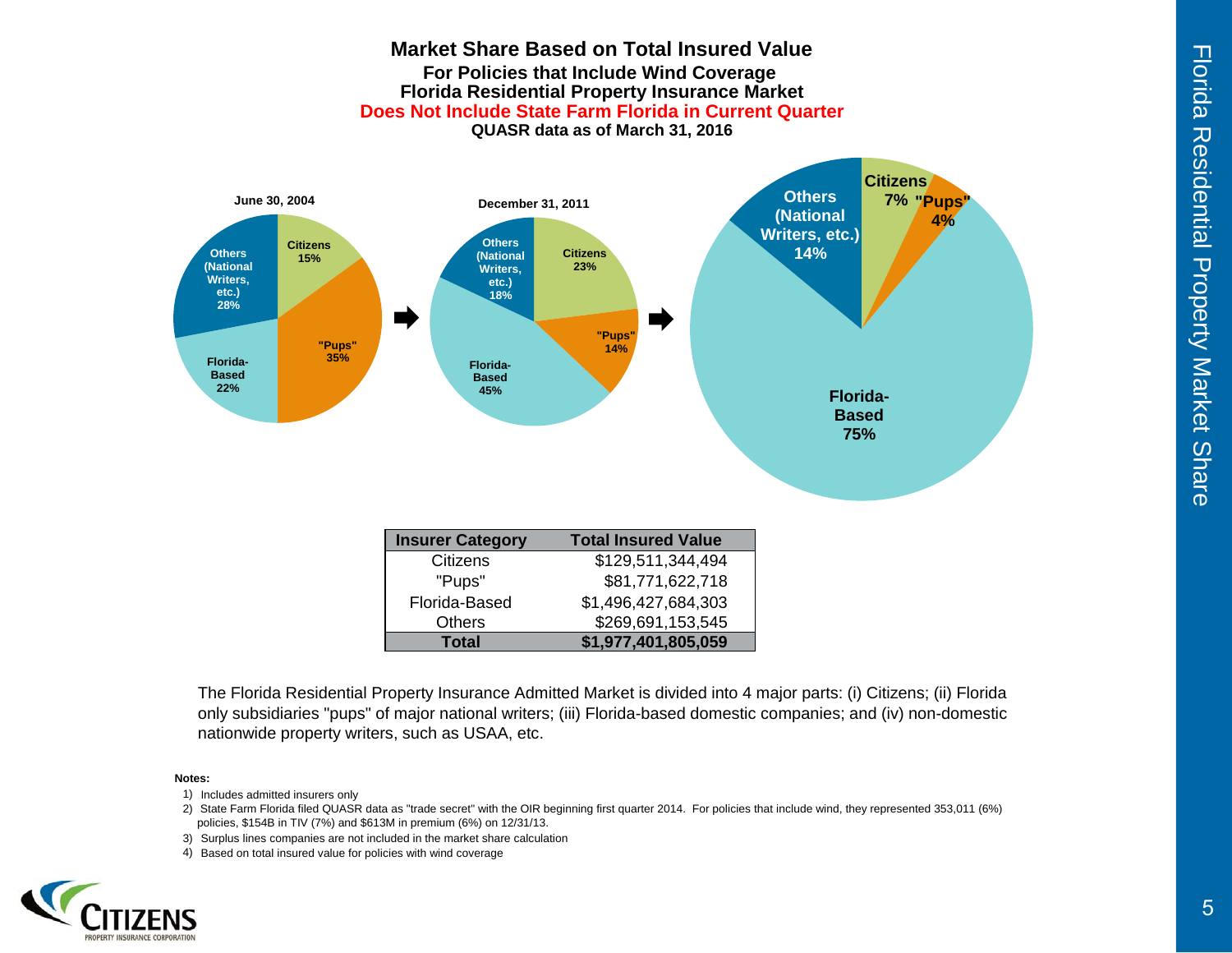### **Top 10 Insurers by Total Insured Value Florida Personal & Commercial Residential Property Does Not Include State Farm Florida**



- **Citizens Property Insurance Corporation**
- **Universal Property & Casualty Insurance Company**
- **Federated National Insurance Company**
- **Heritage Property & Casualty Insurance Company**
- **Security First Insurance Company**
- **United Property & Casualty Insurance Company**
- **Federal Insurance Company**
- **American Integrity Insurance Company of Florida**
- St. Johns Insurance Company, Inc.
- **Tower Hill Prime Insurance Company**
- **All Other Insurers**

|                                                 | As of 03/31/16                       |                                       |                          | As of 12/31/15                                            |                                      |                                |
|-------------------------------------------------|--------------------------------------|---------------------------------------|--------------------------|-----------------------------------------------------------|--------------------------------------|--------------------------------|
| <b>Insurers</b>                                 | <b>Total Insured Value</b><br>(5000) | <b>Net Written</b><br>Premium (\$000) | <b>Surplus</b><br>(5000) | <b>Net Written</b><br><b>Premium to</b><br><b>Surplus</b> | <b>Combined Loss</b><br><b>Ratio</b> | <b>Net Loss</b><br>& LAE Ratio |
| Citizens Property Insurance Corporation         | \$132,466,939                        | \$577,999                             | \$7,389,692              | 8%                                                        | 113%                                 | 64%                            |
| Universal Property & Casualty Insurance Company | \$127,681,936                        | \$622,964                             | \$256,987                | 242%                                                      | 75%                                  | 41%                            |
| Federated National Insurance Company            | \$101,677,408                        | \$241,362                             | \$145,135                | 166%                                                      | 90%                                  | 56%                            |
| Heritage Property & Casualty Insurance Company  | \$100,864,794                        | \$391.728                             | \$216,423                | 181%                                                      | 81%                                  | 45%                            |
| Security First Insurance Company                | \$82,684,726                         | \$141.645                             | \$55,321                 | 256%                                                      | 96%                                  | 66%                            |
| United Property & Casualty Insurance Company    | \$77,806,958                         | \$369,935                             | \$135,288                | 273%                                                      | 93%                                  | 56%                            |
| Federal Insurance Company                       | \$74,897,301                         | \$7,338,204                           | \$13,278,705             | 55%                                                       | 85%                                  | 54%                            |
| American Integrity Insurance Company of Florida | \$69,537,760                         | \$108,461                             | \$67,639                 | 160%                                                      | 84%                                  | 50%                            |
| St. Johns Insurance Company, Inc.               | \$68,771,548                         | \$34,092                              | \$50,220                 | 68%                                                       | 97%                                  | 96%                            |
| Tower Hill Prime Insurance Company              | \$62,796,135                         | \$40,801                              | \$79.761                 | 51%                                                       | 121%                                 | 81%                            |
| <b>All Other Insurers</b>                       | \$1,236,260,574                      |                                       |                          |                                                           |                                      |                                |
| <b>Total</b>                                    | \$2,135,446,080                      |                                       |                          |                                                           |                                      |                                |

#### **Notes:**

1) Includes admitted insurers (and Citizens) writing personal and commercial residential property statewide

2) State Farm Florida filed QUASR data as "trade secret" with the OIR beginning first quarter 2014. They represented \$172B in TIV on 12/31/13.

3) Surplus lines companies are not included in the market share calculation

4) Net Loss and LAE Ratio = (Net Incurred Claims and Claim Adjustment Expenses)/ Net Earned Premiums

5) Combined Loss Ratio = Net Loss & LAE Ratio plus Expense Ratio (Underwriting Expense/Net Premiums Written)

6) Total Insured Value indicates Florida Personal and Commercial Residential business. All other values are on a total company basis as reported in NAIC annual statements.

7) Some insurers write in multiple states. In 2015, Federal had approximately 8% of its direct written premium in FL.

8) Percentages in pie chart are rounded to the nearest whole number

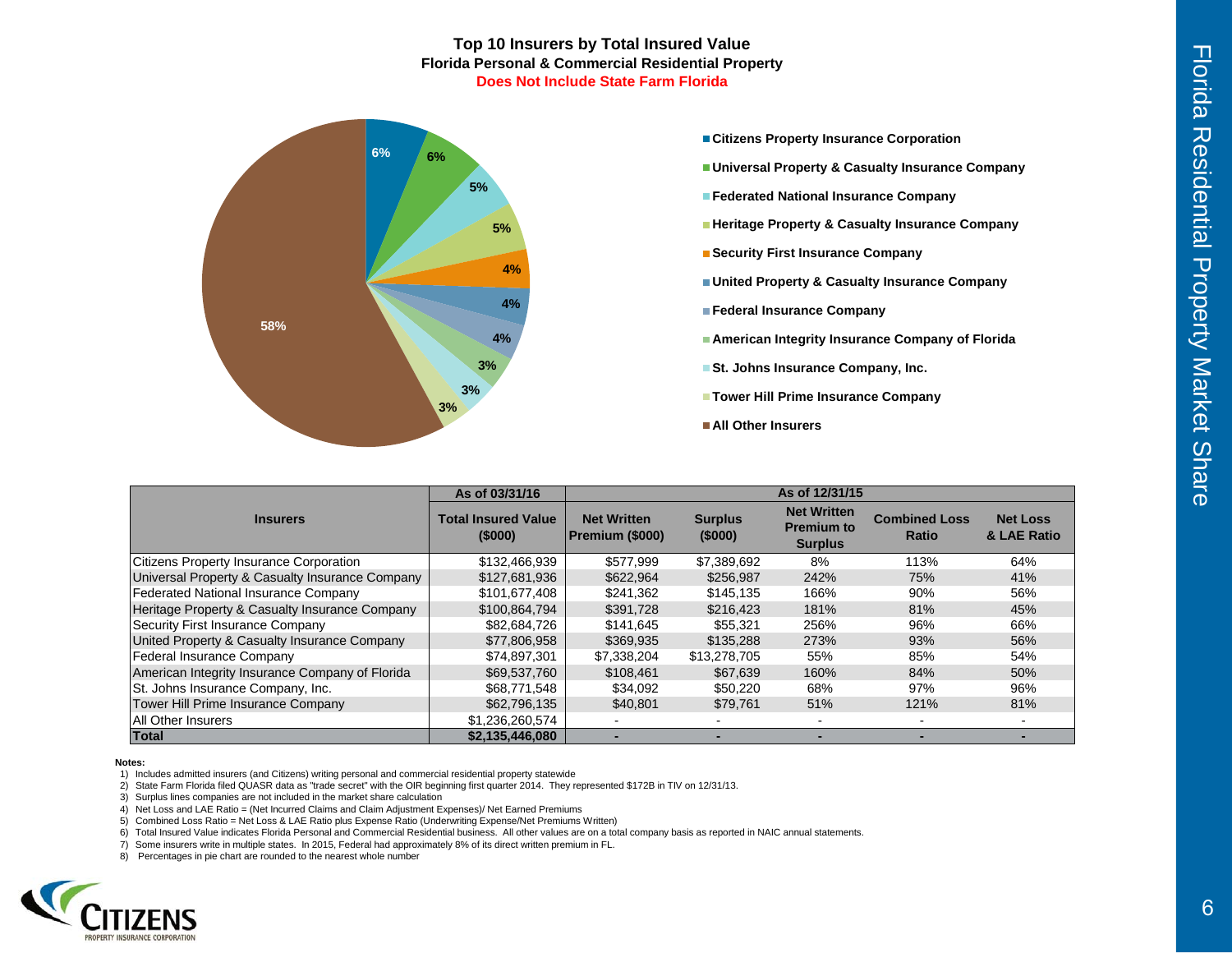## **Top 10 Insurers by Total Insured Value Florida Personal & Commercial Residential Property Does Not Include State Farm Florida QUASR data as of March 31, 2016**

|                                                 |                 | <b>All Policies</b> |                      |              |                  |              |                 |              | <b>Policies w/ Wind Coverage</b> |              |                 |              |  |  |
|-------------------------------------------------|-----------------|---------------------|----------------------|--------------|------------------|--------------|-----------------|--------------|----------------------------------|--------------|-----------------|--------------|--|--|
| <b>Insurers</b>                                 | <b>Policies</b> | <b>Mkt</b>          | Total                | <b>Mkt</b>   | <b>Premiums</b>  | <b>Mkt</b>   | <b>Policies</b> | <b>Mkt</b>   | Total                            | <b>Mkt</b>   | <b>Premiums</b> | <b>Mkt</b>   |  |  |
|                                                 | <b>Inforce</b>  | <b>Share</b>        | <b>Insured Value</b> | <b>Share</b> | <b>Written</b>   | <b>Share</b> | <b>Inforce</b>  | <b>Share</b> | <b>Insured Value</b>             | <b>Share</b> | <b>Written</b>  | <b>Share</b> |  |  |
| Citizens Property Insurance Corporation         | 476.278         | 8%                  | \$132.466.938.724    | 6%           | \$927.620.676    | 9%           | 457,015         | 8%           | \$129.511.344.494                | 7%           | \$914.044.305   | 9%           |  |  |
| Universal Property & Casualty Insurance Company | 555,866         | 9%                  | 127,681,935,941      | 6%           | 837,983,218      | 8%           | 539,317         | 9%           | 124,616,037,155                  | 6%           | 824,814,532     | 8%           |  |  |
| Federated National Insurance Company            | 252.975         | 4%                  | 101.677.408.312      | 5%           | 446.082.426      | 4%           | 243.781         | 4%           | 99,410,596,892                   | 5%           | 439.682.808     | 5%           |  |  |
| Heritage Property & Casualty Insurance Company  | 266,846         | 4%                  | 100,864,794,452      | 5%           | 594.443.549      | 6%           | 257,693         | 5%           | 97,844,167,638                   | 5%           | 584,052,145     | 6%           |  |  |
| Security First Insurance Company                | 297,412         | 5%                  | 82,684,726,156       | 4%           | 314.763.838      | 3%           | 291,829         | 5%           | 81,015,214,349                   | 4%           | 310,942,156     | 3%           |  |  |
| United Property & Casualty Insurance Company    | 185,440         | 3%                  | 77,806,957,793       | 4%           | 346,493,001      | 3%           | 176,546         | 3%           | 73,768,965,841                   | 4%           | 339,052,246     | 3%           |  |  |
| Federal Insurance Company                       | 32,875          | 1%                  | 74,897,300,996       | 4%           | 188.196.599      | 2%           | 20,935          | 0%           | 55,286,947,974                   | 3%           | 148.933.471     | 2%           |  |  |
| American Integrity Insurance Company of Florida | 216,310         | 4%                  | 69,537,760,471       | 3%           | 244,801,625      | 2%           | 215,710         | 4%           | 69,407,035,923                   | 4%           | 244,420,056     | 3%           |  |  |
| St. Johns Insurance Company, Inc.               | 167.844         | 3%                  | 68.771.548.463       | 3%           | 259.841.094      | 3%           | 166.695         | 3%           | 68,274,072,538                   | 3%           | 258.950.925     | 3%           |  |  |
| Tower Hill Prime Insurance Company              | 143,769         | 2%                  | 62,796,134,876       | 3%           | 232,491,177      | 2%           | 133,007         | 2%           | 57,240,445,468                   | 3%           | 218,555,129     | 2%           |  |  |
| All Other Insurers                              | 3,419,422       | 57%                 | 1,236,260,574,155    | 58%          | 5,744,481,775    | 57%          | 3,183,031       | 56%          | 121,026,976,787                  | 57%          | 5,461,961,285   | 56%          |  |  |
| <b>Total</b>                                    | 6.015.037       | 100%                | \$2.135.446.080.339  | 100%         | \$10.137.198.978 | 100%         | 5.685.559       | 100%         | \$1.977.401.805.059              | 100%         | \$9.745.409.059 | 100%         |  |  |

#### **Notes:**

1) Includes admitted insurers (and Citizens) writing residential property statewide

2) State Farm Florida filed QUASR data as "trade secret" with the OIR beginning first quarter 2014. They represented \$172B in TIV on 12/31/13.

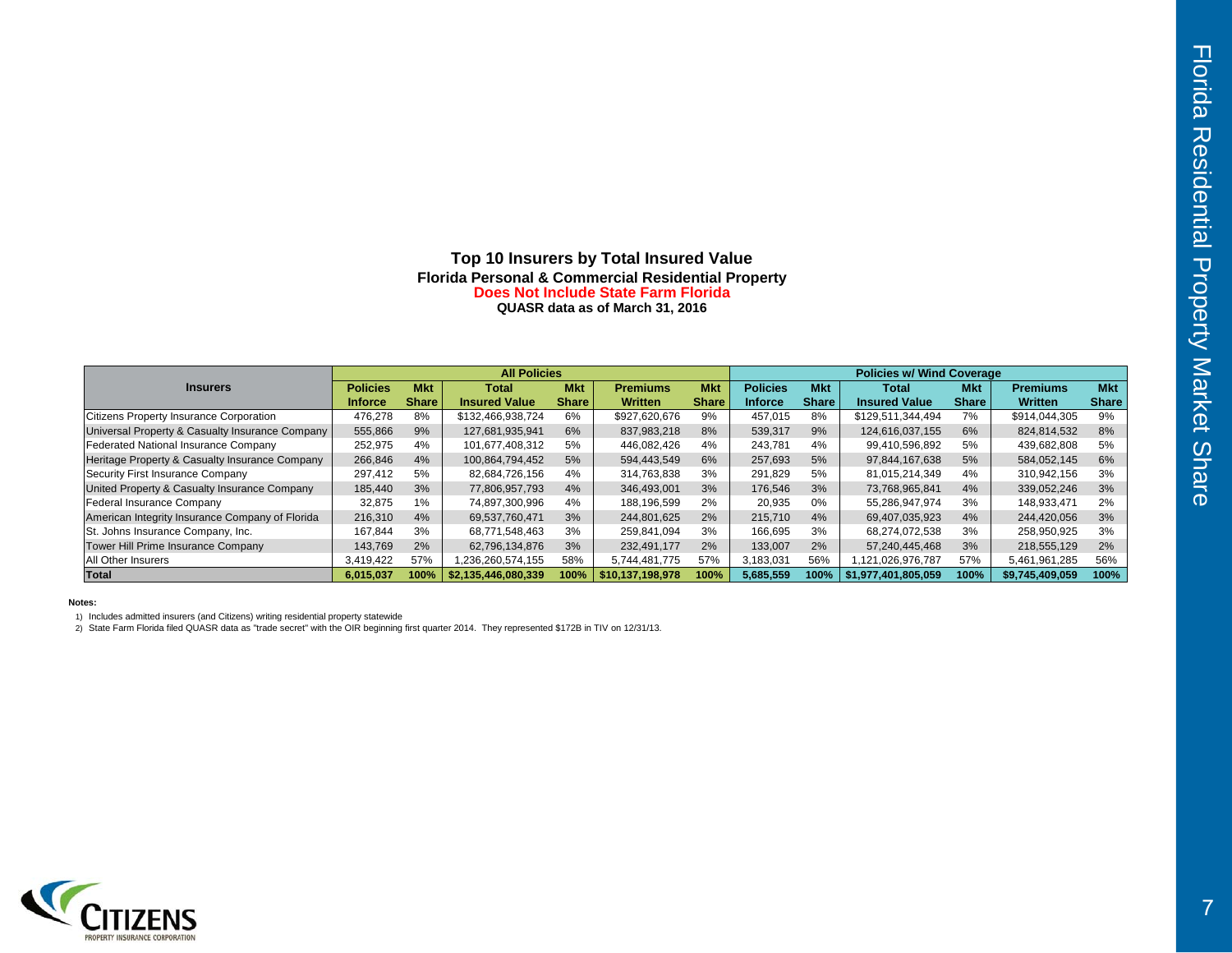# **Personal Residential**

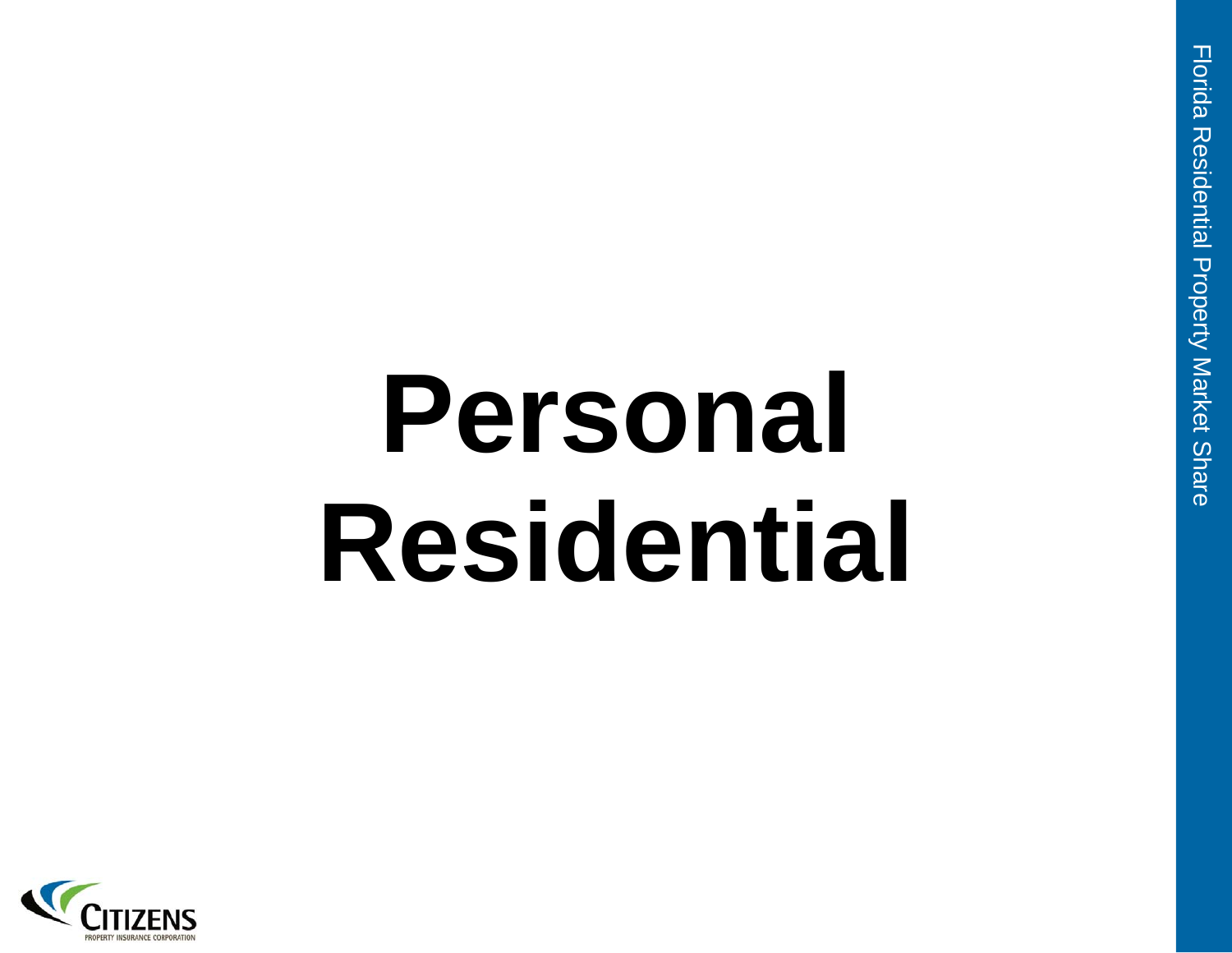

- 
- 
- **Security First Insurance Company All Other Insurers**
- 
- **Citizens Property Insurance Corporation Federated National Insurance Company** 
	-

| <b>Insurers</b>                                                  | <b>Policies</b><br><b>Inforce</b> | <b>Policies Inforce</b><br><b>Market Share %</b> | <b>Total Insured Value</b><br>(TIV) for All Policies | <b>TIV Market Share %</b>    | <b>Premiums</b><br>Written | <b>Premium Market</b><br>Share % |
|------------------------------------------------------------------|-----------------------------------|--------------------------------------------------|------------------------------------------------------|------------------------------|----------------------------|----------------------------------|
|                                                                  | (1)                               | $(2) = (1)/ \text{Total}(1)$                     | (3)                                                  | $(4) = (3)/ \text{Total}(3)$ | (5)                        | $(6) = (5)$ / Total $(5)$        |
| State Farm Florida Insurance Company                             | 361,493                           | 6%                                               | \$166,191,317,715                                    | 8%                           | \$625,980,431              | 6%                               |
| Universal Property & Casualty Insurance Company                  | 555,866                           | 9%                                               | \$127,681,935,941                                    | 6%                           | \$837,983,218              | 8%                               |
| Citizens Property Insurance Corporation                          | 468.840                           | 7%                                               | \$104.401.242.278                                    | 5%                           | \$800.063.557              | 8%                               |
| <b>Federated National Insurance Company</b>                      | 252.975                           | 4%                                               | \$101,677,408,312                                    | 5%                           | \$446.082.426              | 4%                               |
| Security First Insurance Company                                 | 297,412                           | 5%                                               | \$82,684,726,156                                     | 4%                           | \$314,763,838              | 3%                               |
| Heritage Property & Casualty Insurance Company                   | 263,215                           | 4%                                               | \$75,222,018,593                                     | 4%                           | \$470,144,912              | 5%                               |
| Federal Insurance Company                                        | 32,861                            | 1%                                               | \$74,758,441,483                                     | 4%                           | \$187,093,193              | 2%                               |
| United Property & Casualty Insurance Company                     | 185.054                           | 3%                                               | \$74,743,109,965                                     | 4%                           | \$321,608,407              | 3%                               |
| American Integrity Insurance Company of Florida                  | 216,310                           | 3%                                               | \$69,537,760,471                                     | 3%                           | \$244,801,625              | 2%                               |
| St. Johns Insurance Company, Inc.                                | 167.844                           | 3%                                               | \$68,771,548,463                                     | 3%                           | \$259.841.094              | 3%                               |
| Tower Hill Prime Insurance Company                               | 143,677                           | 2%                                               | \$62,360,012,112                                     | 3%                           | \$230,771,062              | 2%                               |
| <b>AIG Property Casualty Company</b>                             | 14.677                            | 0%                                               | \$55,688,915,027                                     | 3%                           | \$160,188,904              | 2%                               |
| United Services Automobile Association                           | 123,565                           | 2%                                               | \$55,593,110,778                                     | 3%                           | \$276,374,969              | 3%                               |
| First Protective Insurance Company                               | 85.918                            | 1%                                               | \$52,081,444,352                                     | 2%                           | \$225,078,087              | 2%                               |
| Homeowners Choice Property & Casualty Insurance<br>Company, Inc. | 157.734                           | 2%                                               | \$48,800,365,616                                     | 2%                           | \$391,269,231              | 4%                               |
| People's Trust Insurance Company                                 | 153,752                           | 2%                                               | \$45,362,601,914                                     | 2%                           | \$282,328,347              | 3%                               |
| Olympus Insurance Company                                        | 84,347                            | 1%                                               | \$44,921,402,720                                     | 2%                           | \$144,711,578              | 1%                               |
| ASI Preferred Insurance Corp.                                    | 118.141                           | 2%                                               | \$44,491,375,732                                     | 2%                           | \$139,997,764              | 1%                               |
| Florida Peninsula Insurance Company                              | 117,522                           | 2%                                               | \$43,328,283,343                                     | 2%                           | \$261,481,789              | 3%                               |
| Ark Royal Insurance Company                                      | 98,660                            | 2%                                               | \$34,391,879,522                                     | 2%                           | \$118,226,852              | 1%                               |
| All Other Insurers                                               | 2,447,219                         | 39%                                              | \$689,178,656,837                                    | 32%                          | \$3,226,011,531            | 32%                              |
| <b>Total</b>                                                     | 6,347,082                         | 100%                                             | \$2,121,867,557,330                                  | 100%                         | \$9,964,802,814            | 100%                             |

#### **Notes:**

1) Includes admitted insurers (and Citizens) writing personal residential property statewide

2) State Farm Florida filed QUASR data as "trade secret" with the OIR beginning first quarter 2014. This exhibit reflects values for State Farm Florida as reported for fourth quarter 2013.

3) Any slight differences in market share %s in graph versus table are due to rounding

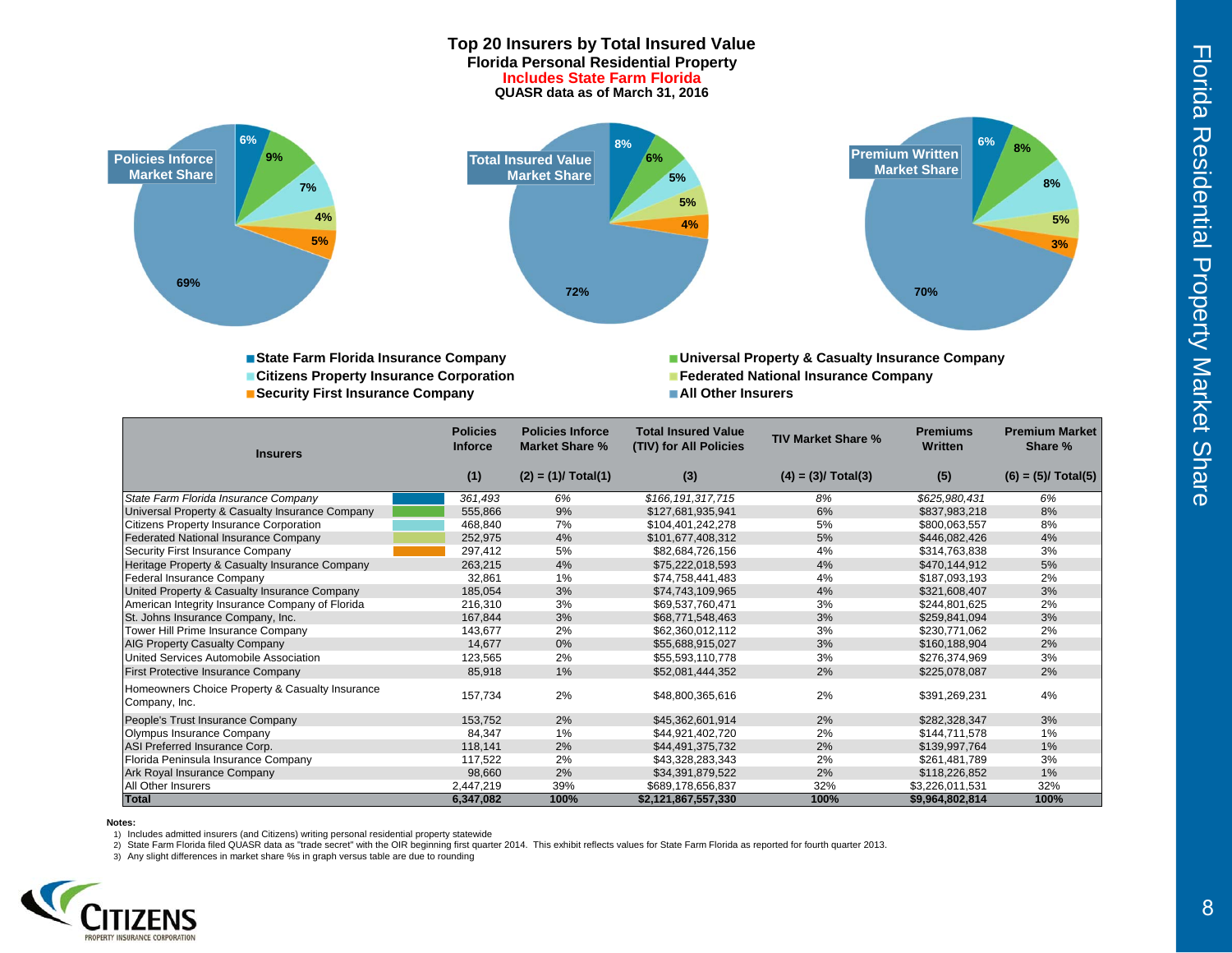#### **Top 20 Insurers by Total Insured Value Florida Personal Residential Property QUASR data as of March 31, 2016 Does Not Include State Farm Florida**



**Universal Property & Casualty Insurance Company Citizens Property Insurance Corporation Federated National Insurance Company <b>Security First Insurance Company Security First Insurance Company Heritage Property & Casualty Insurance Company <b>All Other Insurers** 

- 
- 
- 

| <b>Insurers</b>                                                  | <b>Policies</b><br><b>Inforce</b> | <b>Policies Inforce</b><br><b>Market Share %</b> | <b>Total Insured Value</b><br>(TIV) for All Policies | <b>TIV Market Share %</b>    | <b>Premiums</b><br><b>Written</b> | <b>Premium Market</b><br>Share % |
|------------------------------------------------------------------|-----------------------------------|--------------------------------------------------|------------------------------------------------------|------------------------------|-----------------------------------|----------------------------------|
|                                                                  | (1)                               | $(2) = (1)/ \text{Total}(1)$                     | (3)                                                  | $(4) = (3)/ \text{Total}(3)$ | (5)                               | $(6) = (5)$ / Total $(5)$        |
| Universal Property & Casualty Insurance Company                  | 555,866                           | 9%                                               | \$127,681,935,941                                    | 7%                           | \$837,983,218                     | 9%                               |
| Citizens Property Insurance Corporation                          | 468,840                           | 8%                                               | \$104,401,242,278                                    | 5%                           | \$800,063,557                     | 9%                               |
| Federated National Insurance Company                             | 252,975                           | 4%                                               | \$101,677,408,312                                    | 5%                           | \$446.082.426                     | 5%                               |
| Security First Insurance Company                                 | 297,412                           | 5%                                               | \$82,684,726,156                                     | 4%                           | \$314,763,838                     | 3%                               |
| Heritage Property & Casualty Insurance Company                   | 263,215                           | 4%                                               | \$75,222,018,593                                     | 4%                           | \$470,144,912                     | 5%                               |
| Federal Insurance Company                                        | 32,861                            | 1%                                               | \$74.758.441.483                                     | 4%                           | \$187.093.193                     | 2%                               |
| United Property & Casualty Insurance Company                     | 185,054                           | 3%                                               | \$74,743,109,965                                     | 4%                           | \$321,608,407                     | 3%                               |
| American Integrity Insurance Company of Florida                  | 216,310                           | 4%                                               | \$69,537,760,471                                     | 4%                           | \$244,801,625                     | 3%                               |
| St. Johns Insurance Company, Inc.                                | 167.844                           | 3%                                               | \$68,771,548,463                                     | 4%                           | \$259,841,094                     | 3%                               |
| Tower Hill Prime Insurance Company                               | 143.677                           | 2%                                               | \$62.360.012.112                                     | 3%                           | \$230.771.062                     | 2%                               |
| AIG Property Casualty Company                                    | 14,677                            | 0%                                               | \$55,688,915,027                                     | 3%                           | \$160,188,904                     | 2%                               |
| United Services Automobile Association                           | 123,565                           | 2%                                               | \$55,593,110,778                                     | 3%                           | \$276,374,969                     | 3%                               |
| First Protective Insurance Company                               | 85,918                            | 1%                                               | \$52,081,444,352                                     | 3%                           | \$225,078,087                     | 2%                               |
| Homeowners Choice Property & Casualty Insurance<br>Company, Inc. | 157,734                           | 3%                                               | \$48,800,365,616                                     | 2%                           | \$391,269,231                     | 4%                               |
| People's Trust Insurance Company                                 | 153,752                           | 3%                                               | \$45,362,601,914                                     | 2%                           | \$282,328,347                     | 3%                               |
| Olympus Insurance Company                                        | 84,347                            | 1%                                               | \$44,921,402,720                                     | 2%                           | \$144.711.578                     | 2%                               |
| ASI Preferred Insurance Corp.                                    | 118,141                           | 2%                                               | \$44,491,375,732                                     | 2%                           | \$139,997,764                     | 1%                               |
| Florida Peninsula Insurance Company                              | 117,522                           | 2%                                               | \$43,328,283,343                                     | 2%                           | \$261,481,789                     | 3%                               |
| Ark Royal Insurance Company                                      | 98,660                            | 2%                                               | \$34,391,879,522                                     | 2%                           | \$118,226,852                     | 1%                               |
| Florida Family Insurance Company                                 | 103,803                           | 2%                                               | \$32,748,789,416                                     | 2%                           | \$114,945,138                     | 1%                               |
| All Other Insurers                                               | 2,343,416                         | 39%                                              | \$656.429.867.422                                    | 34%                          | \$3.111.066.393                   | 33%                              |
| <b>Total</b>                                                     | 5,985,589                         | 100%                                             | \$1,955,676,239,615                                  | 100%                         | \$9,338,822,383                   | 100%                             |

#### **Notes:**

1) Includes admitted insurers (and Citizens) writing personal residential property statewide

2) State Farm Florida filed QUASR data as "trade secret" with the OIR beginning first quarter 2014. They represented 361,493 policies (6%), \$166B in TIV (8%) and \$626M in premium (6%) for personal residential on 12/31/13.

3) Any slight differences in market share %s in graph versus table are due to rounding

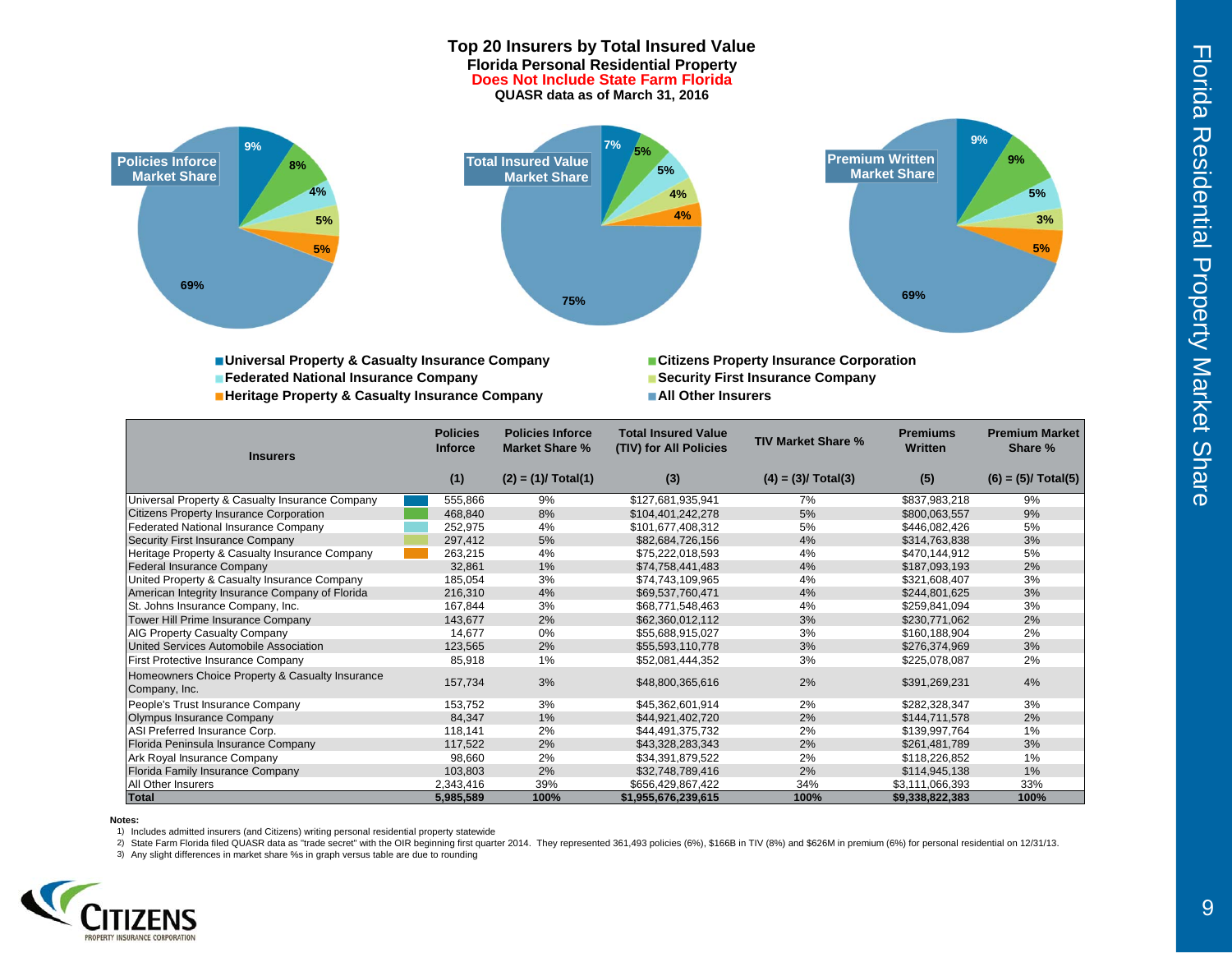## **Citizens Property Insurance Corporation Historic Top 20 Insurers by Total Insured Value**

**Includes State Farm Florida**

**Data reported to the Office of Insurance Regulation (OIR)**

| Personal Residential - Top 20 Rank by Total Insured Value Based on QUASR data reported to the OIR |                 |                 |                 |                |                 |                  |                 |                |                 |                 |                 |                 |                |                |                  |
|---------------------------------------------------------------------------------------------------|-----------------|-----------------|-----------------|----------------|-----------------|------------------|-----------------|----------------|-----------------|-----------------|-----------------|-----------------|----------------|----------------|------------------|
| <b>Insurer Name</b>                                                                               | 2002            | 2003            | 2004            | 2005           | 2006            | 2007             | 2008            | 2009           | 2010            | 2011            | 2012            | 2013            | 2014           | 2015           | l1Q 2016         |
| AIG PROPERTY CASUALTY COMPANY                                                                     |                 |                 |                 |                |                 |                  |                 |                |                 |                 |                 | 13              | 14             | 13             | 12               |
| ALLSTATE FLORIDIAN INDEMNITY COMPANY                                                              |                 |                 | 13              | 18             | 15              |                  |                 |                |                 |                 |                 |                 |                |                |                  |
| ALLSTATE FLORIDIAN INSURANCE COMPANY                                                              | 3               | $\mathbf{3}$    | $\overline{4}$  | $5^{\circ}$    | $\mathbf{3}$    |                  | 12              |                |                 |                 |                 |                 |                |                |                  |
| AMERICAN HOME ASSURANCE COMPANY                                                                   |                 |                 |                 |                |                 | 15               | 11              | $\overline{7}$ | $\overline{7}$  |                 |                 |                 |                |                |                  |
| AMERICAN INTEGRITY INSURANCE COMPANY OF FLORIDA                                                   |                 |                 |                 |                |                 |                  |                 |                |                 |                 | 13              | 9               | 9              | 10             | 9                |
| AMERICAN STRATEGIC INSURANCE CORP.                                                                | 16              | $\overline{7}$  | $\overline{7}$  | 10             | 9               | 12               | 17              | 18             |                 |                 |                 |                 |                |                |                  |
| ARGUS FIRE & CASUALTY INSURANCE COMPANY                                                           | 18              |                 |                 |                |                 |                  |                 |                |                 |                 |                 |                 |                |                |                  |
| ARK ROYAL INSURANCE COMPANY                                                                       |                 |                 |                 |                |                 |                  |                 |                |                 |                 |                 |                 | 19             | 20             | 20               |
| ASI ASSURANCE CORP.                                                                               |                 |                 |                 |                | 17              | 11               | 9               | 8              | 8               | 10              | 14              |                 |                |                |                  |
| ASI PREFERRED INSURANCE CORP.                                                                     |                 |                 |                 |                |                 |                  |                 |                |                 | 17              | 15              | 15              | 17             | 18             | 18               |
| ATLANTIC PREFERRED INSURANCE COMPANY, INC.                                                        |                 | 15              | 8               | 8              |                 |                  |                 |                |                 |                 |                 |                 |                |                |                  |
| AXA RE PROPERTY AND CASUALTY INSURANCE COMPANY                                                    | 17              | 11              | 20              |                |                 |                  |                 |                |                 |                 |                 |                 |                |                |                  |
| CASTLE KEY INDEMNITY COMPANY                                                                      |                 |                 |                 |                |                 |                  |                 |                | 14              | 16              |                 |                 |                |                |                  |
| CASTLE KEY INSURANCE COMPANY                                                                      |                 |                 |                 |                |                 |                  |                 | 11             | 10 <sup>°</sup> | 14              | 17              |                 |                |                |                  |
| <b>CHARTIS PROPERTY CASUALTY COMPANY</b>                                                          |                 |                 |                 |                |                 |                  |                 |                |                 | 13              | 11              |                 |                |                |                  |
| <b>CITIZENS PROPERTY INSURANCE CORPORATION</b>                                                    | $\overline{2}$  | $\overline{2}$  | $\overline{2}$  | $\overline{2}$ | $\overline{2}$  | $\overline{2}$   | $\overline{2}$  | $\overline{2}$ | $\mathbf{1}$    | $\mathbf{1}$    | $\mathbf{1}$    | $\mathbf{1}$    | $\overline{2}$ | 3              | $3^{\circ}$      |
| CLARENDON NATIONAL INSURANCE COMPANY                                                              | 6               |                 |                 |                |                 |                  |                 |                |                 |                 |                 |                 |                |                |                  |
| <b>CLARENDON SELECT INSURANCE COMPANY</b>                                                         | 9               | 12              | 11              |                |                 |                  |                 |                |                 |                 |                 |                 |                |                |                  |
| CYPRESS PROPERTY & CASUALTY INSURANCE COMPANY                                                     |                 | 20              |                 |                |                 |                  |                 |                |                 |                 |                 |                 |                |                |                  |
| FEDERAL INSURANCE COMPANY                                                                         | 14              | 13              | 15              | 15             | 11              | 10               | 8               | 6              | 6               | 6               | 6               | 5               | 6              | 8              | $7^{\circ}$      |
| FEDERATED NATIONAL INSURANCE COMPANY                                                              |                 |                 |                 |                |                 |                  |                 |                |                 |                 |                 | 10 <sup>1</sup> | $\overline{4}$ | $\overline{4}$ | $\overline{4}$   |
| FIRST FLORIDIAN AUTO AND HOME INSURANCE COMPANY                                                   | 8               | 8               | 9               | 9              | 13              |                  |                 |                |                 |                 |                 |                 |                |                |                  |
| FIRST PROTECTIVE INSURANCE COMPANY                                                                |                 |                 |                 |                |                 | 19               |                 |                |                 |                 |                 |                 |                | 15             | 14               |
| FLORIDA FAMILY INSURANCE COMPANY                                                                  |                 |                 |                 |                |                 |                  |                 |                |                 |                 | 18              | 20              |                |                |                  |
| FLORIDA FARM BUREAU CASUALTY INSURANCE COMPANY                                                    | 19              | 18              |                 |                |                 |                  |                 |                |                 |                 |                 |                 |                |                |                  |
| FLORIDA PENINSULA INSURANCE COMPANY                                                               |                 |                 |                 |                |                 | 20               | 19              | 20             | 20              | 11              | 10 <sup>1</sup> | 12              | 16             | 19             | 19               |
| FLORIDA PREFERRED PROPERTY INSURANCE COMPANY                                                      |                 |                 | 12              | $\overline{7}$ |                 |                  |                 |                |                 |                 |                 |                 |                |                |                  |
| HARTFORD INSURANCE COMPANY OF THE MIDWEST                                                         | 10              | 10 <sup>°</sup> | 16              | 19             | 18              | 18               |                 |                |                 |                 |                 |                 |                |                |                  |
| HERITAGE PROPERTY & CASUALTY INSURANCE COMPANY                                                    |                 |                 |                 |                |                 |                  |                 |                |                 |                 |                 | 16              | 8              | $\overline{7}$ | 6                |
| HOMEOWNERS CHOICE PROPERTY & CASUALTY INSURANCE COMPANY, INC.                                     |                 |                 |                 |                |                 |                  |                 |                |                 | 12              | 12              | 14              | 13             | 14             | 15 <sup>15</sup> |
| HOMEWISE PREFERRED INSURANCE COMPANY                                                              |                 |                 |                 |                |                 |                  | 6               | 13             |                 |                 |                 |                 |                |                |                  |
| LIBERTY MUTUAL FIRE INSURANCE COMPANY                                                             | $\overline{7}$  | 6               | 6               | 6              | $\overline{7}$  | $\overline{7}$   | $\overline{7}$  | 12             | 17              |                 |                 |                 |                |                |                  |
| LM PROPERTY AND CASUALTY INSURANCE COMPANY                                                        | 13              | 16              |                 |                |                 |                  |                 |                |                 |                 |                 |                 |                |                |                  |
| NATIONWIDE INSURANCE COMPANY OF FLORIDA                                                           | $\overline{4}$  | $\overline{4}$  | $\mathbf{3}$    | 3              | 5 <sup>5</sup>  | 6                | 18              | 10             |                 |                 |                 |                 |                |                |                  |
| OLYMPUS INSURANCE COMPANY                                                                         |                 |                 |                 |                |                 |                  |                 |                |                 | 20              |                 | 18              | 15             | 16             | 17               |
| PEOPLE'S TRUST INSURANCE COMPANY                                                                  |                 |                 |                 |                |                 |                  |                 |                |                 |                 |                 |                 | 18             | 17             | 16               |
| QUALSURE INSURANCE CORPORATION                                                                    | 12              | 17              |                 |                |                 |                  |                 |                |                 |                 |                 |                 |                |                |                  |
| ROYAL PALM INSURANCE COMPANY                                                                      |                 |                 |                 |                |                 | 8                | 10              | 16             | 13              |                 |                 |                 |                |                |                  |
| SECURITY FIRST INSURANCE COMPANY                                                                  |                 |                 |                 |                |                 |                  |                 |                | 11              | 8               | 9               | 11              | 12             | 5 <sup>5</sup> | 5 <sup>5</sup>   |
| ST. JOHNS INSURANCE COMPANY, INC.                                                                 |                 |                 |                 | 17             | 10              | 5                | $\overline{4}$  | 5              | 5               | $5\overline{)}$ | 5               | 6               | $\overline{7}$ | $\overline{9}$ | 10               |
| STATE FARM FLORIDA INSURANCE COMPANY                                                              | $\overline{1}$  | $\mathbf{1}$    | $\mathbf{1}$    | $\overline{1}$ | $\mathbf{1}$    | $\mathbf{1}$     | $\mathbf{1}$    | $\overline{1}$ | 2               | 2               | 2               | 2               | $\mathbf{1}$   | $\mathbf{1}$   | $\overline{1}$   |
| SUNSHINE STATE INSURANCE COMPANY                                                                  |                 |                 |                 |                |                 |                  |                 | 14             | 16              |                 |                 |                 |                |                |                  |
| TOWER HILL PREFERRED INSURANCE COMPANY                                                            |                 | 19              | 17              | 14             | 19              |                  |                 |                | 19              | 19              | 20              |                 |                |                |                  |
| TOWER HILL PRIME INSURANCE COMPANY                                                                |                 |                 | 18              | 12             | 14              | 14               | 14              | 15             | 9               | $\overline{7}$  | $\overline{7}$  | 8               | 10             | 11             | 11               |
| TOWER HILL SELECT INSURANCE COMPANY                                                               |                 |                 |                 |                | 20              | 17               | 20              |                | 18              | 15              | 16              | 19              |                |                |                  |
| TOWER HILL SIGNATURE INSURANCE COMPANY                                                            |                 |                 |                 |                |                 |                  |                 |                |                 |                 |                 | 17              | 20             |                |                  |
| UNITED PROPERTY & CASUALTY INSURANCE COMPANY                                                      | 20              |                 | 14              | 13             | 16              | 16               | 13              | 9              | 12              | 9               | 8               | $\overline{4}$  | 5              | 6              | 8                |
| UNITED SERVICES AUTOMOBILE ASSOCIATION                                                            | $5\overline{)}$ | 5 <sup>5</sup>  | $5\overline{)}$ | $\overline{4}$ | $\overline{4}$  | $\overline{4}$   | $5\overline{)}$ | $\overline{4}$ | $\overline{4}$  | $\overline{4}$  | $\overline{4}$  | $\overline{7}$  | 11             | 12             | 13               |
| UNIVERSAL INSURANCE COMPANY OF NORTH AMERICA                                                      |                 |                 |                 | 20             | 8               | 9                | 15              | 19             |                 |                 |                 |                 |                |                |                  |
| UNIVERSAL PROPERTY & CASUALTY INSURANCE COMPANY                                                   |                 |                 |                 |                | 6               | $\overline{3}$   | $\overline{3}$  | 3              | $\overline{3}$  | $\overline{3}$  | 3               | $\overline{3}$  | $\overline{3}$ | $\overline{2}$ | $\overline{2}$   |
| <b>USAA CASUALTY INSURANCE COMPANY</b>                                                            | 11              | $9^{\circ}$     | 10              | 11             | 12 <sup>°</sup> | 13 <sup>13</sup> | 16              | 17             | 15              | 18              | 19              |                 |                |                |                  |
| VANGUARD FIRE AND CASUALTY COMPANY                                                                | 15              | 14              | 19              | 16             |                 |                  |                 |                |                 |                 |                 |                 |                |                |                  |

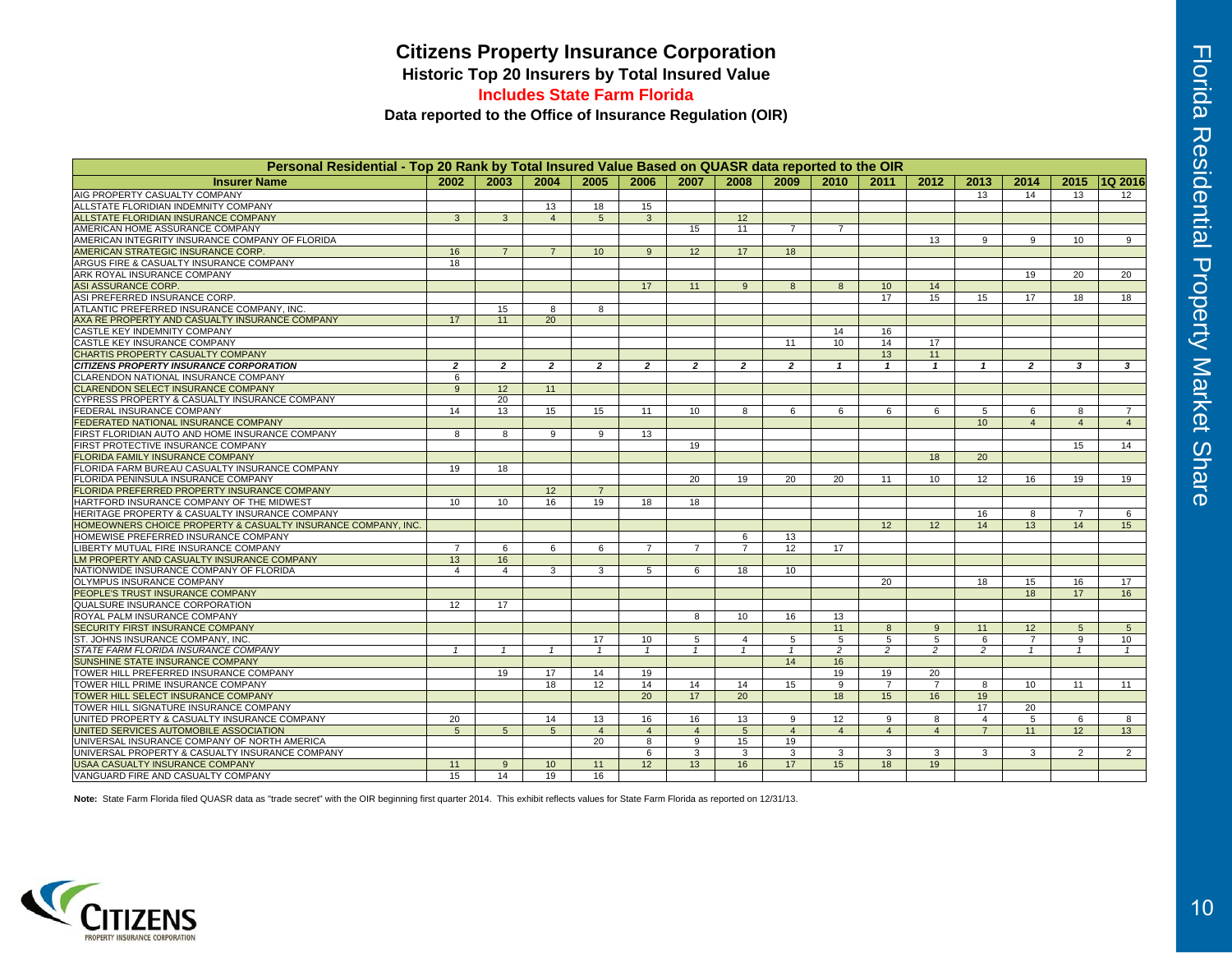#### **Top 10 Insurers by Total Insured Value Florida Personal Residential Property Includes State Farm Florida**



- **State Farm Florida Insurance Company**
- **Universal Property & Casualty Insurance Company**
- **Citizens Property Insurance Corporation**
- **Federated National Insurance Company**
- **Security First Insurance Company**
- **Heritage Property & Casualty Insurance Company**
- **Federal Insurance Company**
- **United Property & Casualty Insurance Company**
- **American Integrity Insurance Company of Florida**
- St. Johns Insurance Company, Inc.
- **All Other Insurers**

|                                                 | As of 03/31/16                       |                                       |                           | As of 12/31/15                                            |                                      |                                |
|-------------------------------------------------|--------------------------------------|---------------------------------------|---------------------------|-----------------------------------------------------------|--------------------------------------|--------------------------------|
| <b>Insurers</b>                                 | <b>Total Insured Value</b><br>(5000) | <b>Net Written</b><br>Premium (\$000) | <b>Surplus</b><br>(\$000) | <b>Net Written</b><br><b>Premium to</b><br><b>Surplus</b> | <b>Combined Loss</b><br><b>Ratio</b> | <b>Net Loss</b><br>& LAE Ratio |
| State Farm Florida Insurance Company            | \$166,191,318                        | \$583.950                             | \$1,033,773               | 56%                                                       | 69%                                  | 42%                            |
| Universal Property & Casualty Insurance Company | \$127,681,936                        | \$622,964                             | \$256.987                 | 242%                                                      | 75%                                  | 41%                            |
| Citizens Property Insurance Corporation         | \$104,401,242                        | \$577,999                             | \$7,389,692               | 8%                                                        | 113%                                 | 64%                            |
| Federated National Insurance Company            | \$101,677,408                        | \$241,362                             | \$145,135                 | 166%                                                      | 90%                                  | 56%                            |
| Security First Insurance Company                | \$82,684,726                         | \$141.645                             | \$55,321                  | 256%                                                      | 96%                                  | 66%                            |
| Heritage Property & Casualty Insurance Company  | \$75,222,019                         | \$391.728                             | \$216,423                 | 181%                                                      | 81%                                  | 45%                            |
| Federal Insurance Company                       | \$74,758,441                         | \$7,338,204                           | \$13,278,705              | 55%                                                       | 85%                                  | 54%                            |
| United Property & Casualty Insurance Company    | \$74,743,110                         | \$369.935                             | \$135,288                 | 273%                                                      | 93%                                  | 56%                            |
| American Integrity Insurance Company of Florida | \$69,537,760                         | \$108.461                             | \$67.639                  | 160%                                                      | 84%                                  | 50%                            |
| St. Johns Insurance Company, Inc.               | \$68,771,548                         | \$34,092                              | \$50,220                  | 68%                                                       | 97%                                  | 96%                            |
| <b>All Other Insurers</b>                       | \$1,176,198,048                      |                                       |                           |                                                           |                                      |                                |
| <b>Total</b>                                    | \$2,121,867,557                      |                                       |                           |                                                           |                                      |                                |

#### **Notes:**

1) Includes admitted insurers (and Citizens) writing personal residential property statewide

2) State Farm Florida filed QUASR data as "trade secret" with the OIR beginning first quarter 2014. This exhibit reflects Total Insured Value for State Farm Florida as reported for fourth quarter 2013. All other values are in 2015 annual statement.

3) Surplus lines companies are not included in the market share calculation

4) Net Loss and LAE Ratio = (Net Incurred Claims and Claim Adjustment Expenses)/ Net Earned Premiums

5) Combined Loss Ratio = Net Loss & LAE Ratio plus Expense Ratio (Underwriting Expense/Net Premiums Written)

6) Total Insured Value indicates Florida Personal Residential business. All other values are on a total company basis as reported in NAIC annual statements.

7) Some insurers write in multiple states. In 2015, Federal had approximately 8% of its direct written premium in FL.

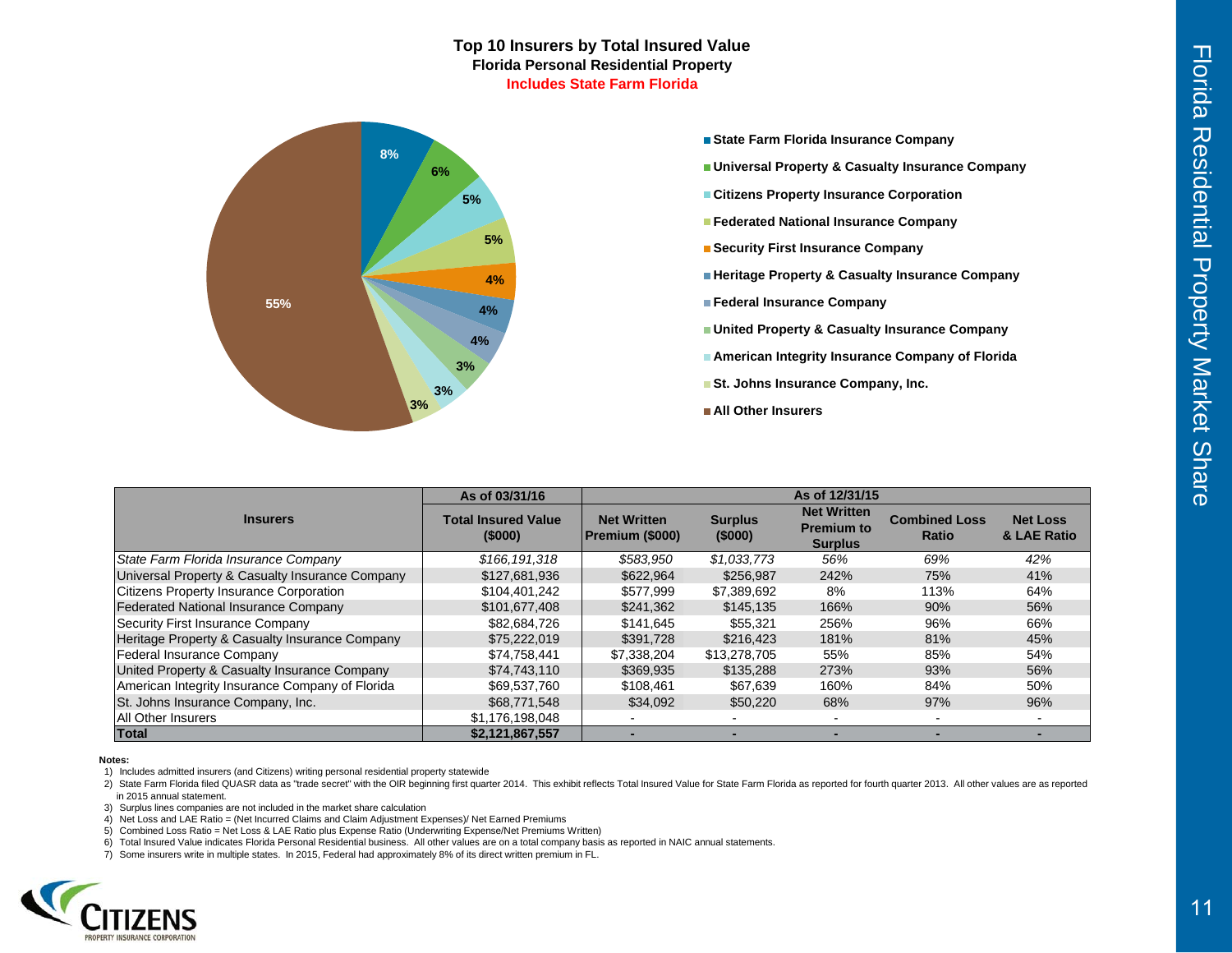### **Year to Date - Top 20 Insurers by New Business Written Florida Personal Residential Property Includes State Farm Florida**

**QUASR data as of March 31, 2016**



**Universal Property & Casualty Insurance Company <b>American Bankers Insurance Company of Florida** 

**Federated National Insurance Company <b>All Other Insurers All Other Insurers** 



**Security First Insurance Company Citizens Property Insurance Corporation**

| <b>Insurers</b>                                    | <b>Year to Date</b><br><b>New</b><br><b>Business</b><br>Written | <b>Policies</b><br><b>Inforce</b> | <b>Total Insured</b><br><b>Value for</b><br><b>All Policies</b> | <b>Premiums</b><br><b>Written</b> |
|----------------------------------------------------|-----------------------------------------------------------------|-----------------------------------|-----------------------------------------------------------------|-----------------------------------|
| Universal Property & Casualty Insurance Company    | 34,192                                                          | 555,866                           | \$127,681,935,941                                               | \$837,983,218                     |
| American Bankers Insurance Company of Florida      | 30,748                                                          | 173,213                           | \$3,711,264,897                                                 | \$37,324,469                      |
| Security First Insurance Company                   | 27,630                                                          | 297,412                           | \$82,684,726,156                                                | \$314,763,838                     |
| Citizens Property Insurance Corporation            | 25,006                                                          | 468,840                           | \$104,401,242,278                                               | \$800,063,557                     |
| <b>Federated National Insurance Company</b>        | 21,490                                                          | 252,975                           | \$101,677,408,312                                               | \$446,082,426                     |
| American Integrity Insurance Company of Florida    | 12,373                                                          | 216,310                           | \$69,537,760,471                                                | \$244,801,625                     |
| People's Trust Insurance Company                   | 10,216                                                          | 153,752                           | \$45,362,601,914                                                | \$282,328,347                     |
| Castle Key Indemnity Company                       | 8,008                                                           | 102,217                           | \$16,900,805,867                                                | \$74,075,638                      |
| First Protective Insurance Company                 | 7,768                                                           | 85.918                            | \$52,081,444,352                                                | \$225,078,087                     |
| Heritage Property & Casualty Insurance Company     | 7,532                                                           | 263,215                           | \$75,222,018,593                                                | \$470,144,912                     |
| ASI Preferred Insurance Corp.                      | 6,935                                                           | 118,141                           | \$44,491,375,732                                                | \$139,997,764                     |
| Tower Hill Prime Insurance Company                 | 6,877                                                           | 143,677                           | \$62,360,012,112                                                | \$230,771,062                     |
| St. Johns Insurance Company, Inc.                  | 5,507                                                           | 167,844                           | \$68,771,548,463                                                | \$259,841,094                     |
| Safe Harbor Insurance Company                      | 5,154                                                           | 75,762                            | \$14,342,129,982                                                | \$67,759,211                      |
| United Property & Casualty Insurance Company       | 5,134                                                           | 185,054                           | \$74,743,109,965                                                | \$321,608,407                     |
| Florida Peninsula Insurance Company                | 4,788                                                           | 117,522                           | \$43,328,283,343                                                | \$261,481,789                     |
| Praetorian Insurance Company                       | 4,543                                                           | 24,634                            | \$326,754,500                                                   | \$4,211,595                       |
| American Modern Insurance Company of Florida, Inc. | 4,459                                                           | 57,405                            | \$1,217,375,000                                                 | \$12,349,653                      |
| United Services Automobile Association             | 4,359                                                           | 123,565                           | \$55,593,110,778                                                | \$276,374,969                     |
| American Traditions Insurance Company              | 4,208                                                           | 58,244                            | \$10,419,741,040                                                | \$47,667,453                      |
| All Other Insurers                                 | 87,098                                                          | 2,705,516                         | \$1,067,012,907,635                                             | \$4,610,093,700                   |
| Total                                              | 324,025                                                         | 6,347,082                         | \$2,121,867,557,330                                             | \$9,964,802,814                   |

**Notes:** 

1) Includes admitted insurers (and Citizens) writing personal residential property statewide

2) State Farm Florida filed QUASR data as "trade secret" with the OIR beginning first quarter 2014. This exhibit reflects values for State Farm Florida as reported for 4Q2013.

3) New business does not include assumed policies

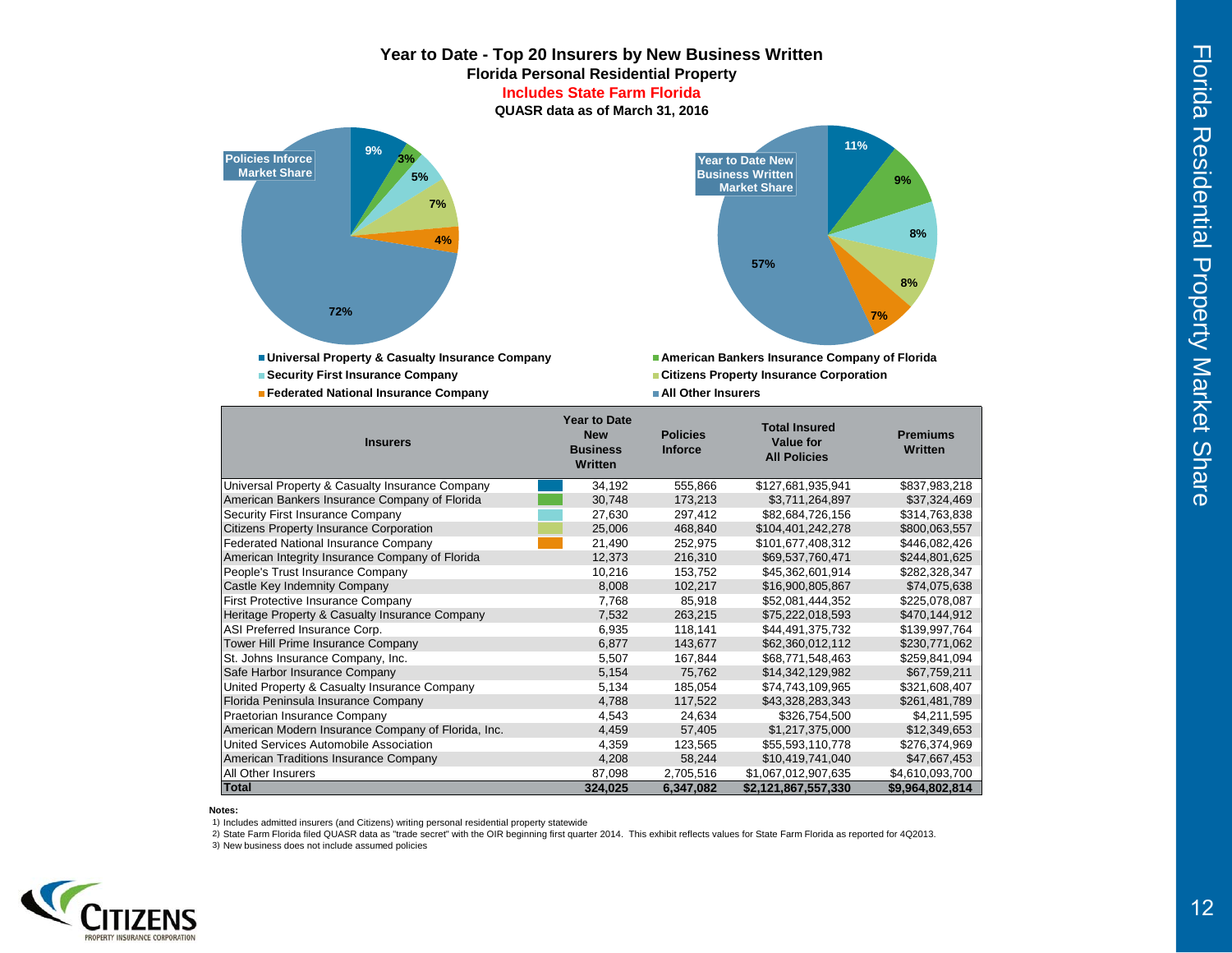## **Change in Market Share Includes State Farm FloridaFlorida Personal Residential Property**

| Top 10 Insurers by Total Insured Value (TIV)    |               |                                                 |               |  |  |  |  |  |  |
|-------------------------------------------------|---------------|-------------------------------------------------|---------------|--|--|--|--|--|--|
| <b>Prior Analysis</b>                           |               | <b>Current Analysis</b>                         |               |  |  |  |  |  |  |
| 12/31/15                                        |               | 03/31/16                                        |               |  |  |  |  |  |  |
|                                                 | <b>TIV</b>    |                                                 | <b>TIV</b>    |  |  |  |  |  |  |
| <b>Insurer Name</b>                             | <b>Market</b> | <b>Insurer Name</b>                             | <b>Market</b> |  |  |  |  |  |  |
|                                                 | <b>Share</b>  |                                                 | <b>Share</b>  |  |  |  |  |  |  |
| State Farm Florida Insurance Company            | 8%            | State Farm Florida Insurance Company            | 8%            |  |  |  |  |  |  |
| Universal Property & Casualty Insurance Company | 6%            | Universal Property & Casualty Insurance Company | 6%            |  |  |  |  |  |  |
| Citizens Property Insurance Corporation         | 5%            | <b>Citizens Property Insurance Corporation</b>  | 5%            |  |  |  |  |  |  |
| <b>Federated National Insurance Company</b>     | 5%            | <b>Federated National Insurance Company</b>     | 5%            |  |  |  |  |  |  |
| Security First Insurance Company                | 4%            | Security First Insurance Company                | 4%            |  |  |  |  |  |  |
| United Property & Casualty Insurance Company    | $4\%$         | Heritage Property & Casualty Insurance Company  | 4%            |  |  |  |  |  |  |
| Heritage Property & Casualty Insurance Company  | 4%            | Federal Insurance Company                       | 4%            |  |  |  |  |  |  |
| <b>Federal Insurance Company</b>                | 3%            | United Property & Casualty Insurance Company    | 4%            |  |  |  |  |  |  |
| St. Johns Insurance Company, Inc.               | 3%            | American Integrity Insurance Company of Florida | 3%            |  |  |  |  |  |  |
| American Integrity Insurance Company of Florida | 3%            | St. Johns Insurance Company, Inc.               | 3%            |  |  |  |  |  |  |

| <b>Top 10 Insurers by New Business</b>                    |                               |                                                           |                               |  |  |  |  |  |  |  |
|-----------------------------------------------------------|-------------------------------|-----------------------------------------------------------|-------------------------------|--|--|--|--|--|--|--|
| <b>Prior Analysis</b>                                     |                               | <b>Current Analysis</b>                                   |                               |  |  |  |  |  |  |  |
| 12/31/15                                                  |                               | 03/31/16                                                  |                               |  |  |  |  |  |  |  |
| <b>Insurer Name</b>                                       | # New<br><b>Policies</b>      | <b>Insurer Name</b>                                       | # New<br><b>Policies</b>      |  |  |  |  |  |  |  |
|                                                           | <b>Market</b><br><b>Share</b> |                                                           | <b>Market</b><br><b>Share</b> |  |  |  |  |  |  |  |
| Universal Property & Casualty Insurance Company           | 11%                           | Universal Property & Casualty Insurance Company           | 11%                           |  |  |  |  |  |  |  |
| <b>Citizens Property Insurance Corporation</b>            | 9%                            | American Bankers Insurance Company of Florida             | 9%                            |  |  |  |  |  |  |  |
| American Bankers Insurance Company Of Florida             | 8%                            | Security First Insurance Company                          | 9%                            |  |  |  |  |  |  |  |
| <b>Security First Insurance Company</b>                   | 8%                            | <b>Citizens Property Insurance Corporation</b>            | 8%                            |  |  |  |  |  |  |  |
| Federated National Insurance Company                      | 7%                            | <b>Federated National Insurance Company</b>               | 7%                            |  |  |  |  |  |  |  |
| People's Trust Insurance Company                          | 3%                            | American Integrity Insurance Company of Florida           | 4%                            |  |  |  |  |  |  |  |
| American Modern Insurance Company Of Florida, Inc.        | 3%                            | People's Trust Insurance Company                          | 3%                            |  |  |  |  |  |  |  |
| American Integrity Insurance Company Of Florida           | 3%                            | Castle Key Indemnity Company                              | $2\%$                         |  |  |  |  |  |  |  |
| Castle Key Indemnity Company                              | 2%                            | First Protective Insurance Company                        | 2%                            |  |  |  |  |  |  |  |
| <b>Heritage Property &amp; Casualty Insurance Company</b> | 2%                            | <b>Heritage Property &amp; Casualty Insurance Company</b> | 2%                            |  |  |  |  |  |  |  |

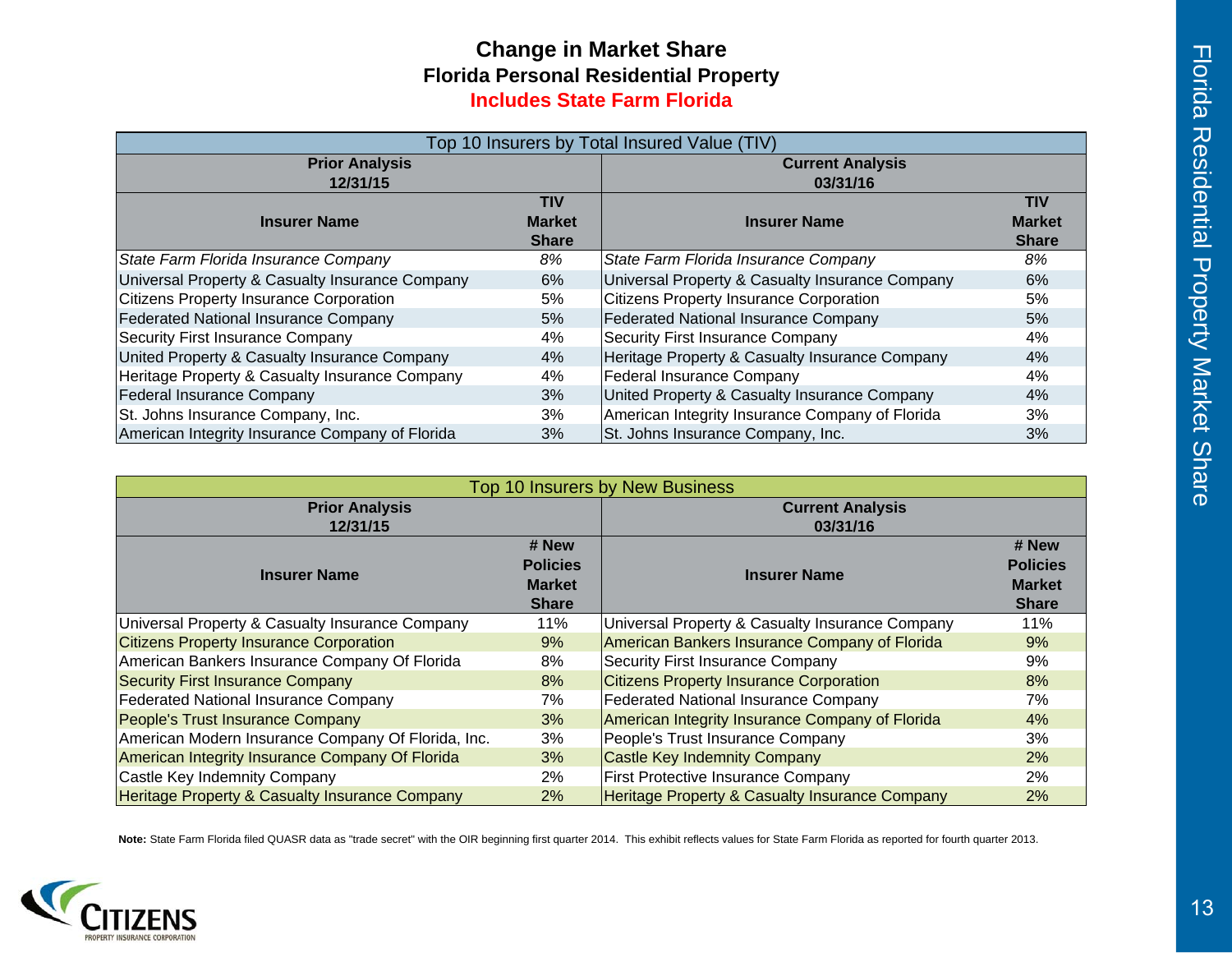## **Citizens' Market Share by County Florida Personal Residential Property**

**Includes State Farm Florida**

**QUASR data as of March 31, 2016**

| <b>County</b>       | <b>Citizens</b>            |                               | <b>All Other Insurers</b>  |                               |                   | <b>Citizens</b>            |                               | <b>All Other Insurers</b>  |                               |
|---------------------|----------------------------|-------------------------------|----------------------------|-------------------------------|-------------------|----------------------------|-------------------------------|----------------------------|-------------------------------|
|                     | <b>Total Insured Value</b> | <b>Market</b><br><b>Share</b> | <b>Total Insured Value</b> | <b>Market</b><br><b>Share</b> | <b>County</b>     | <b>Total Insured Value</b> | <b>Market</b><br><b>Share</b> | <b>Total Insured Value</b> | <b>Market</b><br><b>Share</b> |
| Alachua             | \$107,875,785              | 0%                            | \$21,783,780,858           | 100%                          | Lee               | \$2,569,364,740            | 3%                            | \$96,347,791,057           | 97%                           |
| <b>Baker</b>        | \$11,310,602               | 1%                            | \$1,653,206,547            | 99%                           | Leon              | \$69,844,845               | 0%                            | \$28,052,728,413           | 100%                          |
| Bay                 | \$484,284,075              | 3%                            | \$18,376,541,834           | 97%                           | Levy              | \$94,251,769               | 4%                            | \$2,494,618,267            | 96%                           |
| <b>Bradford</b>     | \$11,734,195               | 1%                            | \$1,499,604,759            | 99%                           | Liberty           | \$3,165,255                | 1%                            | \$336,616,138              | 99%                           |
| <b>Brevard</b>      | \$1,099,322,141            | 2%                            | \$64,962,188,674           | 98%                           | Madison           | \$12,725,259               | 1%                            | \$957,447,803              | 99%                           |
| <b>Broward</b>      | \$15,538,663,419           | 10%                           | \$143,208,572,924          | 90%                           | Manatee           | \$1,081,612,903            | 2%                            | \$42,419,958,540           | 98%                           |
| Calhoun             | \$5,475,787                | 1%                            | \$640,892,496              | 99%                           | Marion            | \$116,277,248              | 0%                            | \$36,836,154,918           | 100%                          |
| Charlotte           | \$630,021,630              | 2%                            | \$25,181,371,044           | 98%                           | Martin            | \$202,702,027              | 1%                            | \$24,115,849,157           | 99%                           |
| Citrus              | \$139,724,686              | 1%                            | \$18,558,444,179           | 99%                           | <b>Miami-Dade</b> | \$26,964,919,958           | 17%                           | \$132,015,984,152          | 83%                           |
| Clay                | \$48,661,755               | 0%                            | \$23,137,275,250           | 100%                          | <b>Monroe</b>     | \$6,697,966,529            | 33%                           | \$13,772,878,512           | 67%                           |
| Collier             | \$1,421,727,600            | 2%                            | \$73,677,248,887           | 98%                           | Nassau            | \$152,906,833              | 1%                            | \$11,124,212,549           | 99%                           |
| Columbia            | \$25,177,354               | 1%                            | \$4,484,686,523            | 99%                           | Okaloosa          | \$278,003,385              | 1%                            | \$23,499,660,401           | 99%                           |
| Desoto              | \$11,473,871               | 1%                            | \$1,917,966,151            | 99%                           | Okeechobee        | \$11,519,842               | 0%                            | \$2,471,327,450            | 100%                          |
| <b>Dixie</b>        | \$21,265,287               | 3%                            | \$613,470,491              | 97%                           | Orange            | \$215,593,139              | 0%                            | \$129,195,197,513          | 100%                          |
| Duval               | \$404,470,938              | 0%                            | \$90,132,319,145           | 100%                          | Osceola           | \$73,306,324               | 0%                            | \$31,774,989,216           | 100%                          |
| Escambia            | \$1,366,946,601            | 4%                            | \$29,169,044,061           | 96%                           | Palm Beach        | \$10,409,403,840           | 5%                            | \$189,787,064,301          | 95%                           |
| Flagler             | \$245,644,384              | 1%                            | \$17,212,692,576           | 99%                           | Pasco             | \$4,271,024,691            | 9%                            | \$43,320,678,799           | 91%                           |
| <b>Franklin</b>     | \$259,673,590              | 11%                           | \$2,032,961,261            | 89%                           | <b>Pinellas</b>   | \$12,479,480,354           | 15%                           | \$73,563,719,612           | 85%                           |
| Gadsden             | \$27,874,700               | $1\%$                         | \$2,779,597,352            | 99%                           | Polk              | \$141,898,977              | 0%                            | \$58,681,112,159           | 100%                          |
| Gilchrist           | \$22,829,361               | 2%                            | \$961,982,347              | 98%                           | Putnam            | \$37,264,911               | 1%                            | \$4,583,696,663            | 99%                           |
| Glades              | \$5,165,470                | $1\%$                         | \$517,255,257              | 99%                           | Saint Johns       | \$317,838,935              | 1%                            | \$38,352,968,651           | 99%                           |
| Gulf                | \$122,718,013              | 6%                            | \$1,858,792,672            | 94%                           | Saint Lucie       | \$299,365,390              | 1%                            | \$32,433,698,577           | 99%                           |
| Hamilton            | \$3,715,460                | 1%                            | \$541,742,202              | 99%                           | Santa Rosa        | \$392,013,498              | 2%                            | \$20,022,975,031           | 98%                           |
| Hardee              | \$4,261,267                | 0%                            | \$1,267,029,923            | 100%                          | Sarasota          | \$5,214,153,384            | 7%                            | \$65,498,339,176           | 93%                           |
| Hendry              | \$24,879,961               | 2%                            | \$1,554,841,003            | 98%                           | Seminole          | \$80,335,457               | 0%                            | \$54,986,128,937           | 100%                          |
| Hernando            | \$3,796,297,154            | 20%                           | \$15,126,877,416           | 80%                           | Sumter            | \$20,174,985               | 0%                            | \$19,373,151,547           | 100%                          |
| Highlands           | \$25,731,110               | 0%                            | \$9,967,234,453            | 100%                          | Suwannee          | \$16,692,715               | 1%                            | \$2,195,711,622            | 99%                           |
| Hillsborough        | \$3,647,904,492            | 3%                            | \$117,143,146,252          | 97%                           | Taylor            | \$30,480,750               | 3%                            | \$1,178,538,254            | 97%                           |
| Holmes              | \$5,799,144                | $1\%$                         | \$964,116,582              | 99%                           | Union             | \$2,798,950                | 0%                            | \$569,069,421              | 100%                          |
| <b>Indian River</b> | \$364,794,243              | 2%                            | \$23,542,618,773           | 98%                           | Volusia           | \$1,186,807,427            | 2%                            | \$60,090,094,443           | 98%                           |
| Jackson             | \$23,028,525               | $1\%$                         | \$2,900,509,720            | 99%                           | Wakulla           | \$48,571,520               | 2%                            | \$2,537,252,891            | 98%                           |
| Jefferson           | \$11,241,820               | 1%                            | \$1,129,166,493            | 99%                           | Walton            | \$896,147,468              | 6%                            | \$13,501,947,644           | 94%                           |
| Lafayette           | \$3,435,366                | 1%                            | \$358,344,974              | 99%                           | Washington        | \$10,036,837               | 1%                            | \$1,423,460,456            | 99%                           |
| Lake                | \$79,462,347               | 0%                            | \$41,095,769,705           | 100%                          | <b>Total</b>      | \$104,401,242,278          | 5%                            | \$2,017,466,315,052        | 95%                           |

1) Counties are bolded when Citizens' market share is 10% or greater in that county

2) Market share is based on all policies, not just those that include wind. For Monroe county, Citizens carries the wind portion for most of the policies.

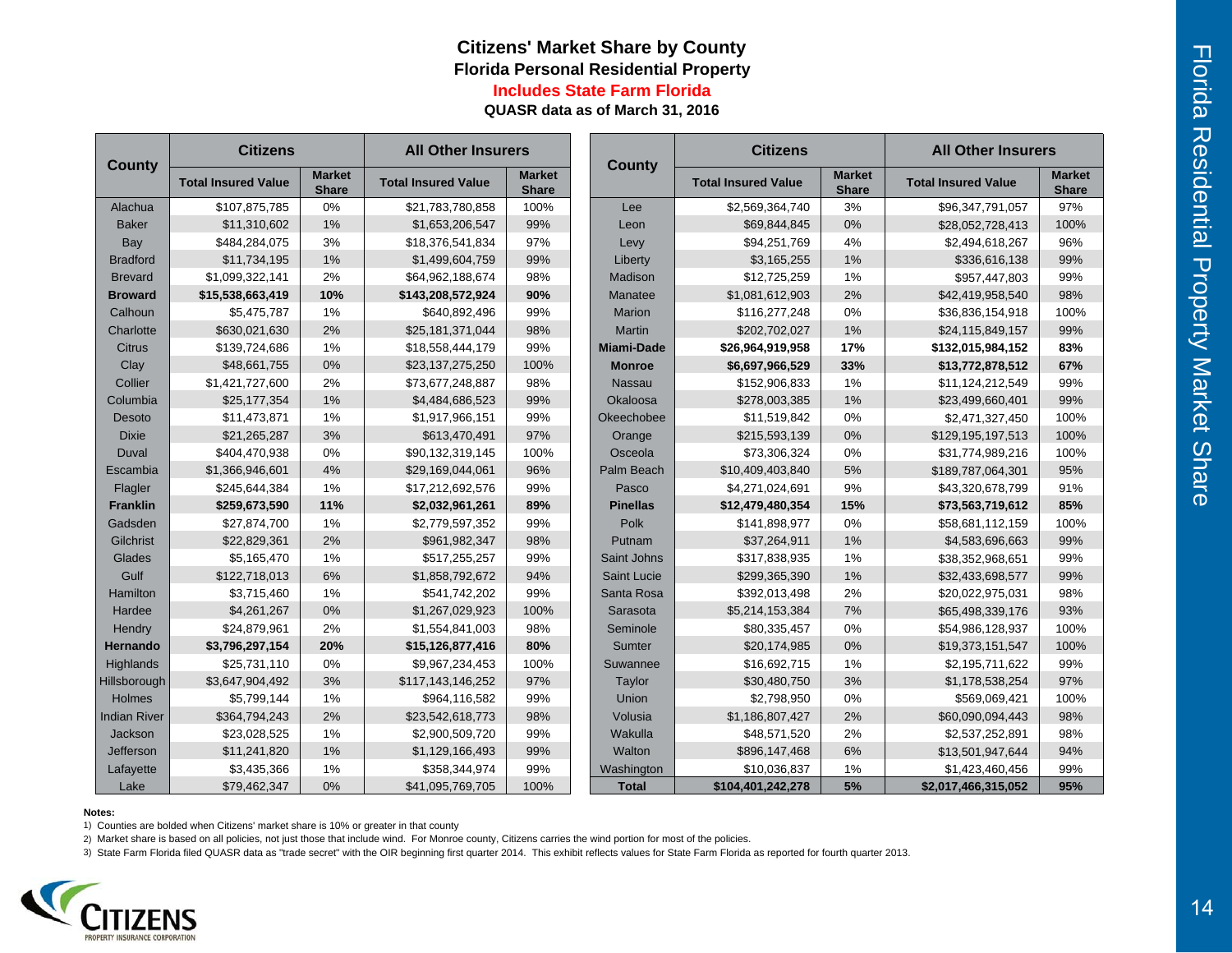

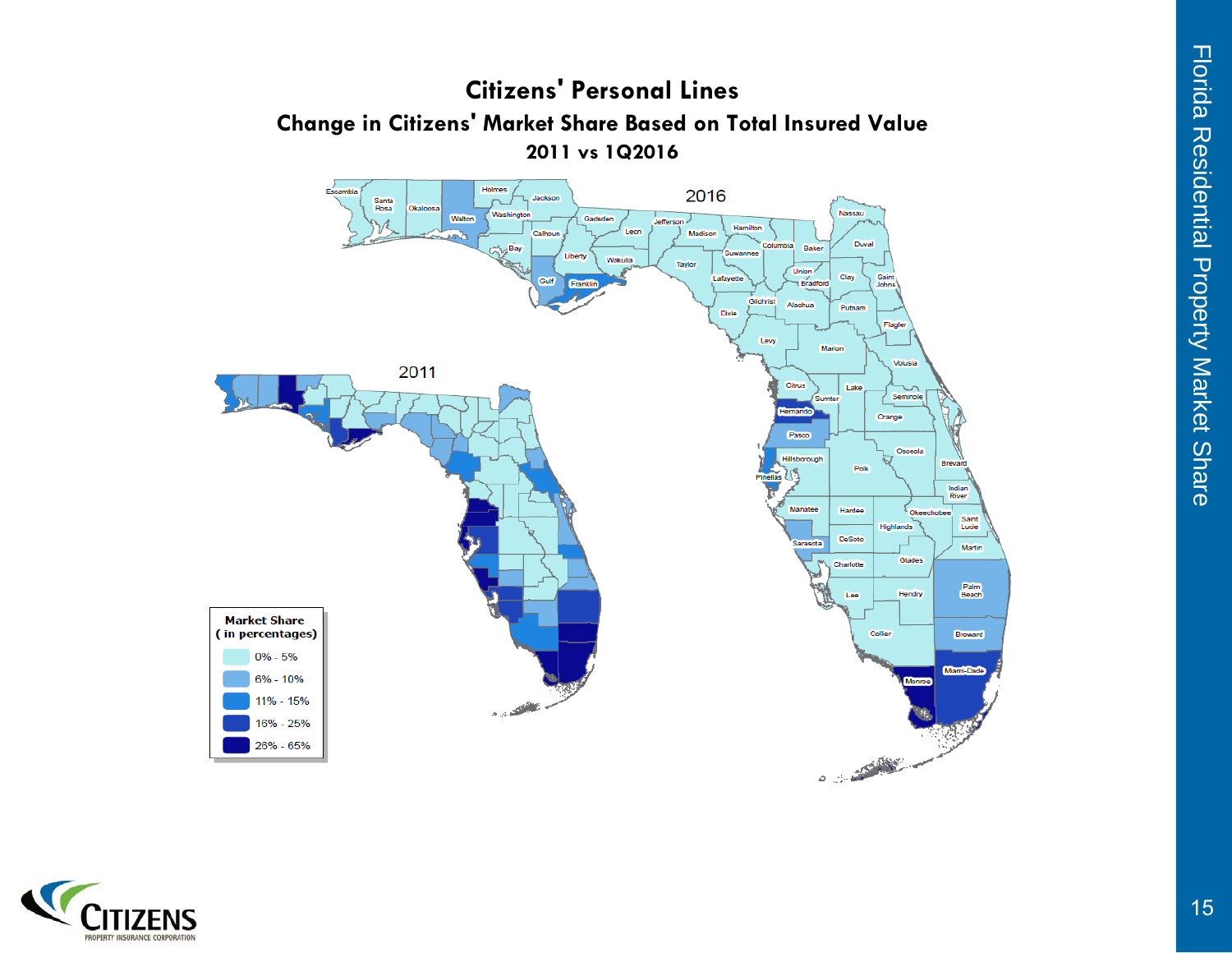## **Clearinghouse Participating Insurers by Total Insured Value Florida Personal & Commercial Residential Property**

|                                                 | As of 03/31/16                               |                                                             | As of 12/31/15                                  |                           |                                                           |                                      |                                |  |  |
|-------------------------------------------------|----------------------------------------------|-------------------------------------------------------------|-------------------------------------------------|---------------------------|-----------------------------------------------------------|--------------------------------------|--------------------------------|--|--|
| <b>Insurers</b>                                 | <b>Total Insured</b><br><b>Value (\$000)</b> | <b>Total Insured</b><br><b>Value Market</b><br><b>Share</b> | <b>Net Written</b><br><b>Premium</b><br>(\$000) | <b>Surplus</b><br>(\$000) | <b>Net Written</b><br><b>Premium to</b><br><b>Surplus</b> | <b>Combined</b><br><b>Loss Ratio</b> | Net Loss &<br><b>LAE Ratio</b> |  |  |
| Federated National Insurance Company            | \$101,677,408                                | 5%                                                          | \$241.362                                       | \$145,135                 | 166%                                                      | 90%                                  | 56%                            |  |  |
| Heritage Property & Casualty Insurance Company  | \$100,864,794                                | 5%                                                          | \$391.728                                       | \$216,423                 | 181%                                                      | 81%                                  | 45%                            |  |  |
| Security First Insurance Company                | \$82,684,726                                 | 4%                                                          | \$141,645                                       | \$55,321                  | 256%                                                      | 96%                                  | 66%                            |  |  |
| United Property & Casualty Insurance Company    | \$77,806,958                                 | 4%                                                          | \$369,935                                       | \$135,288                 | 273%                                                      | 93%                                  | 56%                            |  |  |
| American Integrity Insurance Company of Florida | \$69,537,760                                 | 3%                                                          | \$108,461                                       | \$67,639                  | 160%                                                      | 84%                                  | 50%                            |  |  |
| People's Trust Insurance Company                | \$45,362,602                                 | 2%                                                          | \$131,366                                       | \$87,916                  | 149%                                                      | 105%                                 | 74%                            |  |  |
| Olympus Insurance Company                       | \$44,921,403                                 | 2%                                                          | $-$ \$23,618                                    | \$30,329                  | $-78%$                                                    | <b>NM</b>                            | <b>NM</b>                      |  |  |
| Florida Peninsula Insurance Company             | \$43,328,283                                 | 2%                                                          | \$115,376                                       | \$127,902                 | 90%                                                       | 81%                                  | 44%                            |  |  |
| Tower Hill Signature Insurance Company          | \$31,911,170                                 | 1%                                                          | \$42,947                                        | \$52,589                  | 82%                                                       | 94%                                  | 63%                            |  |  |
| Universal Insurance Company of North America    | \$17,468,574                                 | 1%                                                          | \$52,834                                        | \$37,043                  | 143%                                                      | 107%                                 | 77%                            |  |  |
| Prepared Insurance Company                      | \$17,227,642                                 | 1%                                                          | \$42,410                                        | \$20,019                  | 212%                                                      | 105%                                 | 67%                            |  |  |
| Southern Fidelity Insurance Company             | \$16,263,309                                 | 1%                                                          | \$106,934                                       | \$86,851                  | 123%                                                      | 94%                                  | 47%                            |  |  |
| Southern Fidelity Property & Casualty, Inc.     | \$15,471,553                                 | 1%                                                          | \$63,350                                        | \$30,293                  | 209%                                                      | 97%                                  | 54%                            |  |  |
| Cypress Property & Casualty Insurance Company   | \$14,789,639                                 | 1%                                                          | \$61,841                                        | \$32,153                  | 192%                                                      | 97%                                  | 46%                            |  |  |
| Safe Harbor Insurance Company                   | \$14,342,130                                 | 1%                                                          | \$49,972                                        | \$23,125                  | 216%                                                      | 85%                                  | 49%                            |  |  |
| Southern Oak Insurance Company                  | \$11,610,345                                 | 1%                                                          | \$68,066                                        | \$49,776                  | 137%                                                      | 84%                                  | 53%                            |  |  |
| American Traditions Insurance Company           | \$10,419,741                                 | 0%                                                          | \$26,996                                        | \$20,735                  | 130%                                                      | 97%                                  | 55%                            |  |  |
| Capitol Preferred Insurance Company, Inc.       | \$9,828,583                                  | 0%                                                          | \$12,978                                        | \$26,059                  | 50%                                                       | 72%                                  | 114%                           |  |  |
| Modern USA Insurance Company                    | \$8,523,924                                  | 0%                                                          | \$25,561                                        | \$16,001                  | 160%                                                      | 98%                                  | 56%                            |  |  |
| <b>First Community Insurance Company</b>        | \$7,926,524                                  | 0%                                                          | \$45,970                                        | \$40,460                  | 114%                                                      | 103%                                 | 46%                            |  |  |
| Avatar Property & Casualty Insurance Company    | \$4,573,424                                  | 0%                                                          | \$21,545                                        | \$23,776                  | 91%                                                       | 79%                                  | 35%                            |  |  |
| Edison Insurance Company                        | \$4,171,573                                  | 0%                                                          | \$7,335                                         | \$20,151                  | 36%                                                       | 61%                                  | 55%                            |  |  |
| Monarch National Insurance Company              | \$561,946                                    | 0%                                                          | \$2,073                                         | \$30,813                  | 7%                                                        | 82%                                  | 44%                            |  |  |

**Notes:** 

1) Includes insurers who participate or are scheduled to participate in the Clearinghouse

2) Net Loss and LAE Ratio = (Net Incurred Claims and Claim Adjustment Expenses)/ Net Earned Premiums

3) Combined Loss Ratio = Net Loss & LAE Ratio plus Expense Ratio (Underwriting Expense/Net Premiums Written)

4) Total Insured Value indicates Florida Personal and Commercial Residential business as reported in QUASR. All other values are on a total company basis as reported in NAIC annual statements.

5) NM indicates "Not Meaningful"

6) Market Share % based on total that includes 4Q2013 State Farm data

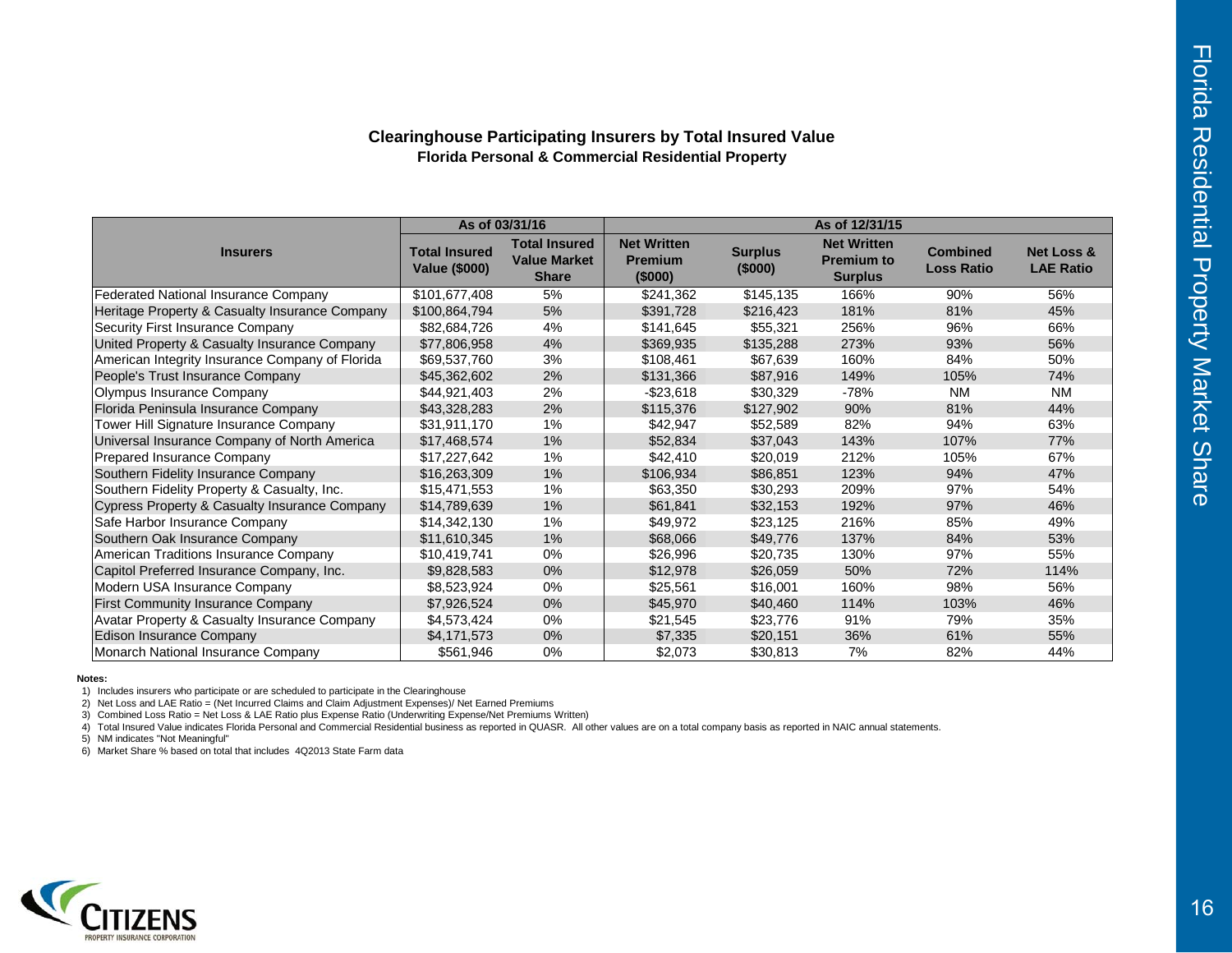## **Depopulation Insurers by Total Insured Value Florida Personal & Commercial Residential Property**

|                                                                  |                                              | As of 03/31/16                                              | As of 12/31/15                                  |                          |                                                           |                                      |                                |  |  |  |
|------------------------------------------------------------------|----------------------------------------------|-------------------------------------------------------------|-------------------------------------------------|--------------------------|-----------------------------------------------------------|--------------------------------------|--------------------------------|--|--|--|
| <b>Insurers</b>                                                  | <b>Total Insured</b><br><b>Value (\$000)</b> | <b>Total Insured</b><br><b>Value Market</b><br><b>Share</b> | <b>Net Written</b><br><b>Premium</b><br>(\$000) | <b>Surplus</b><br>(5000) | <b>Net Written</b><br><b>Premium to</b><br><b>Surplus</b> | <b>Combined</b><br><b>Loss Ratio</b> | Net Loss &<br><b>LAE Ratio</b> |  |  |  |
| Heritage Property & Casualty Insurance Company                   | \$100,864,794                                | 5%                                                          | \$391,728                                       | \$216,423                | 181%                                                      | 81%                                  | 45%                            |  |  |  |
| United Property & Casualty Insurance Company                     | \$77,806,958                                 | 4%                                                          | \$369,935                                       | \$135,288                | 273%                                                      | 93%                                  | 56%                            |  |  |  |
| Homeowners Choice Property & Casualty<br>Insurance Company, Inc. | \$48,800,366                                 | 2%                                                          | \$215,816                                       | \$194,893                | 111%                                                      | 82%                                  | 37%                            |  |  |  |
| Olympus Insurance Company                                        | \$44,921,403                                 | 2%                                                          | $-$ \$23,618                                    | \$30,329                 | $-78%$                                                    | <b>NM</b>                            | <b>NM</b>                      |  |  |  |
| Prepared Insurance Company                                       | \$17,227,642                                 | 1%                                                          | \$42,410                                        | \$20,019                 | 212%                                                      | 105%                                 | 67%                            |  |  |  |
| <b>Weston Insurance Company</b>                                  | \$15,117,819                                 | 1%                                                          | \$723                                           | \$46,370                 | 2%                                                        | $-357%$                              | 116%                           |  |  |  |
| Cypress Property & Casualty Insurance Company                    | \$14,789,639                                 | 1%                                                          | \$61,841                                        | \$32,153                 | 192%                                                      | 97%                                  | 46%                            |  |  |  |
| Safepoint Insurance Company                                      | \$13,875,928                                 | 1%                                                          | \$41,708                                        | \$41,745                 | 100%                                                      | 92%                                  | 68%                            |  |  |  |
| Southern Oak Insurance Company                                   | \$11,610,345                                 | 1%                                                          | \$68,066                                        | \$49,776                 | 137%                                                      | 84%                                  | 53%                            |  |  |  |
| <b>First Community Insurance Company</b>                         | \$7,926,524                                  | 0%                                                          | \$45,970                                        | \$40,460                 | 114%                                                      | 103%                                 | 46%                            |  |  |  |
| Anchor Property And Casualty Insurance Company                   | \$7,015,950                                  | $0\%$                                                       | \$53,981                                        | \$26,639                 | 203%                                                      | 74%                                  | 52%                            |  |  |  |
| Avatar Property & Casualty Insurance Company                     | \$4,573,424                                  | 0%                                                          | \$21,545                                        | \$23,776                 | 91%                                                       | 79%                                  | 35%                            |  |  |  |
| Mount Beacon Insurance Company                                   | \$4,037,062                                  | $0\%$                                                       | \$27,521                                        | \$25,551                 | 108%                                                      | 95%                                  | 86%                            |  |  |  |
| American Colonial Insurance Company                              | \$1,072,085                                  | $0\%$                                                       | \$16,601                                        | \$22,523                 | 74%                                                       | 99%                                  | 58%                            |  |  |  |
| National Specialty Insurance Company                             | \$492,124                                    | 0%                                                          | \$24,967                                        | \$46,019                 | 54%                                                       | 87%                                  | 0%                             |  |  |  |

#### **Notes:**

1) Includes insurers who participated in depopulation from 01/01/2015 to 03/31/2016

2) Net Loss and LAE Ratio = (Net Incurred Claims and Claim Adjustment Expenses)/ Net Earned Premiums

3) Combined Loss Ratio = Net Loss & LAE Ratio plus Expense Ratio (Underwriting Expense/Net Premiums Written)

4) Total Insured Value indicates Florida Personal and Commercial Residential business as reported in QUASR. All other values are on a total company basis as reported in NAIC annual statements.

5) NM indicates "Not Meaningful"

6) Market Share % based on total that includes 4Q2013 State Farm data

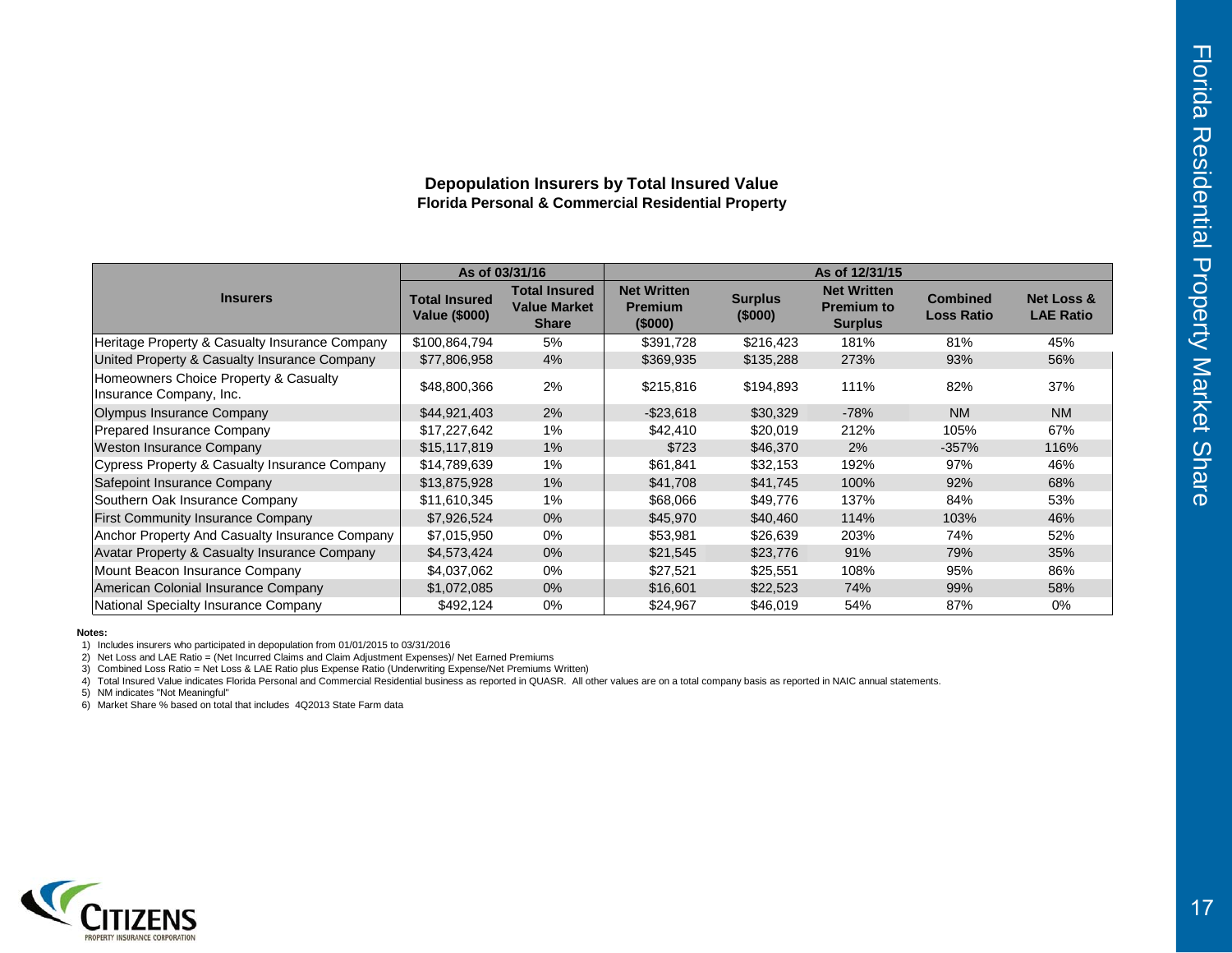## **Top 20 New Business Writers Florida Personal Residential Property**

|                                                    | As of 03/31/16                        |                                       |                           | As of 12/31/15                                            |                               |                                |
|----------------------------------------------------|---------------------------------------|---------------------------------------|---------------------------|-----------------------------------------------------------|-------------------------------|--------------------------------|
| <b>Insurers</b>                                    | <b>Total Insured Value</b><br>(\$000) | <b>Net Written</b><br>Premium (\$000) | <b>Surplus</b><br>(\$000) | <b>Net Written</b><br><b>Premium to</b><br><b>Surplus</b> | <b>Combined Loss</b><br>Ratio | <b>Net Loss</b><br>& LAE Ratio |
| Universal Property & Casualty Insurance Company    | \$127,681,936                         | \$622,964                             | \$256,987                 | 242%                                                      | 75%                           | 41%                            |
| American Bankers Insurance Company of Florida      | \$3,711,265                           | \$867,543                             | \$483,249                 | 180%                                                      | 81%                           | 40%                            |
| Security First Insurance Company                   | \$82,684,726                          | \$141,645                             | \$55,321                  | 256%                                                      | 96%                           | 66%                            |
| Citizens Property Insurance Corporation            | \$104,401,242                         | \$577,999                             | \$7,389,692               | 8%                                                        | 113%                          | 64%                            |
| Federated National Insurance Company               | \$101,677,408                         | \$241,362                             | \$145,135                 | 166%                                                      | 90%                           | 56%                            |
| American Integrity Insurance Company of Florida    | \$69,537,760                          | \$108,461                             | \$67,639                  | 160%                                                      | 84%                           | 50%                            |
| People's Trust Insurance Company                   | \$45,362,602                          | \$131,366                             | \$87,916                  | 149%                                                      | 105%                          | 74%                            |
| Castle Key Indemnity Company                       | \$16,900,806                          | \$0                                   | \$5,873                   | $0\%$                                                     | <b>NM</b>                     | <b>NM</b>                      |
| First Protective Insurance Company                 | \$52,081,444                          | \$136,047                             | \$57,137                  | 238%                                                      | 94%                           | 55%                            |
| Heritage Property & Casualty Insurance Company     | \$75,222,019                          | \$391,728                             | \$216,423                 | 181%                                                      | 81%                           | 45%                            |
| ASI Preferred Insurance Corp.                      | \$44,491,376                          | \$51,904                              | \$33,396                  | 155%                                                      | 64%                           | 29%                            |
| Tower Hill Prime Insurance Company                 | \$62,360,012                          | \$40,801                              | \$79,761                  | 51%                                                       | 121%                          | 81%                            |
| St. Johns Insurance Company, Inc.                  | \$68,771,548                          | \$34,092                              | \$50,220                  | 68%                                                       | 97%                           | 96%                            |
| Safe Harbor Insurance Company                      | \$14,342,130                          | \$49,972                              | \$23,125                  | 216%                                                      | 85%                           | 49%                            |
| United Property & Casualty Insurance Company       | \$74,743,110                          | \$369,935                             | \$135,288                 | 273%                                                      | 93%                           | 56%                            |
| Florida Peninsula Insurance Company                | \$43,328,283                          | \$115,376                             | \$127,902                 | 90%                                                       | 81%                           | 44%                            |
| Praetorian Insurance Company                       | \$326,755                             | \$300,693                             | \$243,929                 | 123%                                                      | 102%                          | 64%                            |
| American Modern Insurance Company of Florida, Inc. | \$1,217,375                           | \$15,586                              | \$9,415                   | 166%                                                      | 95%                           | 48%                            |
| United Services Automobile Association             | \$55,593,111                          | \$6,812,724                           | \$24,363,646              | 28%                                                       | 106%                          | 79%                            |
| American Traditions Insurance Company              | \$10,419,741                          | \$26,996                              | \$20,735                  | 130%                                                      | 97%                           | 55%                            |

#### **Notes:**

1) Includes admitted insurers (and Citizens) writing personal residential property statewide

2) Top new business writers determined by number of policies written

3) Net Loss and LAE Ratio = (Net Incurred Claims and Claim Adjustment Expenses)/ Net Earned Premiums

4) Combined Loss Ratio = Net Loss & LAE Ratio plus Expense Ratio (Underwriting Expense/Net Premiums Written)

5) Total Insured Value indicates Florida Personal and Commercial Residential business as reported in QUASR. All other values are on a total company basis as reported in NAIC annual statements.

6) NM indicates "Not Meaningful"

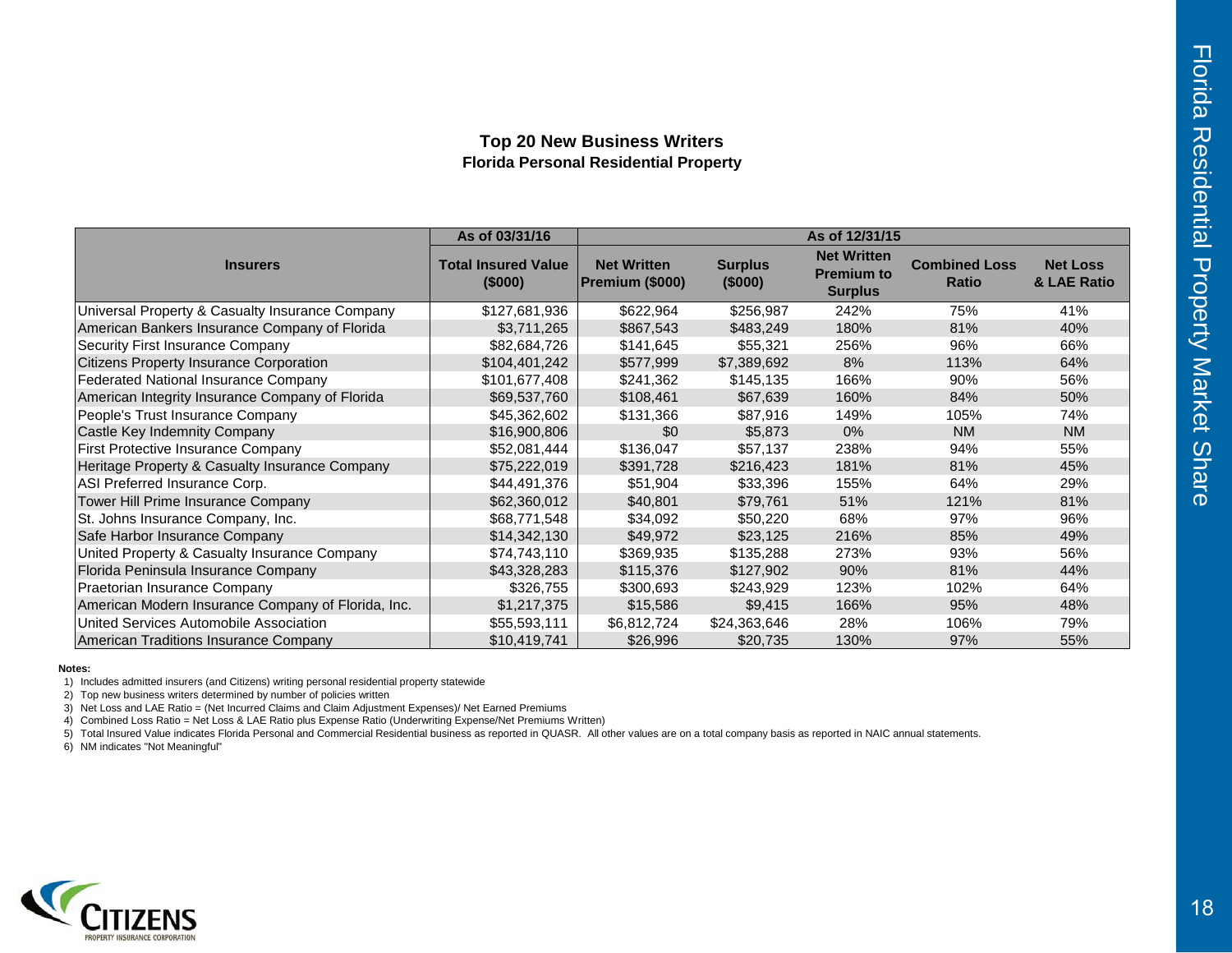#### **Average Premium and Total Insured Value (TIV) Per Policy QUASR data as of March 31, 2016 Policies Inforce, Premium and Total Insured Value Personal ResidentialIncludes State Farm Florida**







| <b>Insurers</b>                                 | <b>Policies Inforce</b> | <b>Premium</b><br>(\$000) | TIV<br>(\$000)  | Average<br><b>Premium Per</b><br>\$1,000 TIV | Average<br><b>Premium Per</b><br><b>Policy</b> | <b>Average TIV Per</b><br><b>Policy</b> |
|-------------------------------------------------|-------------------------|---------------------------|-----------------|----------------------------------------------|------------------------------------------------|-----------------------------------------|
| State Farm Florida Insurance Company            | 361.493                 | \$625.980                 | \$166,191,318   | \$3.77                                       | \$1.732                                        | \$459.736                               |
| Universal Property & Casualty Insurance Company | 555.866                 | \$837,983                 | \$127,681,936   | \$6.56                                       | \$1,508                                        | \$229.699                               |
| Citizens Property Insurance Company             | 468.840                 | \$800.064                 | \$104.401.242   | \$7.66                                       | \$1.706                                        | \$222,680                               |
| <b>All Other Insurers</b>                       | 4.960.883               | \$7,700,776               | \$1.723.593.061 | \$4.47                                       | \$1.552                                        | \$347.437                               |
| <b>Total Market</b>                             | 6.347.082               | \$9,964,803               | \$2,121,867,557 | \$4.70                                       | \$1,570                                        | \$334,306                               |

#### **Notes:**

1) Includes admitted insurers (and Citizens) writing personal residential property statewide

2) State Farm Florida filed QUASR data as "trade secret" with the OIR beginning first quarter 2014. This exhibit reflects values for State Farm Florida as reported for fourth quarter 2013.

3) Exhibit includes carrier specific data for those with greater than 5% market share by TIV and Citizens

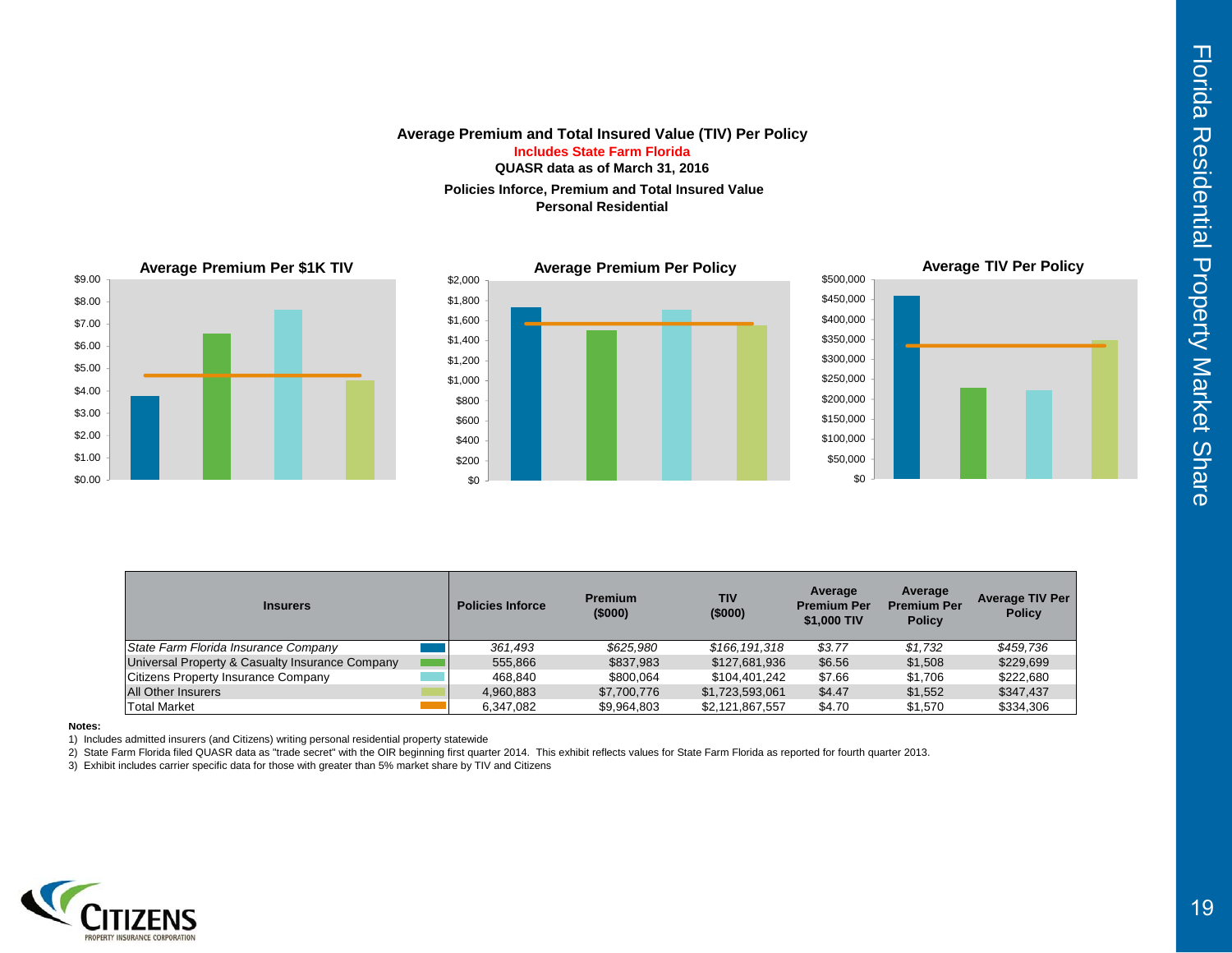## **Mobile Home MarketQUASR data as of March 31, 2016 Includes State Farm Florida**

## **Policies Inforce, Total Insured Value (TIV) & Premium Historical Trends Personal Residential**



|         |                 |        | <b>Citizens</b> |        |           |       | <b>All Other Insurers</b> |              |              |       |                |       | Total           |              |                |
|---------|-----------------|--------|-----------------|--------|-----------|-------|---------------------------|--------------|--------------|-------|----------------|-------|-----------------|--------------|----------------|
| Year    | <b>Policies</b> | $%$ of | TIV             | $%$ of | Premium   | % of  | <b>Policies</b>           | $%$ of       | TIV          | % of  | <b>Premium</b> | % of  | <b>Policies</b> | <b>TIV</b>   | <b>Premium</b> |
|         | <b>Inforce</b>  | Total  | (\$000)         | Total  | (5000)    | Total | <b>Inforce</b>            | <b>Total</b> | (\$000)      | Total | (\$000)        | Total | <b>Inforce</b>  | (\$000)      | (\$000)        |
| 2009    | 173.895         | 41%    | \$10.484.897    | 30%    | \$161.916 | 41%   | 252.281                   | 59%          | \$24.148.322 | 70%   | \$233,300      | 59%   | 426.176         | \$34.633.220 | \$395,216      |
| 2010    | 166.613         | 41%    | \$9,880,752     | 30%    | \$156,278 | 40%   | 244.450                   | 59%          | \$23,282,860 | 70%   | \$230,733      | 60%   | 411.063         | \$33,163,612 | \$387,011      |
| 2011    | 166.967         | 42%    | \$9,792,363     | 30%    | \$161.827 | 41%   | 233.303                   | 58%          | \$22,426,304 | 70%   | \$228,429      | 59%   | 400.270         | \$32,218,667 | \$390,256      |
| 2012    | 145.725         | 39%    | \$7.663.538     | 27%    | \$135,581 | 38%   | 223.502                   | 61%          | \$21.081.554 | 73%   | \$225.761      | 62%   | 369.227         | \$28,745,093 | \$361,343      |
| 2013    | 124.749         | 36%    | \$5,479,406     | 21%    | \$106,266 | 32%   | 218.642                   | 64%          | \$20,777,333 | 79%   | \$225.631      | 68%   | 343.391         | \$26,256,739 | \$331,898      |
| 2014    | 78.646          | 26%    | \$2,777,156     | 12%    | \$51.929  | 19%   | 225.134                   | 74%          | \$21.367.547 | 88%   | \$225.606      | 81%   | 303.780         | \$24,144,702 | \$277,535      |
| 2015    | 53.144          | 15%    | \$1.944.918     | 7%     | \$33.125  | 11%   | 297.144                   | 85%          | \$25.304.955 | 93%   | \$275.814      | 89%   | 350.288         | \$27.249.874 | \$308,939      |
| 1Q 2016 | 52,586          | 15%    | \$1,965,781     | 7%     | \$32,593  | 10%   | 296.419                   | 85%          | \$25,381,750 | 93%   | \$281,167      | 90%   | 349.005         | \$27,347,531 | \$313,760      |

#### **Notes:**

1) Includes admitted insurers (and Citizens) writing personal residential property statewide

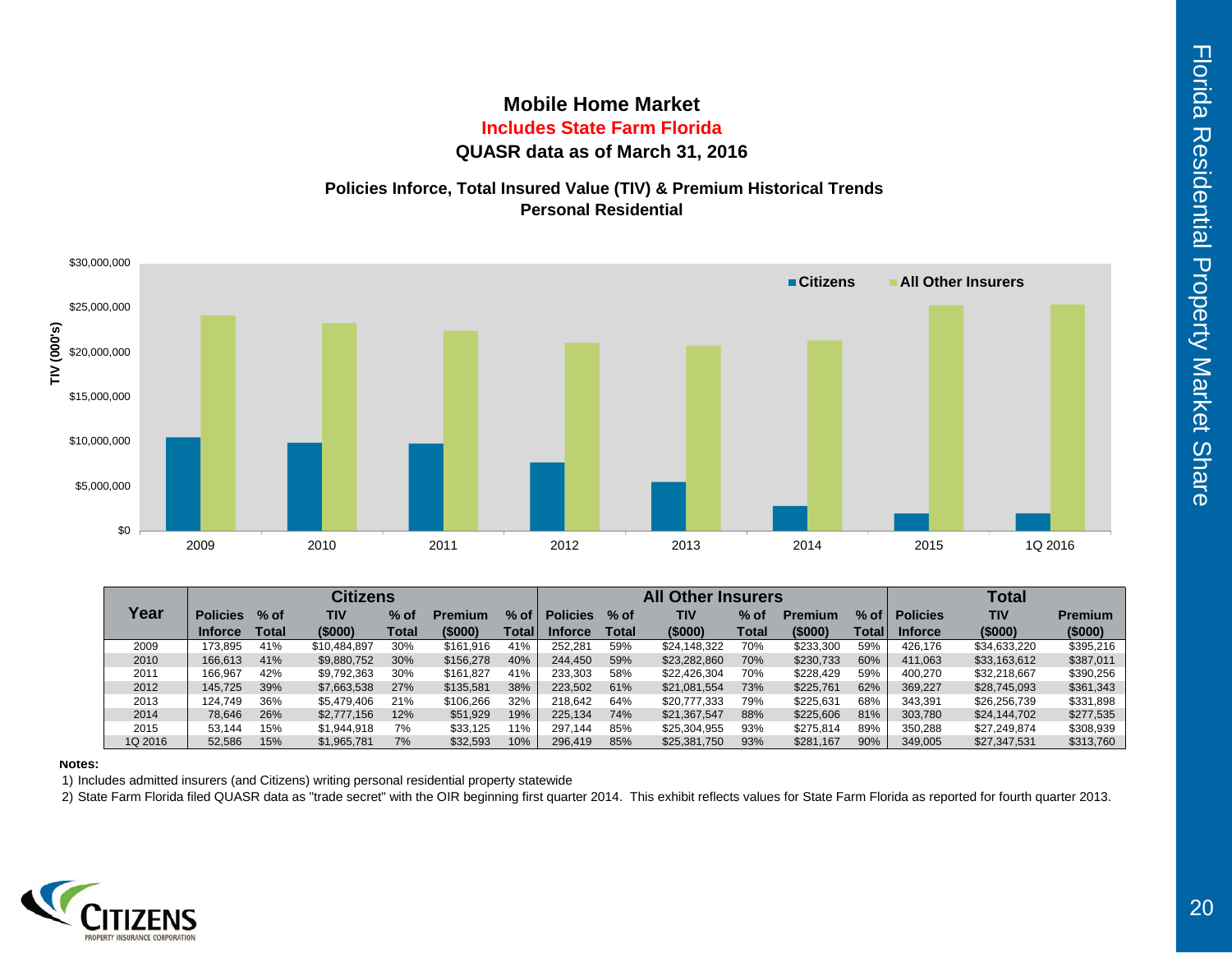## **Hernando, Hillsborough, Pasco & Pinellas Counties QUASR data as of March 31, 2016 Includes State Farm Florida**

 **Policies Inforce, Total Insured Value (TIV) & Premium Historical Trends Personal Residential**



|         |                 | <b>Citizens</b> |              |              |           |       |                 | <b>All Other Insurers</b> |               |        | <b>Total</b>   |       |                 |               |                |
|---------|-----------------|-----------------|--------------|--------------|-----------|-------|-----------------|---------------------------|---------------|--------|----------------|-------|-----------------|---------------|----------------|
| Year    | <b>Policies</b> | $%$ of          | <b>TIV</b>   | % of         | Premium   | % of  | <b>Policies</b> | $%$ of                    | TIV           | $%$ of | <b>Premium</b> | % of  | <b>Policies</b> | <b>TIV</b>    | <b>Premium</b> |
|         | <b>Inforce</b>  | Total           | (\$000)      | <b>Total</b> | (\$000)   | Total | <b>Inforce</b>  | Total                     | (\$000)       | Total  | (\$000)        | Total | <b>Inforce</b>  | (\$000)       | (\$000)        |
| 2009    | 219.000         | 25%             | \$50,847,144 | 18%          | \$281,586 | 22%   | 673.326         | 75%                       | \$232.057.283 | 82%    | \$1,002,106    | 78%   | 892.326         | \$282,904,427 | \$1,283,692    |
| 2010    | 296.116         | 33%             | \$73.856.774 | 27%          | \$396,317 | 30%   | 588.293         | 67%                       | \$201.478.803 | 73%    | \$915.214      | 70%   | 884.409         | \$275.335.577 | \$1,311,531    |
| 2011    | 359.532         | 41%             | \$95,223,257 | 35%          | \$526,347 | 39%   | 520.755         | 59%                       | \$174,665,001 | 65%    | \$824.621      | 61%   | 880.287         | \$269,888,258 | \$1,350,968    |
| 2012    | 325.791         | 37%             | \$78,004.034 | 30%          | \$449,469 | 35%   | 554.255         | 63%                       | \$182.731.011 | 70%    | \$850.141      | 65%   | 880.046         | \$260,735,045 | \$1,299,610    |
| 2013    | 237.566         | 27%             | \$50,289.899 | 20%          | \$338.237 | 25%   | 645.422         | 73%                       | \$206.391.840 | 80%    | \$998.864      | 75%   | 882.988         | \$256.681.739 | \$1,337,100    |
| 2014    | 145.721         | 16%             | \$30,245,652 | 12%          | \$215,777 | 16%   | 752.686         | 84%                       | \$231.824.020 | 88%    | \$1,149,084    | 84%   | 898.407         | \$262,069,673 | \$1,364,862    |
| 2015    | 113.375         | 12%             | \$24.542.024 | 9%           | \$154.691 | 12%   | 818.376         | 88%                       | \$246.812.547 | 91%    | \$1.179.264    | 88%   | 931.751         | \$271,354,571 | \$1,333,955    |
| 1Q 2016 | 111.145         | 12%             | \$24,194,707 | 9%           | \$148,912 | 11%   | 823.223         | 88%                       | \$249,154,422 | 91%    | \$1,177,335    | 89%   | 934.368         | \$273,349,129 | \$1,326,246    |

**Notes:** 

1) Includes admitted insurers (and Citizens) writing personal residential property statewide

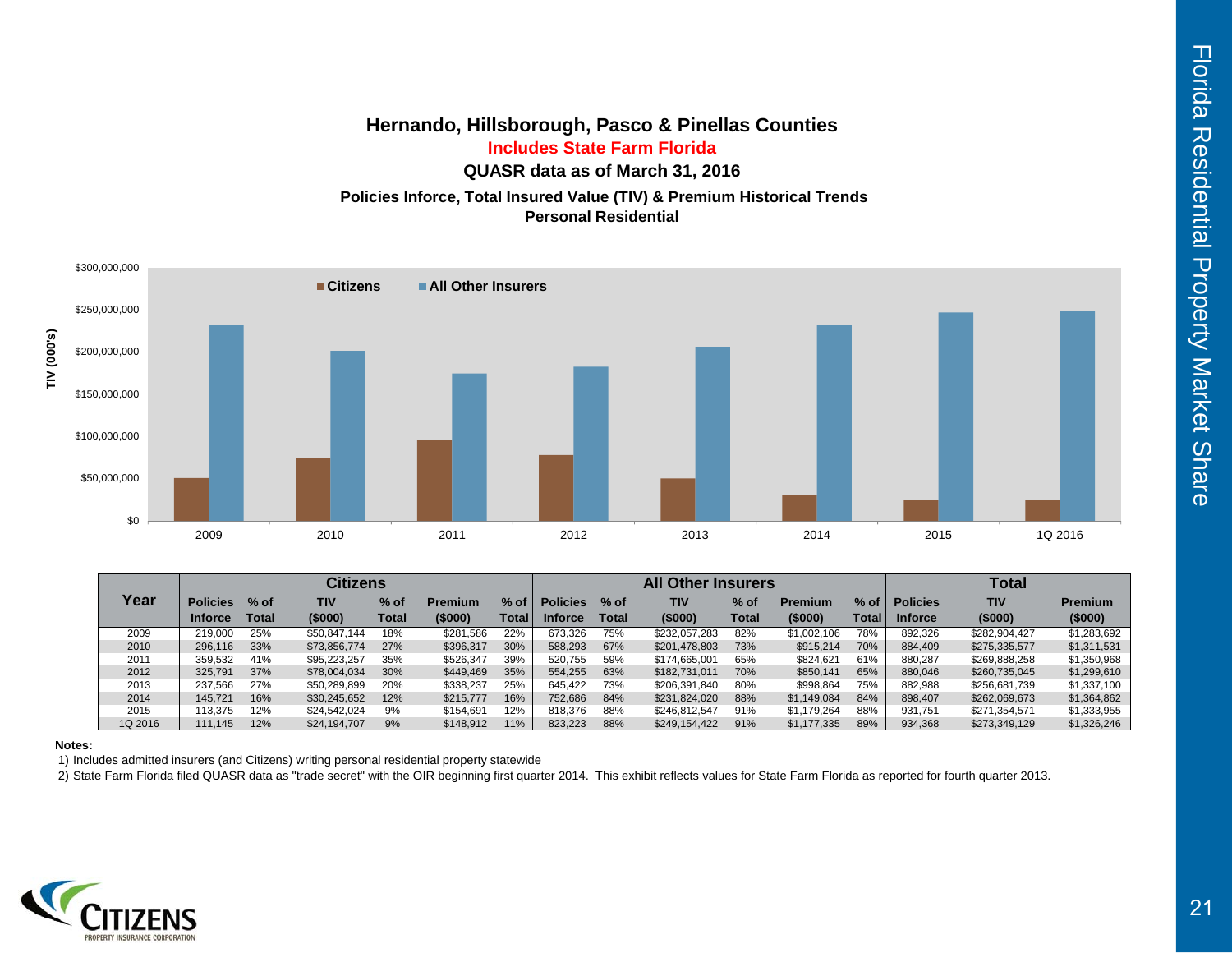## **Broward, Miami-Dade & Palm Beach Counties QUASR data as of March 31, 2016 Includes State Farm Florida**

### **Policies Inforce, Total Insured Value (TIV) & Premium Historical Trends Personal Residential**



|         |                 | Citizens |               |              |                |       | <b>All Other Insurers</b> |        |               | Total        |                |        |                 |               |                |
|---------|-----------------|----------|---------------|--------------|----------------|-------|---------------------------|--------|---------------|--------------|----------------|--------|-----------------|---------------|----------------|
| Year    | <b>Policies</b> | $%$ of   | <b>TIV</b>    | % of         | <b>Premium</b> | % of  | <b>Policies</b>           | $%$ of | ΤΙV           | % of         | <b>Premium</b> | $%$ of | <b>Policies</b> | <b>TIV</b>    | <b>Premium</b> |
|         | <b>Inforce</b>  | Total    | (5000)        | <b>Total</b> | (\$000)        | Total | <b>Inforce</b>            | Total  | (\$000)       | <b>Total</b> | (5000)         | Total  | <b>Inforce</b>  | (\$000)       | (\$000)        |
| 2009    | 385.468         | 26%      | \$117,223,764 | 21%          | \$737,981      | 27%   | .109.970                  | 74%    | \$428,660,162 | 79%          | \$1,956,884    | 73%    | .495,438        | \$545,883,927 | \$2,694,865    |
| 2010    | 522.564         | 36%      | \$154,935,986 | 29%          | \$1,078,345    | 37%   | 945,506                   | 64%    | \$377.871.099 | 71%          | \$1.819.383    | 63%    | 1.468.070       | \$532,807,086 | \$2,897,728    |
| 2011    | 604.912         | 41%      | \$179.669.284 | 34%          | \$1.317.122    | 43%   | 858.383                   | 59%    | \$344,213,110 | 66%          | \$1.771.031    | 57%    | .463.295        | \$523,882,394 | \$3,088,153    |
| 2012    | 553.644         | 38%      | \$144,106,381 | 29%          | \$1,237,440    | 38%   | 899,706                   | 62%    | \$360,400.897 | 71%          | \$2.013.747    | 62%    | 1.453.350       | \$504,507,278 | \$3,251,187    |
| 2013    | 437.681         | 30%      | \$101.856.467 | 21%          | \$980,585      | 29%   | 1.014.804                 | 70%    | \$391,941,038 | 79%          | \$2,427,377    | 71%    | .452,485        | \$493,797,506 | \$3,407,962    |
| 2014    | 291.698         | 20%      | \$65,578,738  | 13%          | \$634,901      | 19%   | .164.371                  | 80%    | \$434,663,854 | 87%          | \$2,745,142    | 81%    | 1.456.069       | \$500.242.591 | \$3,380,043    |
| 2015    | 236.029         | 16%      | \$53,519,775  | 10%          | \$489.666      | 15%   | 1.261.276                 | 84%    | \$463.137.236 | 90%          | \$2.885.985    | 85%    | 1.497.305       | \$516,657,012 | \$3,375,651    |
| 1Q 2016 | 231.633         | 15%      | \$52.912.987  | 10%          | \$483.621      | 14%   | 1.264.647                 | 85%    | \$465.011.621 | 90%          | \$2.885.244    | 86%    | 1.496.280       | \$517,924,609 | \$3,368,865    |

#### **Notes:**

1) Includes admitted insurers (and Citizens) writing personal residential property statewide

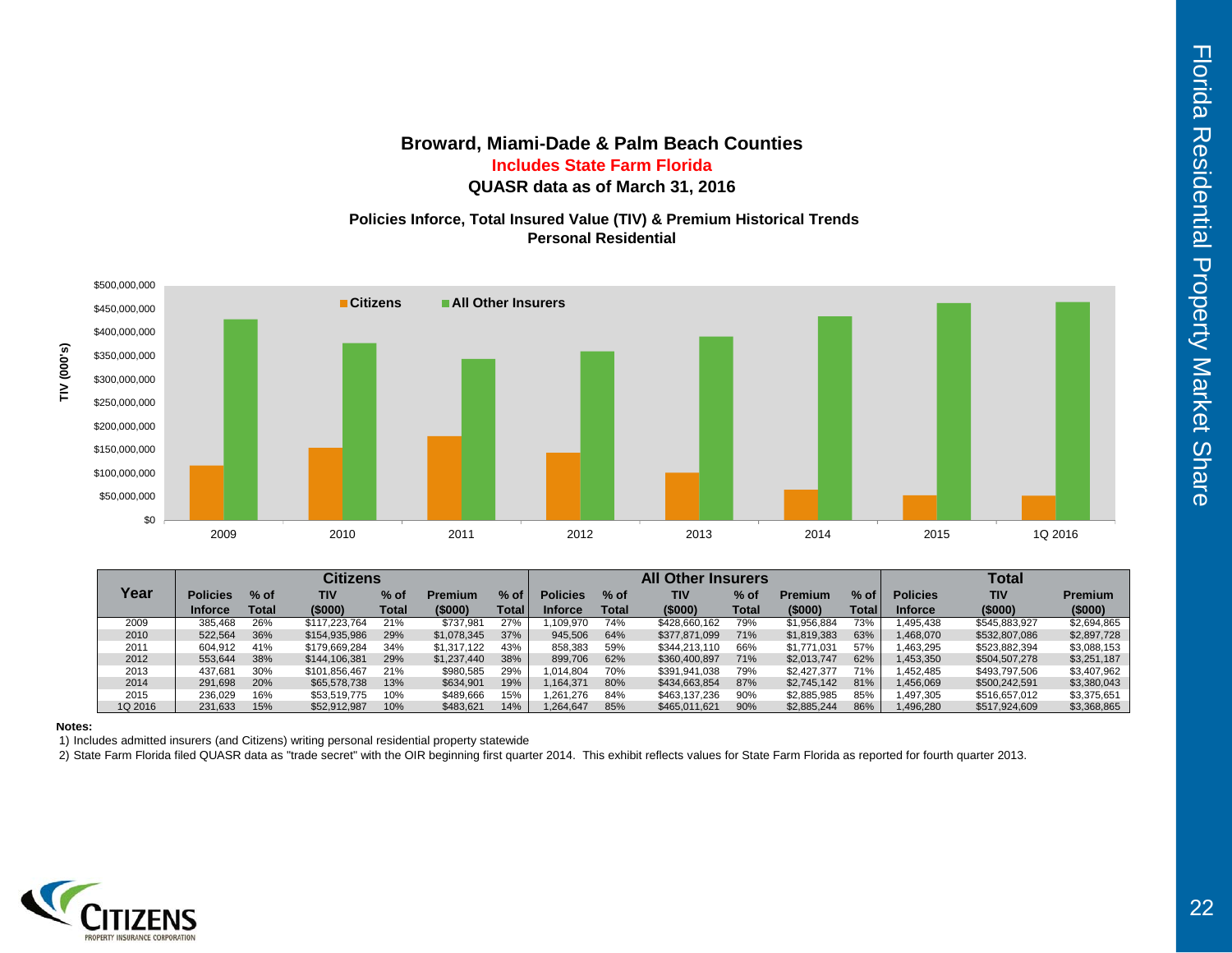## **Market Share in Monroe County**

**Includes State Farm Florida**

## **Personal Residential QUASR data as of March 31, 2016**

|         |                         |                 |                           |                 |                            |               | <b>Citizens</b>                     |                 |                       |                 |                             |                        |
|---------|-------------------------|-----------------|---------------------------|-----------------|----------------------------|---------------|-------------------------------------|-----------------|-----------------------|-----------------|-----------------------------|------------------------|
|         | <b>Policies</b><br>Wind | $%$ of<br>Total | <b>Policies</b><br>ExWind | $%$ of<br>Total | Premium<br>Wind<br>(\$000) | % of<br>Total | Premium<br><b>ExWind</b><br>(\$000) | $%$ of<br>Total | TIV<br>Wind<br>(S000) | $%$ of<br>Total | <b>TIV ExWind</b><br>(S000) | $%$ of<br><b>Total</b> |
| 2009    | 23.172                  | 90%             | 779                       | 3%              | \$48,583                   | 88%           | \$596                               | 2%              | \$9,475,108           | 88%             | \$92,339                    | 1%                     |
| 2010    | 23.370                  | 91%             | 788                       | 3%              | \$53,233                   | 90%           | \$530                               | 2%              | \$9,543,638           | 90%             | \$90,977                    | 1%                     |
| 2011    | 23,393                  | 92%             | 804                       | 3%              | \$56,568                   | 90%           | \$567                               | 2%              | \$9,539,157           | 90%             | \$101.774                   | 1%                     |
| 2012    | 22.676                  | 91%             | 705                       | 3%              | \$59,876                   | 89%           | \$489                               | 2%              | \$8,607,726           | 87%             | \$83,338                    | 1%                     |
| 2013    | 21.884                  | 90%             | 579                       | 2%              | \$61,275                   | 86%           | \$358                               | 1%              | \$7,864,169           | 84%             | \$62,365                    | 1%                     |
| 2014    | 19.944                  | 84%             | 371                       | 2%              | \$57,432                   | 78%           | \$189                               | 1%              | \$7,106.491           | 76%             | \$39,049                    | 0%                     |
| 2015    | 18,266                  | 78%             | 289                       | 1%              | \$54,547                   | 73%           | \$121                               | 0%              | \$6,768,512           | 72%             | \$28,311                    | 0%                     |
| 1Q 2016 | 17,916                  | 78%             | 271                       | 1%              | \$54,066                   | 72%           | \$114                               | 0%              | \$6,670,261           | 71%             | \$27,706                    | 0%                     |

|         | <b>All Other Insurers</b> |                 |                           |                 |                                   |               |                                   |                 |                      |                 |                              |                 |
|---------|---------------------------|-----------------|---------------------------|-----------------|-----------------------------------|---------------|-----------------------------------|-----------------|----------------------|-----------------|------------------------------|-----------------|
|         | <b>Policies</b><br>Wind   | $%$ of<br>Total | <b>Policies</b><br>ExWind | $%$ of<br>Total | <b>Premium</b><br>Wind<br>(\$000) | % of<br>Total | Premium<br><b>ExWind</b><br>(000) | $%$ of<br>Total | TIV<br>Wind<br>(000) | $%$ of<br>Total | <b>TIV ExWind</b><br>(\$000) | $%$ of<br>Total |
| 2009    | 2.606                     | 10%             | 26.118                    | 97%             | \$6.519                           | 12%           | \$25.611                          | 98%             | \$1.240.680          | 12%             | \$12,649,306                 | 99%             |
| 2010    | 2,286                     | 9%              | 25,629                    | 97%             | \$6.091                           | 10%           | \$25,232                          | 98%             | \$1,085,560          | 10%             | \$12,860,424                 | 99%             |
| 2011    | 2,165                     | 8%              | 25,153                    | 97%             | \$6,009                           | 10%           | \$25,356                          | 98%             | \$1,031,466          | 10%             | \$12,701,483                 | 99%             |
| 2012    | 2,181                     | 9%              | 24,639                    | 97%             | \$7,338                           | 11%           | \$26,001                          | 98%             | \$1,277,722          | 13%             | \$12,145,817                 | 99%             |
| 2013    | 2.498                     | 10%             | 24.153                    | 98%             | \$9.874                           | 14%           | \$26.198                          | 99%             | \$1.527.576          | 16%             | \$11.864.224                 | 99%             |
| 2014    | 3.926                     | 16%             | 22.504                    | 98%             | \$15,745                          | 22%           | \$25,890                          | 99%             | \$2,239,974          | 24%             | \$11,175,741                 | 100%            |
| 2015    | 5.070                     | 22%             | 22.090                    | 99%             | \$19,976                          | 27%           | \$25,237                          | 100%            | \$2,689,890          | 28%             | \$11,077,906                 | 100%            |
| 1Q 2016 | 5.157                     | 22%             | 21.807                    | 99%             | \$20,788                          | 28%           | \$25,151                          | 100%            | \$2,753,712          | 29%             | \$11.019.166                 | 100%            |

|         | <b>Total Market</b>     |                                  |                               |                                 |                           |                             |  |  |  |  |  |  |
|---------|-------------------------|----------------------------------|-------------------------------|---------------------------------|---------------------------|-----------------------------|--|--|--|--|--|--|
|         | <b>Policies</b><br>Wind | <b>Policies</b><br><b>ExWind</b> | <b>Premium Wind</b><br>(S000) | <b>Premium ExWind</b><br>(5000) | <b>TIV Wind</b><br>(5000) | <b>TIV ExWind</b><br>(0,00) |  |  |  |  |  |  |
| 2009    | 25.778                  | 26.897                           | \$55,102                      | \$26.207                        | \$10.715.788              | \$12,741,646                |  |  |  |  |  |  |
| 2010    | 25.656                  | 26.417                           | \$59,324                      | \$25,762                        | \$10,629,197              | \$12,951,402                |  |  |  |  |  |  |
| 2011    | 25.558                  | 25,957                           | \$62,577                      | \$25,923                        | \$10,570,623              | \$12,803,257                |  |  |  |  |  |  |
| 2012    | 24.857                  | 25.344                           | \$67,214                      | \$26,489                        | \$9,885,448               | \$12,229,155                |  |  |  |  |  |  |
| 2013    | 24.382                  | 24,732                           | \$71.149                      | \$26,556                        | \$9.391.745               | \$11,926,589                |  |  |  |  |  |  |
| 2014    | 23,870                  | 22,875                           | \$73,178                      | \$26,079                        | \$9,346,464               | \$11,214,790                |  |  |  |  |  |  |
| 2015    | 23,336                  | 22,379                           | \$74.523                      | \$25,358                        | \$9,458,402               | \$11,106,217                |  |  |  |  |  |  |
| 1Q 2016 | 23.073                  | 22.078                           | \$74.855                      | \$25,265                        | \$9.423.973               | \$11.046.872                |  |  |  |  |  |  |

#### **Notes:**

1) Includes admitted insurers (and Citizens) writing personal residential property statewide

2) TIV is the Total Insured Value

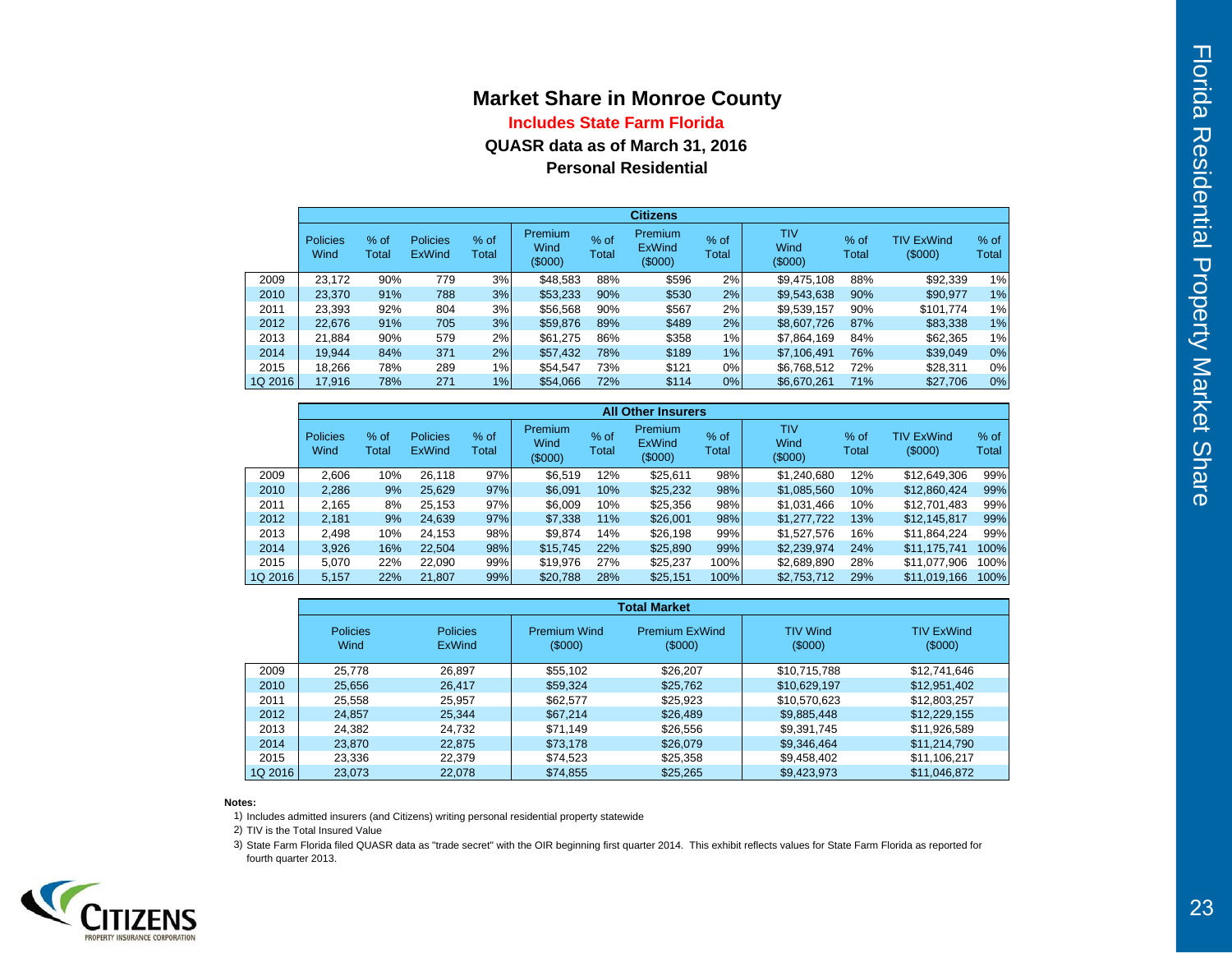## **Statewide TrendQUASR data as of March 31, 2016 Includes State Farm Florida**

### **Policies Inforce, Total Insured Value (TIV) & Premium Historical Trends Personal Residential**



|         |                 |        | Citizens      |        |                |              | <b>All Other Insurers</b> |        |                 |        |             |        | <b>Total</b>    |                 |                |
|---------|-----------------|--------|---------------|--------|----------------|--------------|---------------------------|--------|-----------------|--------|-------------|--------|-----------------|-----------------|----------------|
| Year    | <b>Policies</b> | $%$ of | TIV           | $%$ of | <b>Premium</b> | $%$ of       | <b>Policies</b>           | $%$ of | TIV             | $%$ of | Premium     | $%$ of | <b>Policies</b> | <b>TIV</b>      | <b>Premium</b> |
|         | <b>Inforce</b>  | Total  | (\$000)       | Total  | (5000)         | <b>Total</b> | <b>Inforce</b>            | Total  | (\$000)         | Total  | (\$000)     | Total  | <b>Inforce</b>  | (\$000)         | (\$000)        |
| 2009    | 975,500         | 16%    | \$255.739.746 | 12%    | \$1,486,820    | 18%          | 5.110.168                 | 84%    | \$1.842.082.106 | 88%    | \$6,796,366 | 82%    | 6.085.668       | \$2.097.821.852 | \$8,283,186    |
| 2010    | 1.232.397       | 20%    | \$326,713,170 | 16%    | \$2,005,579    | 23%          | 4.822.896                 | 80%    | \$1,738,750,447 | 84%    | \$6,782,374 | 77%    | 6.055.293       | \$2.065.463.617 | \$8,787,953    |
| 2011    | 1.423.160       | 24%    | \$385.936.723 | 19%    | \$2.469.201    | 27%          | 4.626.450                 | 76%    | \$1.655.230.421 | 81%    | \$6,838,229 | 73%    | 6.049.610       | \$2,041,167,144 | \$9,307,430    |
| 2012    | 1.268.071       | 21%    | \$308,333,785 | 15%    | \$2,206,326    | 23%          | 4.758.497                 | 79%    | \$1,695,939,740 | 85%    | \$7,435,553 | 77%    | 6.026.568       | \$2,004,273,525 | \$9,641,880    |
| 2013    | 983.629         | 16%    | \$215.405.611 | 11%    | \$1,735,299    | 17%          | 5.063.782                 | 84%    | \$1,777,886,847 | 89%    | \$8,318,272 | 83%    | 6.047.411       | \$1,993,292,458 | \$10,053,571   |
| 2014    | 631.378         | 10%    | \$136,124,128 | 7%     | \$1,105,259    | 11%          | 5.507.092                 | 90%    | \$1,903,287,291 | 93%    | \$8,935,274 | 89%    | 6.138.470       | \$2,039,411,419 | \$10,040,533   |
| 2015    | 480.161         | 8%     | \$106.413.416 | 5%     | \$818,388      | 8%           | 5.851.269                 | 92%    | \$2,002,398,538 | 95%    | \$9,159,797 | 92%    | 6.331.430       | \$2.108.811.954 | \$9,978,185    |
| 1Q 2016 | 468,840         | 7%     | \$104,401,242 | 5%     | \$800,064      | 8%           | 5.878.242                 | 93%    | \$2,017,466,315 | 95%    | \$9,164,739 | 92%    | 6,347,082       | \$2,121,867,557 | \$9,964,803    |

#### **Notes:**

1) Includes admitted insurers (and Citizens) writing personal residential property statewide

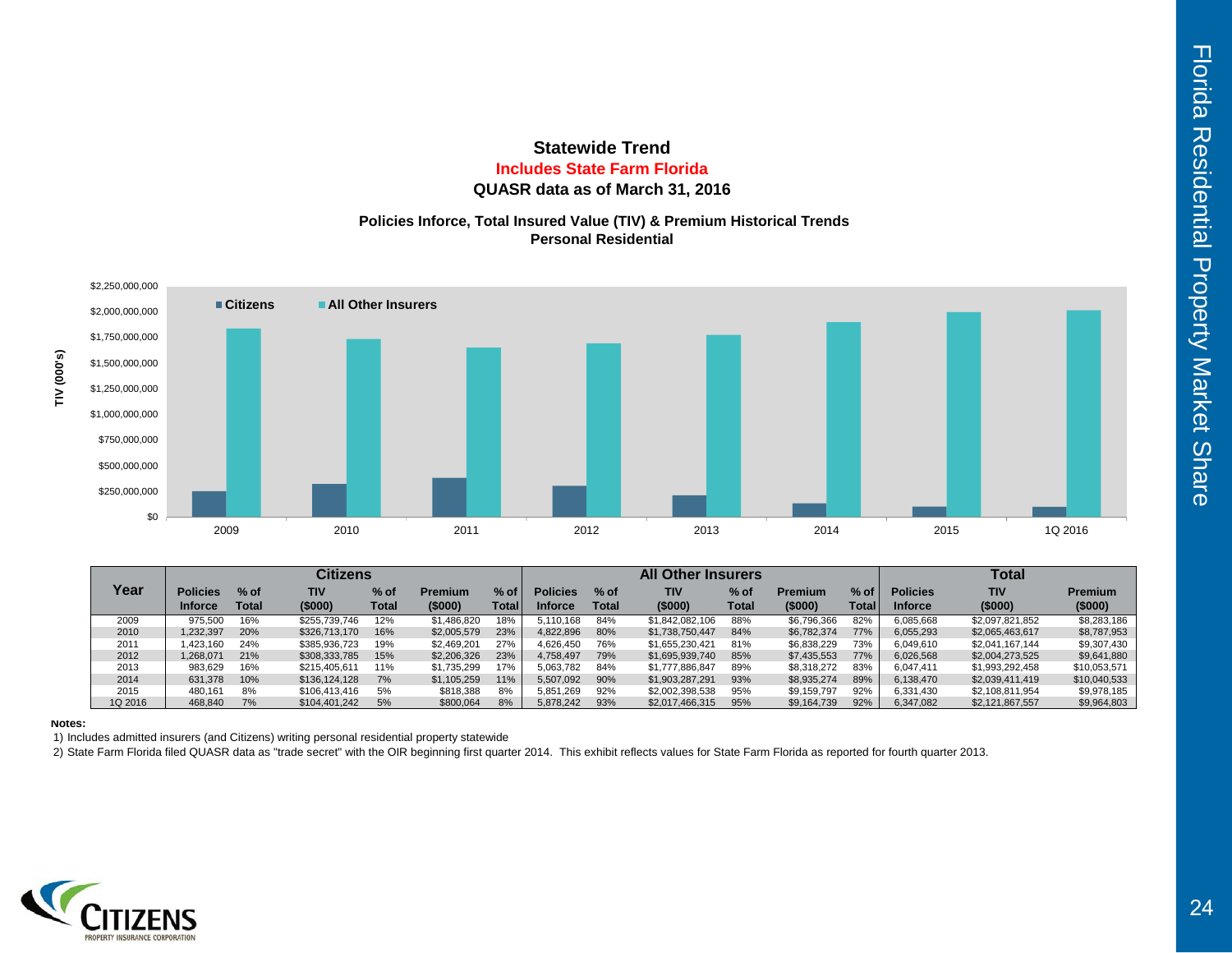# **Commercial Residential**

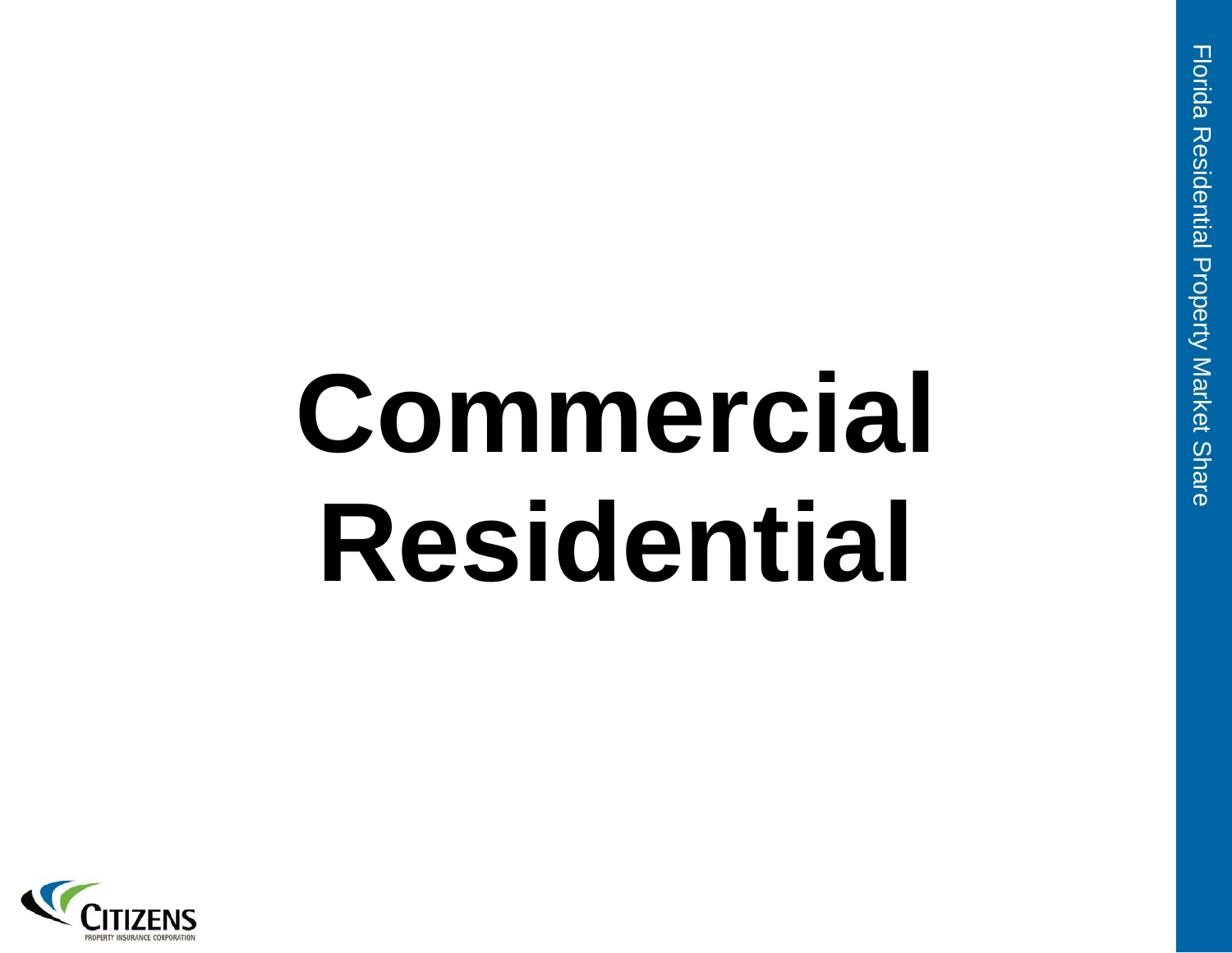

**Heritage Property & Casualty Insurance Company** 

**QBE Insurance Corporation All Other Insurers**

| <b>Carrier</b>                                 | <b>Policies</b><br><b>Inforce</b> | <b>Policies Inforce</b><br><b>Market Share %</b> | <b>Total Insured Value</b><br>(TIV) for All Policies | <b>TIV Market Share %</b>    | <b>Premiums</b><br><b>Written</b> | <b>Premium Market</b><br>Share % |
|------------------------------------------------|-----------------------------------|--------------------------------------------------|------------------------------------------------------|------------------------------|-----------------------------------|----------------------------------|
|                                                | (1)                               | $(2) = (1) / \text{Total}(1)$                    | (3)                                                  | $(4) = (3)/ \text{Total}(3)$ | (5)                               | $(6) = (5)$ / Total $(5)$        |
| American Coastal Insurance Company             | 4,629                             | 8%                                               | \$52,133,301,950                                     | 28%                          | \$293,277,842                     | 35%                              |
| <b>Citizens Property Insurance Corporation</b> | 7,438                             | 13%                                              | \$28,065,696,446                                     | 15%                          | \$127,557,119                     | 15%                              |
| Heritage Property & Casualty Insurance Company | 3,631                             | 6%                                               | \$25,642,775,859                                     | 14%                          | \$124,298,637                     | 15%                              |
| American Capital Assurance Corp                | 2,093                             | 4%                                               | \$25,245,159,869                                     | 14%                          | \$62,418,052                      | 8%                               |
| <b>QBE Insurance Corporation</b>               | 799                               | 1%                                               | \$17,528,605,436                                     | 9%                           | \$63,134,021                      | 8%                               |
| <b>Weston Insurance Company</b>                | 2.089                             | 4%                                               | \$8,144,866,158                                      | 4%                           | \$44,136,907                      | 5%                               |
| United States Fire Insurance Company           | 18                                | 0%                                               | \$6,563,611,981                                      | 4%                           | \$153,578                         | $0\%$                            |
| State Farm Florida Insurance Company           | 27,616                            | 48%                                              | \$5,995,454,236                                      | 3%                           | \$29,550,309                      | 4%                               |
| Philadelphia Indemnity Insurance Company       | 417                               | 1%                                               | \$3,099,967,706                                      | 2%                           | \$8.911.613                       | 1%                               |
| United Property & Casualty Insurance Company   | 386                               | 1%                                               | \$3,063,847,828                                      | 2%                           | \$24,884,594                      | 3%                               |
| Service Insurance Company                      | 223                               | 0%                                               | \$1,700,667,000                                      | 1%                           | \$5,732,385                       | 1%                               |
| <b>Everest National Insurance Company</b>      | 56                                | 0%                                               | \$1,613,062,739                                      | 1%                           | \$9,960,893                       | 1%                               |
| Old Dominion Insurance Company                 | 319                               | 1%                                               | \$724,703,000                                        | 0%                           | \$2,241,527                       | $0\%$                            |
| <b>Factory Mutual Insurance Company</b>        | 17                                | 0%                                               | \$711,548,945                                        | 0%                           | \$287,304                         | 0%                               |
| Universal Insurance Company of North America   | 113                               | 0%                                               | \$654,626,216                                        | 0%                           | \$1,987,280                       | $0\%$                            |
| Travelers Property Casualty Company of America | 60                                | 0%                                               | \$607,510,284                                        | 0%                           | \$2,454,121                       | 0%                               |
| First Community Insurance Company              | 1,421                             | 2%                                               | \$558,110,702                                        | $0\%$                        | \$2,985,591                       | 0%                               |
| <b>Travelers Indemnity Company</b>             | 31                                | 0%                                               | \$438,424,170                                        | 0%                           | \$1,509,667                       | 0%                               |
| Tower Hill Prime Insurance Company             | 92                                | 0%                                               | \$436,122,764                                        | 0%                           | \$1,720,114                       | $0\%$                            |
| Avatar Property & Casualty Insurance Company   | 74                                | 0%                                               | \$337,727,852                                        | $0\%$                        | \$1,429,152                       | $0\%$                            |
| All Other Insurers                             | 5,542                             | 10%                                              | \$2,499,503,819                                      | $1\%$                        | \$19,296,197                      | 2%                               |
| <b>Total</b>                                   | 57,064                            | 100%                                             | \$185,765,294,960                                    | 100%                         | \$827,926,903                     | 100%                             |

#### **Notes:**

1) Includes admitted insurers (and Citizens) writing commercial residential property statewide

2) State Farm Florida filed QUASR data as "trade secret" with the OIR beginning first quarter 2014. This exhibit reflects values for State Farm Florida as reported for fourth quarter 2013.

3) United States Fire Ins Co data presented as reported by the OIR

4) Any slight differences in market share %s in graph versus table are due to rounding

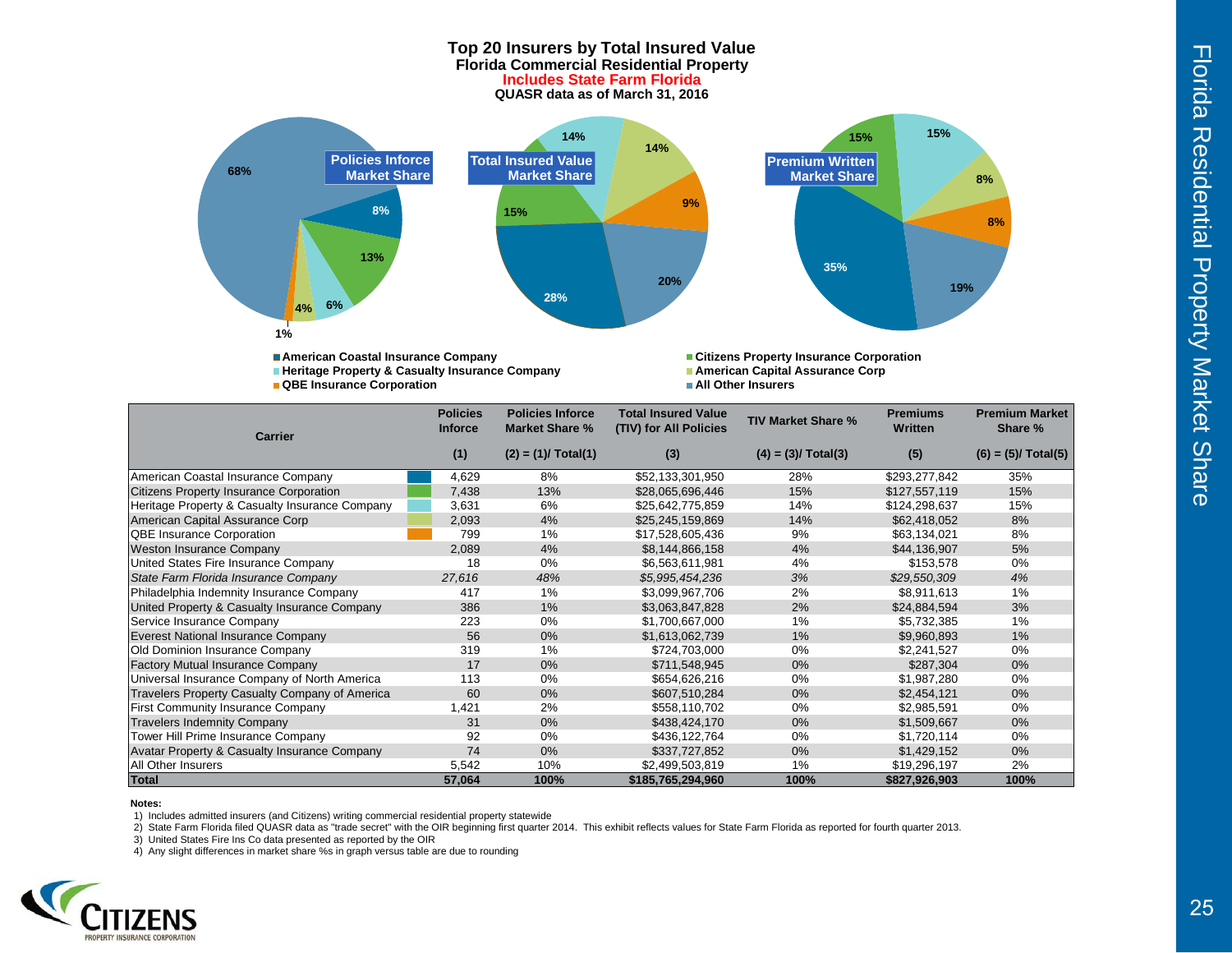

**Heritage Property & Casualty Insurance Company <b>American Capital Assurance Corp American Capital Assurance Corp All Other Insurance Corporation All Other Insurers All Other Insurers** 

| <b>Insurer</b>                                 | <b>Policies</b><br><b>Inforce</b> | <b>Policies Inforce</b><br><b>Market Share %</b> | <b>Total Insured Value</b><br>(TIV) for All Policies | <b>TIV Market Share %</b>    | <b>Premiums</b><br>Written | <b>Premium Market</b><br>Share % |
|------------------------------------------------|-----------------------------------|--------------------------------------------------|------------------------------------------------------|------------------------------|----------------------------|----------------------------------|
|                                                | (1)                               | $(2) = (1)/ \text{Total}(1)$                     | (3)                                                  | $(4) = (3)/ \text{Total}(3)$ | (5)                        | $(6) = (5)$ / Total $(5)$        |
| American Coastal Insurance Company             | 4,629                             | 16%                                              | \$52,133,301,950                                     | 29%                          | \$293,277,842              | 37%                              |
| <b>Citizens Property Insurance Corporation</b> | 7,438                             | 25%                                              | \$28,065,696,446                                     | 16%                          | \$127,557,119              | 16%                              |
| Heritage Property & Casualty Insurance Company | 3,631                             | 12%                                              | \$25,642,775,859                                     | 14%                          | \$124,298,637              | 16%                              |
| American Capital Assurance Corp                | 2,093                             | 7%                                               | \$25,245,159,869                                     | 14%                          | \$62,418,052               | 8%                               |
| <b>QBE Insurance Corporation</b>               | 799                               | 3%                                               | \$17,528,605,436                                     | 10%                          | \$63,134,021               | 8%                               |
| <b>Weston Insurance Company</b>                | 2,089                             | 7%                                               | \$8,144,866,158                                      | 5%                           | \$44,136,907               | 6%                               |
| United States Fire Insurance Company           | 18                                | 0%                                               | \$6,563,611,981                                      | 4%                           | \$153,578                  | 0%                               |
| Philadelphia Indemnity Insurance Company       | 417                               | 1%                                               | \$3,099,967,706                                      | 2%                           | \$8,911,613                | 1%                               |
| United Property & Casualty Insurance Company   | 386                               | 1%                                               | \$3,063,847,828                                      | 2%                           | \$24,884,594               | 3%                               |
| Service Insurance Company                      | 223                               | 1%                                               | \$1,700,667,000                                      | 1%                           | \$5,732,385                | 1%                               |
| <b>Everest National Insurance Company</b>      | 56                                | 0%                                               | \$1,613,062,739                                      | 1%                           | \$9,960,893                | 1%                               |
| Old Dominion Insurance Company                 | 319                               | 1%                                               | \$724,703,000                                        | 0%                           | \$2,241,527                | 0%                               |
| <b>Factory Mutual Insurance Company</b>        | 17                                | 0%                                               | \$711,548,945                                        | 0%                           | \$287,304                  | 0%                               |
| Universal Insurance Company of North America   | 113                               | 0%                                               | \$654,626,216                                        | 0%                           | \$1,987,280                | 0%                               |
| Travelers Property Casualty Company of America | 60                                | 0%                                               | \$607,510,284                                        | 0%                           | \$2,454,121                | 0%                               |
| First Community Insurance Company              | 1,421                             | 5%                                               | \$558,110,702                                        | 0%                           | \$2,985,591                | 0%                               |
| <b>Travelers Indemnity Company</b>             | 31                                | 0%                                               | \$438,424,170                                        | $0\%$                        | \$1,509,667                | 0%                               |
| Tower Hill Prime Insurance Company             | 92                                | 0%                                               | \$436,122,764                                        | 0%                           | \$1,720,114                | 0%                               |
| Avatar Property & Casualty Insurance Company   | 74                                | 0%                                               | \$337,727,852                                        | 0%                           | \$1,429,152                | 0%                               |
| Hanover Insurance Company (The)                | 82                                | 0%                                               | \$192,614,000                                        | 0%                           | \$829,652                  | 0%                               |
| All Other Insurers                             | 5,460                             | 19%                                              | \$2,306,889,819                                      | 1%                           | \$18,466,545               | 2%                               |
| <b>Total</b>                                   | 29,448                            | 100%                                             | \$179,769,840,724                                    | 100%                         | \$798,376,594              | 100%                             |

#### **Notes:**

1) Includes admitted carriers (and Citizens) writing commercial residential property statewide

 2) State Farm Florida filed QUASR data as "trade secret" with the OIR beginning first quarter 2014. They represented 27,616 policies (44%), \$6.0B in TIV (3%) and \$29.6M in premium (3%) for commercial residential on 12/31/13.

3) United States Fire Ins Co data presented as reported by the OIR

4) Any slight differences in market share %s in graph versus table are due to rounding

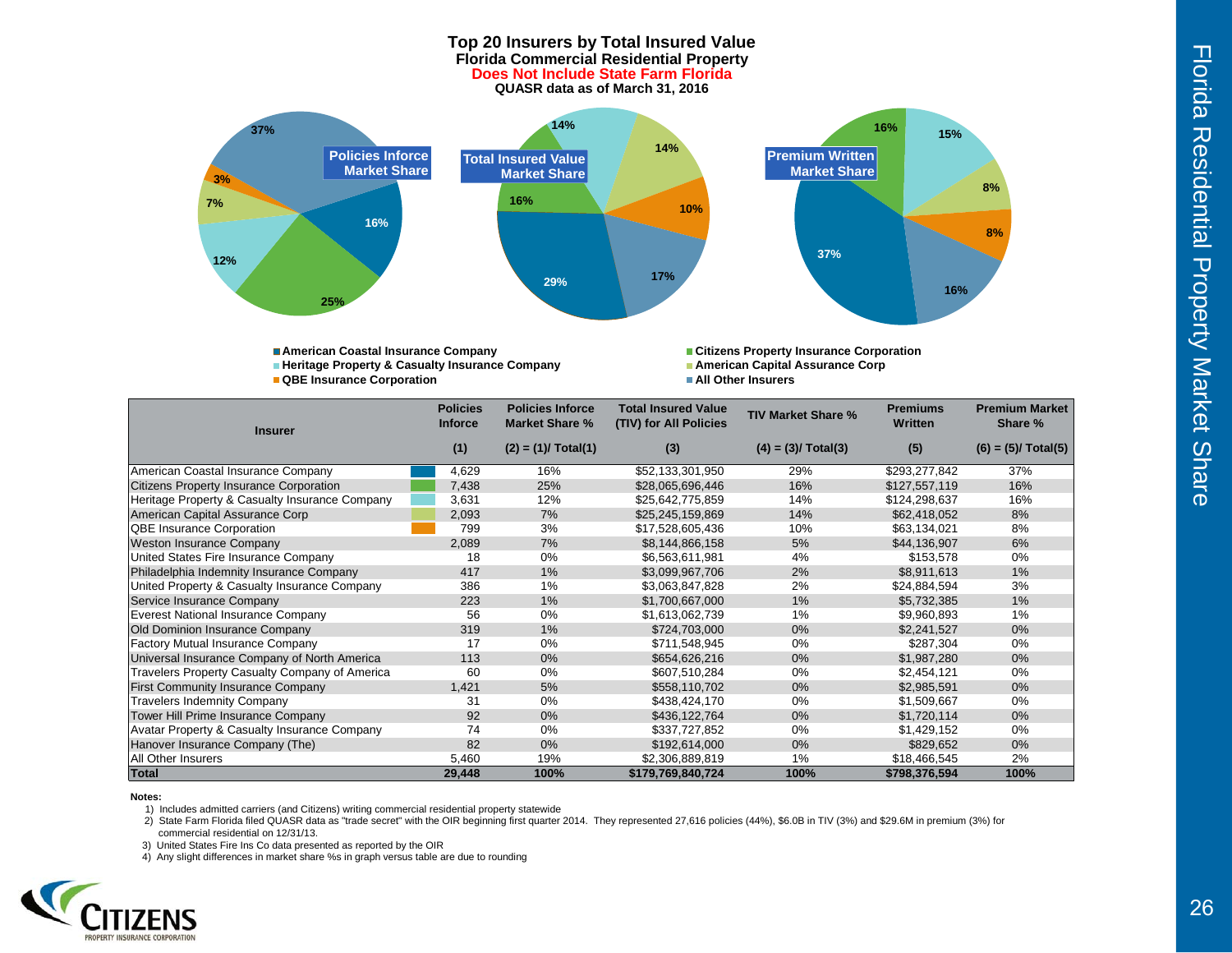#### **Citizens Property Insurance Corporation Historic Top 20 Insurers by Total Insured Value Includes State Farm Florida**

**Data reported to the Office of Insurance Regulation (OIR)**

|                                                                                    | Commercial Residential - Top 20 Rank by Total Insured Value Based on QUASR data reported to the OIR |                                  |                                  |                                   |                  |                 |                 |                 |                 |                 |                      |                  |                 |                 |                  |
|------------------------------------------------------------------------------------|-----------------------------------------------------------------------------------------------------|----------------------------------|----------------------------------|-----------------------------------|------------------|-----------------|-----------------|-----------------|-----------------|-----------------|----------------------|------------------|-----------------|-----------------|------------------|
| <b>Insurers</b>                                                                    | 2002                                                                                                | 2003                             | 2004                             | 2005                              | 2006             | 2007            | 2008            | 2009            | 2010            | 2011            | 2012                 | 2013             | 2014            | 2015            | 1Q 2016          |
| ACE AMERICAN INSURANCE COMPANY                                                     |                                                                                                     | 12                               | 18                               | 11                                | 8                | 9               |                 |                 |                 |                 |                      |                  |                 |                 |                  |
| AFFILIATED FM INSURANCE COMPANY                                                    |                                                                                                     |                                  |                                  |                                   |                  |                 |                 | 20              | 19              | 18              | 18                   | 20               |                 |                 |                  |
| ALLIANZ GLOBAL RISKS US INSURANCE COMPANY<br>ALLSTATE INSURANCE COMPANY            | 6                                                                                                   | $\overline{7}$<br>$\overline{4}$ | $\overline{7}$<br>$\overline{4}$ | 10 <sup>°</sup><br>$\overline{4}$ | $5\phantom{.0}$  |                 | 15<br>19        | 16 <sup>°</sup> | 17              | 13              |                      |                  |                 |                 |                  |
| AMERICAN CAPITAL ASSURANCE CORP                                                    |                                                                                                     |                                  |                                  |                                   | 13               | 3               | $\overline{4}$  | $\overline{4}$  | $\overline{4}$  | $\overline{4}$  | $\overline{4}$       | $\overline{4}$   | 3               | 3               | 4                |
| AMERICAN COASTAL INSURANCE COMPANY                                                 |                                                                                                     |                                  |                                  |                                   |                  | 5 <sup>1</sup>  | $\overline{2}$  | $\overline{3}$  | $\overline{2}$  | $\overline{2}$  | 2 <sup>1</sup>       | $\mathcal{P}$    | $\overline{2}$  |                 | 1                |
| AMERICAN ECONOMY INSURANCE COMPANY                                                 |                                                                                                     | 14                               | 17                               |                                   |                  |                 |                 |                 |                 |                 |                      |                  |                 |                 |                  |
| AMERICAN KEYSTONE INSURANCE COMPANY                                                |                                                                                                     |                                  |                                  |                                   |                  |                 | 6               |                 |                 |                 |                      |                  |                 |                 |                  |
| AMERICAN STRATEGIC INSURANCE CORP.                                                 |                                                                                                     |                                  |                                  | $\overline{7}$                    | 3 <sup>°</sup>   | $\overline{4}$  | 5 <sub>5</sub>  | 6 <sup>°</sup>  | 6               | 6               | 6                    |                  |                 |                 |                  |
| AMERICAN ZURICH INSURANCE COMPANY<br>ARCH INSURANCE COMPANY                        |                                                                                                     | 17                               |                                  |                                   |                  |                 |                 |                 | $\overline{7}$  | 15              | 12                   |                  |                 |                 |                  |
| ASSURANCE COMPANY OF AMERICA                                                       | 19                                                                                                  |                                  |                                  |                                   |                  |                 |                 |                 |                 |                 |                      |                  |                 |                 |                  |
| AVATAR PROPERTY & CASUALTY INSURANCE COMPANY                                       |                                                                                                     |                                  |                                  |                                   |                  |                 |                 |                 |                 |                 |                      |                  |                 |                 | 20               |
| BANKERS INSURANCE COMPANY                                                          | 12                                                                                                  | 11                               | 11                               | 18                                |                  |                 |                 |                 |                 |                 |                      |                  |                 |                 |                  |
| CAPACITY INSURANCE COMPANY                                                         | -9                                                                                                  | 8                                | 10 <sup>°</sup>                  | 8                                 | 9                | 11              | 13 <sub>1</sub> | 17              |                 |                 |                      |                  |                 |                 |                  |
| CHARTER OAK FIRE INSURANCE COMPANY                                                 | 17                                                                                                  |                                  |                                  |                                   |                  |                 |                 |                 |                 |                 |                      |                  |                 |                 |                  |
| CINCINNATI INDEMNITY COMPANY<br>CINCINNATI INSURANCE COMPANY                       |                                                                                                     | 13                               | 9 <sup>°</sup>                   | 9                                 |                  |                 | 8               | 10 <sup>1</sup> | 13              | 11              | 14 <sup>°</sup>      | 15 <sub>15</sub> | 20<br>18        |                 |                  |
| CITIZENS PROPERTY INSURANCE CORPORATION                                            | $\mathbf{1}$                                                                                        | $\mathbf{1}$                     | $\mathbf{1}$                     | $\mathbf{1}$                      | $\mathbf{1}$     | $\mathbf{1}$    | $\mathbf{1}$    | $\mathbf{1}$    | $\mathbf{1}$    | $\mathbf{1}$    | $\mathbf{1}$         | $\mathbf{1}$     | $\mathbf{1}$    | $\overline{a}$  | $\mathbf{2}$     |
| COMMONWEALTH INSURANCE COMPANY OF AMERICA                                          |                                                                                                     |                                  |                                  | 12                                |                  |                 |                 |                 |                 |                 |                      |                  |                 |                 |                  |
| CONTINENTAL CASUALTY COMPANY                                                       |                                                                                                     |                                  |                                  |                                   |                  |                 |                 | 15 <sub>1</sub> | 16 <sup>°</sup> | 19              | 20                   | 18               | 17              |                 |                  |
| COTTON STATES MUTUAL INSURANCE COMPANY                                             |                                                                                                     |                                  |                                  |                                   |                  | 18              | 18              |                 |                 |                 |                      |                  |                 |                 |                  |
| EVEREST NATIONAL INSURANCE COMPANY                                                 |                                                                                                     |                                  |                                  |                                   |                  |                 |                 |                 |                 |                 |                      |                  |                 |                 | 12               |
| FACTORY MUTUAL INSURANCE COMPANY<br>FEDERAL INSURANCE COMPANY                      |                                                                                                     |                                  | 19                               | 19                                |                  |                 |                 |                 |                 | 20              | 15 <sup>2</sup>      | 14               | 13              | 14              | 14               |
| FEDERATED NATIONAL INSURANCE COMPANY                                               |                                                                                                     |                                  |                                  |                                   |                  |                 |                 |                 | 20              |                 |                      |                  |                 |                 |                  |
| FIDELITY AND CASUALTY COMPANY OF NEW YORK                                          | 13                                                                                                  |                                  |                                  |                                   |                  |                 |                 |                 |                 |                 |                      |                  |                 |                 |                  |
| FIRST COMMUNITY INSURANCE COMPANY                                                  |                                                                                                     |                                  |                                  |                                   |                  |                 |                 | 18              | 18              | 17              | 16                   | 13               | 12              | 16              | 17               |
| FIRST HOME INSURANCE COMPANY                                                       |                                                                                                     |                                  |                                  |                                   |                  |                 |                 | 13              | 10              |                 |                      |                  |                 |                 |                  |
| FIRST NATIONAL INSURANCE COMPANY OF AMERICA                                        |                                                                                                     |                                  |                                  |                                   |                  |                 |                 |                 |                 |                 |                      |                  |                 | 20              |                  |
| FOREMOST INSURANCE COMPANY<br>GRANADA INSURANCE COMPANY                            |                                                                                                     |                                  |                                  | 13                                | 12               |                 |                 |                 |                 |                 |                      |                  | 19              |                 |                  |
| GREAT AMERICAN INSURANCE COMPANY                                                   |                                                                                                     |                                  |                                  |                                   |                  | 15<br>19        | 17              |                 |                 |                 |                      |                  |                 |                 |                  |
| HANOVER INSURANCE COMPANY (THE)                                                    | 20                                                                                                  | 16                               | 20                               |                                   | 14               |                 |                 |                 |                 |                 |                      | 19               | 16              | 19              |                  |
| HARTFORD FIRE INSURANCE COMPANY                                                    |                                                                                                     |                                  |                                  |                                   | 11               | 10              | 20              |                 |                 |                 |                      |                  |                 |                 |                  |
| HARTFORD INSURANCE COMPANY OF THE SOUTHEAST                                        |                                                                                                     |                                  |                                  |                                   | 18               |                 |                 |                 |                 |                 |                      |                  |                 |                 |                  |
| HERITAGE PROPERTY & CASUALTY INSURANCE COMPANY<br>ICAT SPECIALTY INSURANCE COMPANY |                                                                                                     |                                  |                                  |                                   |                  |                 | 16              |                 |                 |                 |                      |                  | $5^{\circ}$     | $\overline{4}$  | $\mathbf{3}$     |
| INDEMNITY INSURANCE COMPANY OF NORTH AMERICA                                       |                                                                                                     |                                  |                                  |                                   |                  |                 | 11              |                 |                 |                 |                      |                  |                 |                 |                  |
| INSURANCE COMPANY OF THE WEST                                                      |                                                                                                     |                                  |                                  |                                   |                  |                 |                 | 11              |                 |                 |                      |                  |                 |                 |                  |
| INSURANCE CORPORATION OF NEW YORK                                                  | $\overline{2}$                                                                                      |                                  |                                  |                                   |                  |                 |                 |                 |                 |                 |                      |                  |                 |                 |                  |
| NATIONWIDE MUTUAL FIRE INSURANCE COMPANY                                           |                                                                                                     | $\overline{5}$                   | 5 <sub>5</sub>                   | $6^{\circ}$                       | 10 <sup>1</sup>  | 14              |                 |                 |                 |                 |                      |                  |                 |                 |                  |
| NATIONWIDE MUTUAL INSURANCE COMPANY                                                | 8                                                                                                   | 9                                | 13                               | 16                                |                  |                 |                 |                 |                 |                 |                      |                  |                 |                 |                  |
| NOVA CASUALTY COMPANY<br>OLD DOMINION INSURANCE COMPANY                            | 14                                                                                                  | 20 <sup>2</sup>                  |                                  |                                   |                  |                 |                 | 12 <sup>2</sup> | 15<br>14        | 12 <sub>2</sub> | 9<br>13 <sup>°</sup> | 12<br>11         | 10 <sup>1</sup> | 12 <sup>°</sup> | 13 <sup>°</sup>  |
| PHILADELPHIA INDEMNITY INSURANCE COMPANY                                           |                                                                                                     |                                  |                                  | 17                                |                  |                 |                 | $\overline{7}$  | 8               | $\overline{7}$  | $7^{\circ}$          | $\overline{7}$   | 8               | 9               | 9                |
| PHOENIX INSURANCE COMPANY                                                          |                                                                                                     | 19                               |                                  |                                   | 16               | 17              |                 |                 |                 |                 |                      |                  |                 |                 |                  |
| <b>QBE INSURANCE CORPORATION</b>                                                   |                                                                                                     | $\overline{2}$                   | 3                                | $\overline{2}$                    | $\overline{2}$   | $\overline{2}$  | 3               | $\overline{2}$  | 3               | 3               | 3 <sup>°</sup>       | 3                | $\overline{4}$  | 5 <sup>1</sup>  | 5 <sub>1</sub>   |
| QUALSURE INSURANCE CORPORATION                                                     | 16                                                                                                  |                                  |                                  |                                   |                  |                 |                 |                 |                 |                 |                      |                  |                 |                 |                  |
| SERVICE INSURANCE COMPANY<br>SOUTHERN FAMILY INSURANCE COMPANY                     | $5\phantom{.0}$                                                                                     | 3                                | 15<br>2 <sup>7</sup>             | $\overline{3}$                    | 6                | 6               | $\overline{7}$  | $\overline{9}$  | $\overline{9}$  | $\overline{8}$  | $\overline{8}$       | $\overline{8}$   | $\overline{9}$  | 11              | 11               |
| ST. PAUL FIRE & MARINE INSURANCE COMPANY                                           |                                                                                                     |                                  |                                  |                                   |                  |                 |                 | 19              |                 |                 |                      |                  |                 |                 |                  |
| STATE FARM FLORIDA INSURANCE COMPANY                                               | $\overline{4}$                                                                                      | 6                                | 6                                | 5                                 | $\overline{4}$   | 8               | 9               | 5               | 5               | 5               | 5                    | 6                | $\overline{7}$  | 8               | 8                |
| SUNSHINE STATE INSURANCE COMPANY                                                   |                                                                                                     |                                  |                                  |                                   |                  |                 |                 | 14 <sup>°</sup> | 12              | 10 <sub>1</sub> | 11 <sub>1</sub>      | 9                |                 |                 |                  |
| TIG INSURANCE COMPANY                                                              | 10                                                                                                  | 18                               |                                  |                                   |                  |                 |                 |                 |                 |                 |                      |                  |                 |                 |                  |
| TOWER HILL PRIME INSURANCE COMPANY                                                 |                                                                                                     |                                  |                                  |                                   |                  |                 |                 |                 |                 |                 |                      |                  |                 | 18              | 19               |
| TRAVELERS INDEMNITY COMPANY<br>TRAVELERS INDEMNITY COMPANY OF AMERICA              |                                                                                                     |                                  |                                  |                                   | 17               |                 |                 |                 |                 | 16 <sup>2</sup> | 19                   | 17 <sup>2</sup>  | 15 <sub>1</sub> | 17              | 18               |
| TRAVELERS INDEMNITY COMPANY OF CONNECTICUT                                         | 11                                                                                                  | 15                               | 16                               | 20                                |                  | 13              | 14              |                 |                 |                 |                      |                  |                 |                 |                  |
| TRAVELERS PROPERTY CASUALTY COMPANY OF AMERICA                                     |                                                                                                     |                                  |                                  |                                   |                  |                 |                 |                 |                 | 14              | 17                   | 16               | 14              | 15 <sub>1</sub> | 16               |
| TWIN CITY FIRE INSURANCE COMPANY                                                   |                                                                                                     |                                  |                                  |                                   |                  | 20 <sup>2</sup> |                 |                 |                 |                 |                      |                  |                 |                 |                  |
| UNITED PROPERTY & CASUALTY INSURANCE COMPANY                                       |                                                                                                     |                                  |                                  |                                   |                  |                 |                 |                 |                 |                 |                      |                  |                 | 10              | 10 <sup>10</sup> |
| UNITED STATES FIRE INSURANCE COMPANY                                               |                                                                                                     |                                  |                                  |                                   | 19               | 16              |                 |                 |                 |                 |                      |                  |                 | $\overline{7}$  | $\overline{7}$   |
| UNIVERSAL INSURANCE COMPANY OF NORTH AMERICA                                       |                                                                                                     |                                  |                                  |                                   |                  |                 | 10              | 8               | 11              | 9               | 10                   | 10               | 11              | 13              | 15               |
| WESTFIELD INSURANCE COMPANY<br><b>WESTON INSURANCE COMPANY</b>                     | 18                                                                                                  |                                  |                                  |                                   |                  |                 |                 |                 |                 |                 |                      | 5 <sub>5</sub>   | $6\phantom{1}$  | $6^{\circ}$     | 6 <sup>°</sup>   |
| XL SPECIALTY INSURANCE COMPANY                                                     |                                                                                                     |                                  | 14                               | 15                                |                  |                 |                 |                 |                 |                 |                      |                  |                 |                 |                  |
| ZURICH AMERICAN INSURANCE COMPANY                                                  |                                                                                                     |                                  | 8                                |                                   | 20               |                 | 12              |                 |                 |                 |                      |                  |                 |                 |                  |
| ZURICH AMERICAN INSURANCE COMPANY OF ILLINOIS                                      | 15 <sub>15</sub>                                                                                    | 10 <sup>°</sup>                  | 12 <sub>1</sub>                  | 14 <sup>°</sup>                   | 15 <sub>15</sub> | 12 <sub>2</sub> |                 |                 |                 |                 |                      |                  |                 |                 |                  |

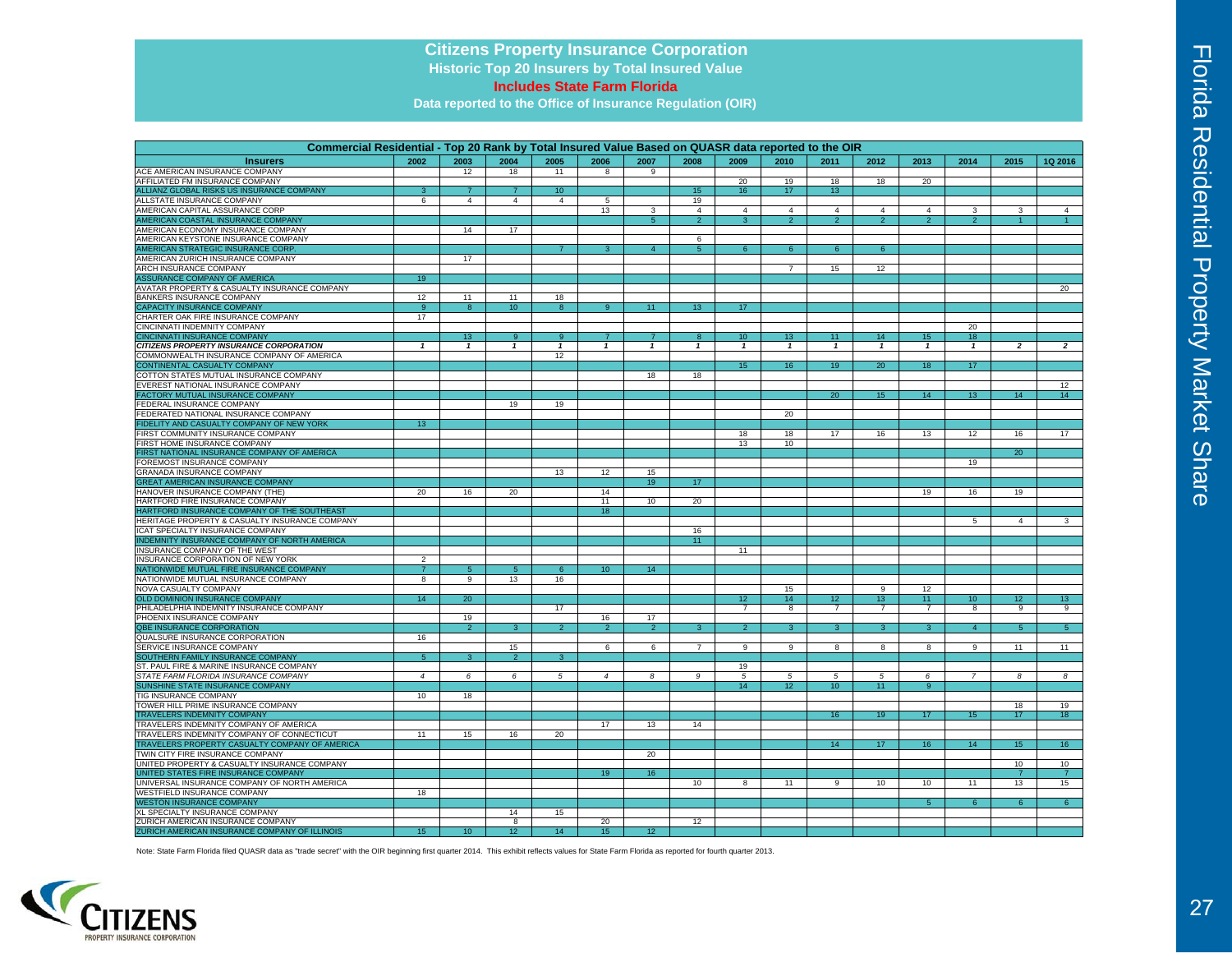## **Top 10 Insurers by Total Insured Value Florida Commercial Residential Property**

**Includes State Farm Florida**

**QUASR data as of March 31, 2016**



- **E** American Coastal Insurance Company
- **Citizens Property Insurance Corporation**
- **Heritage Property & Casualty Insurance Company**
- **E** American Capital Assurance Corp
- **QBE Insurance Corporation**
- **Weston Insurance Company**
- **United States Fire Insurance Company**
- **State Farm Florida Insurance Company**
- **Philadelphia Indemnity Insurance Company**
- **United Property & Casualty Insurance Company**
- **All Other Insurers**

| <b>Insurers</b>                                | <b>Total Insured Value</b> |
|------------------------------------------------|----------------------------|
| American Coastal Insurance Company             | \$52,133,301,950           |
| <b>Citizens Property Insurance Corporation</b> | \$28,065,696,446           |
| Heritage Property & Casualty Insurance Company | \$25,642,775,859           |
| American Capital Assurance Corp                | \$25,245,159,869           |
| <b>QBE Insurance Corporation</b>               | \$17,528,605,436           |
| <b>Weston Insurance Company</b>                | \$8,144,866,158            |
| United States Fire Insurance Company           | \$6,563,611,981            |
| State Farm Florida Insurance Company           | \$5,995,454,236            |
| Philadelphia Indemnity Insurance Company       | \$3,099,967,706            |
| United Property & Casualty Insurance Company   | \$3.063.847.828            |
| All Other Insurers                             | \$10,282,007,491           |
| Total                                          | \$185,765,294,960          |

#### **Notes:**

- 1) Includes admitted insurers (and Citizens) writing commercial residential property statewide
- 2) State Farm Florida filed QUASR data as "trade secret" with the OIR beginning first quarter 2014. This exhibit reflects values for State Farm Florida as reported for fourth quarter 2013.
- 3) Surplus lines companies are not included in the market share calculation

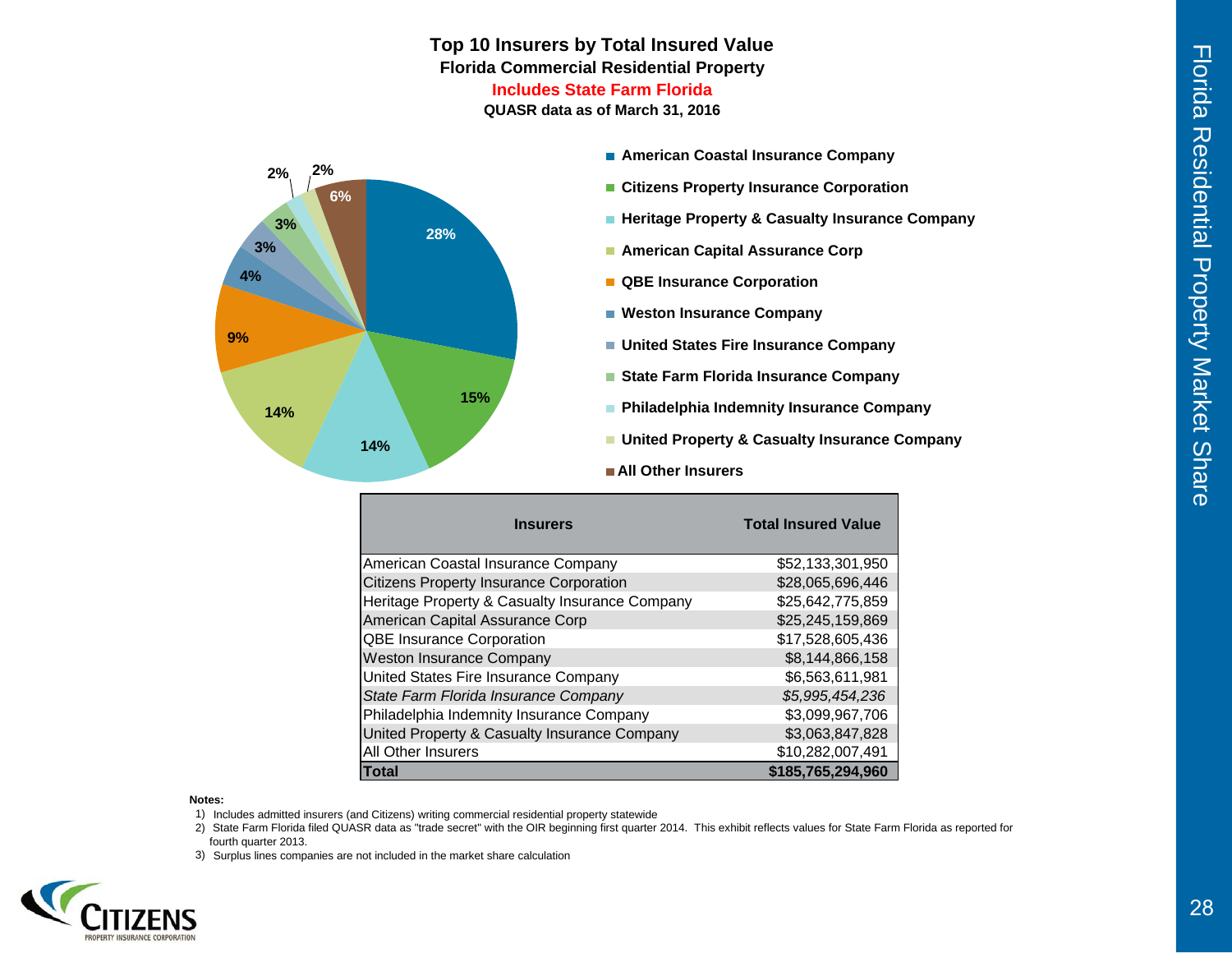

| <b>Carrier</b>                                          | <b>Year to Date</b><br><b>New Business</b><br>Written | <b>Policies</b><br><b>Inforce</b> | <b>Total Insured</b><br>Value for<br><b>All Policies</b> | <b>Premiums</b><br>Written |
|---------------------------------------------------------|-------------------------------------------------------|-----------------------------------|----------------------------------------------------------|----------------------------|
| American Coastal Insurance Company                      | 1.278                                                 | 4,629                             | \$52,133,301,950                                         | \$293,277,842              |
| <b>First Community Insurance Company</b>                | 375                                                   | 1,421                             | \$558,110,702                                            | \$2,985,591                |
| Heritage Property & Casualty Insurance Company          | 331                                                   | 3,631                             | \$25,642,775,859                                         | \$124,298,637              |
| American Capital Assurance Corp                         | 316                                                   | 2.093                             | \$25,245,159,869                                         | \$62,418,052               |
| Citizens Property Insurance Corporation                 | 140                                                   | 7,438                             | \$28,065,696,446                                         | \$127,557,119              |
| State Farm Florida Insurance Company                    | 131                                                   | 27,616                            | \$5,995,454,236                                          | \$29,550,309               |
| Foremost Insurance Company                              | 96                                                    | 3.383                             | \$153,651,200                                            | \$2,299,616                |
| <b>Weston Insurance Company</b>                         | 54                                                    | 2,089                             | \$8,144,866,158                                          | \$44,136,907               |
| United Property & Casualty Insurance Company            | 47                                                    | 386                               | \$3,063,847,828                                          | \$24,884,594               |
| <b>Avatar Property &amp; Casualty Insurance Company</b> | 46                                                    | 74                                | \$337,727,852                                            | \$1,429,152                |
| All Other Insurers                                      | 214                                                   | 4.304                             | \$36,424,702,860                                         | \$115,089,085              |
| Total                                                   | 3,028                                                 | 57.064                            | \$185,765,294,960                                        | \$827,926,903              |

#### **Notes:**

1) Includes admitted insurers (and Citizens) writing commercial residential property statewide

 2) State Farm Florida filed QUASR data as "trade secret" with the OIR beginning first quarter 2014. This exhibit reflects values for State Farm Florida as reported for fourth quarter 2013.

3) New business does not include assumed policies

4) American Coastal also non-renewed 1,255 commercial residential policies in Q1 2016

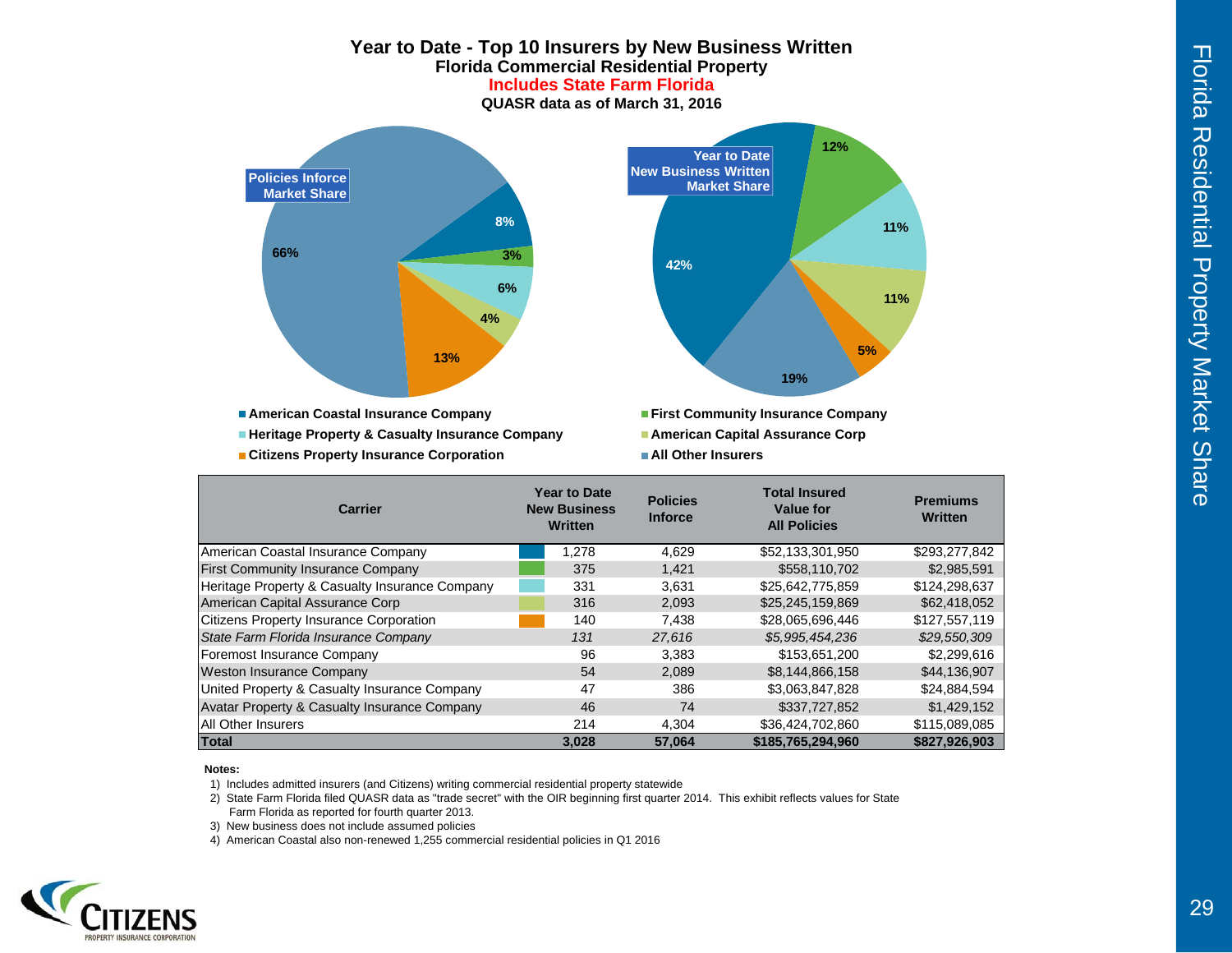## **Change in Market Share Includes State Farm Florida Florida Commercial Residential Property**

|                                                |               | Top 10 Insurers by Total Insured Value (TIV)   |               |
|------------------------------------------------|---------------|------------------------------------------------|---------------|
| <b>Prior Analysis</b>                          |               | <b>Current Analysis</b>                        |               |
| 12/31/15                                       |               | 03/31/16                                       |               |
|                                                | <b>TIV</b>    |                                                | <b>TIV</b>    |
| <b>Insurer Name</b>                            | <b>Market</b> | <b>Insurer Name</b>                            | <b>Market</b> |
|                                                | <b>Share</b>  |                                                | <b>Share</b>  |
| American Coastal Insurance Company             | 28%           | American Coastal Insurance Company             | 28%           |
| <b>Citizens Property Insurance Corporation</b> | 18%           | Citizens Property Insurance Corporation        | 15%           |
| American Capital Assurance Corp                | 13%           | Heritage Property & Casualty Insurance Company | 14%           |
| Heritage Property & Casualty Insurance Company | 12%           | American Capital Assurance Corp                | 14%           |
| <b>QBE Insurance Corporation</b>               | 10%           | <b>QBE Insurance Corporation</b>               | 9%            |
| Weston Insurance Company                       | 5%            | <b>Weston Insurance Company</b>                | 4%            |
| United States Fire Insurance Company           | 4%            | United States Fire Insurance Company           | 4%            |
| State Farm Florida Insurance Company           | 3%            | State Farm Florida Insurance Company           | 3%            |
| Philadelphia Indemnity Insurance Company       | 2%            | Philadelphia Indemnity Insurance Company       | 2%            |
| United Property & Casualty Insurance Company   | 1%            | United Property & Casualty Insurance Company   | 2%            |

| Top 10 Insurers by New Business                |                 |                                                         |                 |  |  |  |  |  |  |  |  |
|------------------------------------------------|-----------------|---------------------------------------------------------|-----------------|--|--|--|--|--|--|--|--|
| <b>Prior Analysis</b>                          |                 | <b>Current Analysis</b>                                 |                 |  |  |  |  |  |  |  |  |
| 12/31/15                                       |                 | 03/31/16                                                |                 |  |  |  |  |  |  |  |  |
|                                                | # New           |                                                         | # New           |  |  |  |  |  |  |  |  |
| <b>Insurer Name</b>                            | <b>Policies</b> | <b>Insurer Name</b>                                     | <b>Policies</b> |  |  |  |  |  |  |  |  |
|                                                | <b>Market</b>   |                                                         | <b>Market</b>   |  |  |  |  |  |  |  |  |
|                                                | <b>Share</b>    |                                                         | <b>Share</b>    |  |  |  |  |  |  |  |  |
| American Coastal Insurance Company             | 46%             | American Coastal Insurance Company                      | 42%             |  |  |  |  |  |  |  |  |
| <b>Weston Insurance Company</b>                | 12%             | <b>First Community Insurance Company</b>                | 12%             |  |  |  |  |  |  |  |  |
| American Capital Assurance Corp                | 11%             | Heritage Property & Casualty Insurance Company          | 11%             |  |  |  |  |  |  |  |  |
| Heritage Property & Casualty Insurance Company | 8%              | American Capital Assurance Corp                         | 10%             |  |  |  |  |  |  |  |  |
| <b>Citizens Property Insurance Corporation</b> | 7%              | <b>Citizens Property Insurance Corporation</b>          | 5%              |  |  |  |  |  |  |  |  |
| State Farm Florida Insurance Company           | 5%              | State Farm Florida Insurance Company                    | 4%              |  |  |  |  |  |  |  |  |
| United Property & Casualty Insurance Company   | 2%              | Foremost Insurance Company                              | 3%              |  |  |  |  |  |  |  |  |
| <b>Foremost Insurance Company</b>              | 2%              | <b>Weston Insurance Company</b>                         | 2%              |  |  |  |  |  |  |  |  |
| Tower Hill Prime Insurance Company             | $1\%$           | United Property & Casualty Insurance Company            | 2%              |  |  |  |  |  |  |  |  |
| <b>First Community Insurance Company</b>       | 1%              | <b>Avatar Property &amp; Casualty Insurance Company</b> | 2%              |  |  |  |  |  |  |  |  |

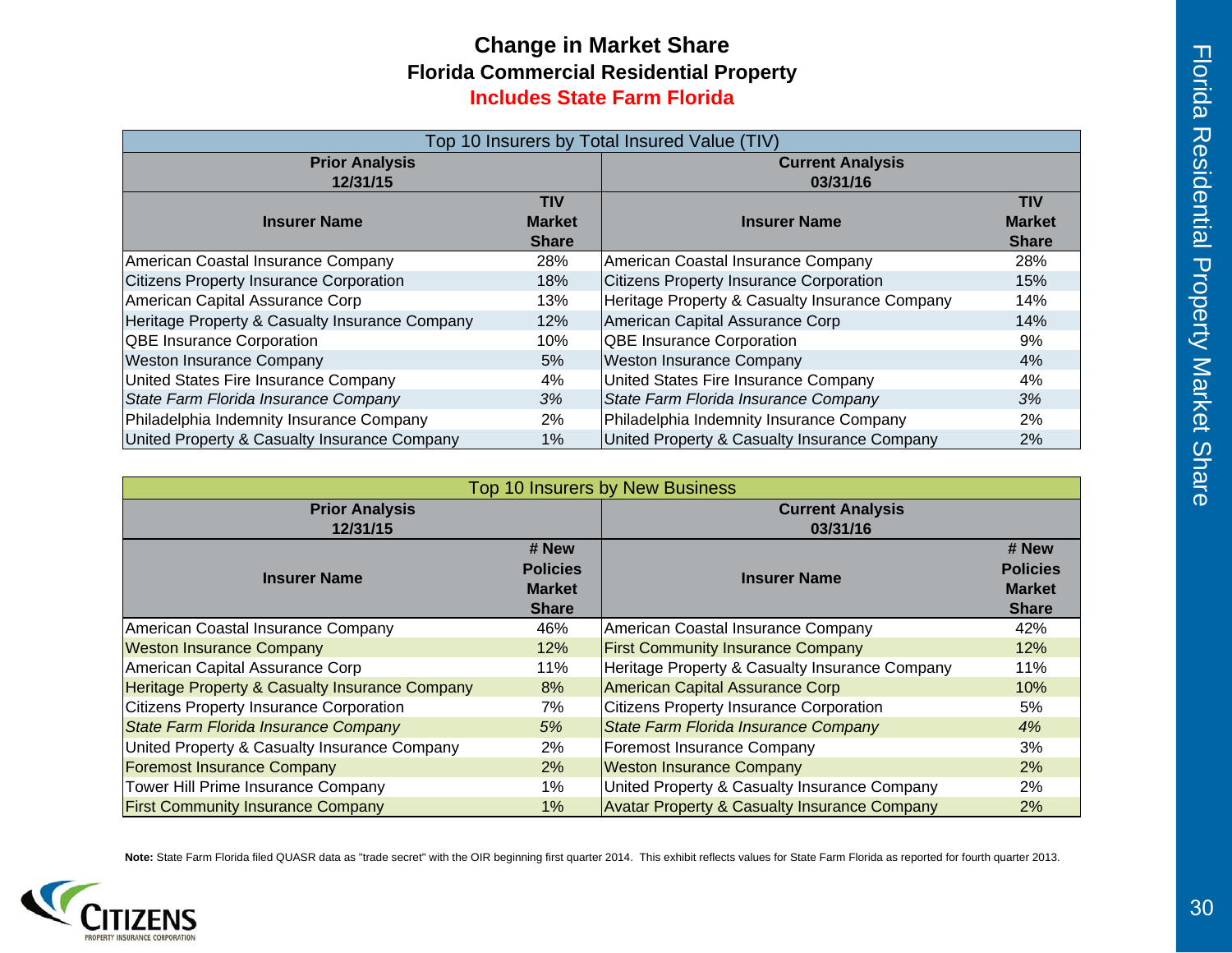## **Includes State Farm Florida**

**QUASR data as of March 31, 2016**

|                     | <b>Citizens</b>      |               | <b>All Other Insurers</b>  |               |                    | <b>Citizens</b>            |               | <b>All Other Insurers</b>  |               |
|---------------------|----------------------|---------------|----------------------------|---------------|--------------------|----------------------------|---------------|----------------------------|---------------|
| <b>County</b>       | <b>Total Insured</b> | <b>Market</b> | <b>Total Insured Value</b> | <b>Market</b> | <b>County</b>      | <b>Total Insured Value</b> | <b>Market</b> | <b>Total Insured Value</b> | <b>Market</b> |
|                     | <b>Value</b>         | <b>Share</b>  |                            | <b>Share</b>  |                    |                            | <b>Share</b>  |                            | <b>Share</b>  |
| Alachua             | \$3,019,400          | 0%            | \$1,064,587,829            | 100%          | Lee                | \$960,020,900              | 8%            | \$10,844,292,843           | 92%           |
| <b>Baker</b>        | \$0                  | 0%            | \$15,542,715               | 100%          | Leon               | \$15,344,200               | 2%            | \$981,121,447              | 98%           |
| <b>Bay</b>          | \$81,384,250         | 24%           | \$262,411,904              | 76%           | Levy               | \$0                        | 0%            | \$9,497,257                | 100%          |
| <b>Bradford</b>     | \$0                  | $0\%$         | \$14,153,737               | 100%          | Liberty            | \$0                        | 0%            | \$2,225,480                | 100%          |
| <b>Brevard</b>      | \$576,989,100        | 15%           | \$3,222,585,268            | 85%           | Madison            | \$0                        | $0\%$         | \$7,127,170                | 100%          |
| <b>Broward</b>      | \$5,068,941,483      | 16%           | \$26,779,657,161           | 84%           | Manatee            | \$250,206,180              | 6%            | \$3,844,066,554            | 94%           |
| Calhoun             | \$0                  | 0%            | \$4,024,250                | 100%          | Marion             | \$11,135,200               | 3%            | \$423,371,039              | 97%           |
| Charlotte           | \$222,316,100        | 11%           | \$1,761,368,955            | 89%           | Martin             | \$263,868,690              | 17%           | \$1,317,058,667            | 83%           |
| <b>Citrus</b>       | \$1,122,200          | 0%            | \$300,154,715              | 100%          | <b>Miami-Dade</b>  | \$7,871,589,695            | 23%           | \$25,783,797,473           | 77%           |
| Clay                | \$0                  | 0%            | \$482,139,496              | 100%          | <b>Monroe</b>      | \$1,046,659,985            | 66%           | \$534,447,865              | 34%           |
| Collier             | \$937,962,820        | 9%            | \$9,761,924,971            | 91%           | <b>Nassau</b>      | \$16,583,600               | 6%            | \$253,591,053              | 94%           |
| Columbia            | \$0                  | 0%            | \$36,353,415               | 100%          | Okaloosa           | \$130,559,000              | 17%           | \$646,059,004              | 83%           |
| Desoto              | \$0                  | 0%            | \$44,132,715               | 100%          | Okeechobee         | \$0                        | 0%            | \$42,528,396               | 100%          |
| <b>Dixie</b>        | \$0                  | 0%            | \$15,941,930               | 100%          | Orange             | \$148,376,000              | 2%            | \$6,444,101,889            | 98%           |
| Duval               | \$17,496,400         | 1%            | \$2,938,753,942            | 99%           | Osceola            | \$16,047,700               | 1%            | \$1,570,850,078            | 99%           |
| <b>Escambia</b>     | \$164,850,900        | 26%           | \$476,282,071              | 74%           | <b>Palm Beach</b>  | \$5,848,531,435            | 23%           | \$19,995,553,805           | 77%           |
| Flagler             | \$0                  | 0%            | \$665,251,696              | 100%          | Pasco              | \$124,555,300              | 9%            | \$1,225,202,719            | 91%           |
| <b>Franklin</b>     | \$6,928,000          | 59%           | \$4,717,181                | 41%           | <b>Pinellas</b>    | \$2,103,158,302            | 14%           | \$13,072,240,246           | 86%           |
| Gadsden             | \$0                  | 0%            | \$23,468,365               | 100%          | Polk               | \$9,729,000                | 1%            | \$1,311,560,961            | 99%           |
| Gilchrist           | \$0                  | 0%            | \$2,141,860                | 100%          | Putnam             | \$0                        | 0%            | \$45,052,771               | 100%          |
| Glades              | \$0                  | 0%            | \$2,371,789                | 100%          | Saint Johns        | \$9,180,900                | 1%            | \$892,681,171              | 99%           |
| Gulf                | \$2,311,000          | 16%           | \$12,401,517               | 84%           | <b>Saint Lucie</b> | \$217,632,450              | 10%           | \$1,866,396,524            | 90%           |
| Hamilton            | \$0                  | 0%            | \$2,589,070                | 100%          | Santa Rosa         | \$8,499,000                | 5%            | \$164,984,361              | 95%           |
| Hardee              | \$0                  | 0%            | \$13,559,389               | 100%          | Sarasota           | \$922,613,549              | 13%           | \$6,326,883,297            | 87%           |
| <b>Hendry</b>       | \$0                  | 0%            | \$14,572,020               | 100%          | Seminole           | \$8,312,900                | 0%            | \$1,685,759,990            | 100%          |
| Hernando            | \$6,324,500          | 6%            | \$98,528,759               | 94%           | Sumter             | \$0                        | 0%            | \$71,094,205               | 100%          |
| Highlands           | \$181,900            | 0%            | \$227,072,245              | 100%          | Suwannee           | \$0                        | 0%            | \$31,771,998               | 100%          |
| Hillsborough        | \$280,127,400        | 4%            | \$6,177,214,674            | 96%           | Taylor             | \$0                        | 0%            | \$18,095,774               | 100%          |
| <b>Holmes</b>       | \$0                  | 0%            | \$5,884,637                | 100%          | <b>Union</b>       | \$0                        | 0%            | \$2,617,069                | 100%          |
| <b>Indian River</b> | \$335,617,502        | 26%           | \$949,025,261              | 74%           | Volusia            | \$256,947,310              | 12%           | \$1,875,813,227            | 88%           |
| Jackson             | \$0                  | 0%            | \$69,202,536               | 100%          | Wakulla            | \$0                        | $0\%$         | \$21,400,344               | 100%          |
| Jefferson           | \$0                  | 0%            | \$16,160,433               | 100%          | <b>Walton</b>      | \$120,572,195              | 30%           | \$281,827,359              | 70%           |
| Lafayette           | \$0                  | 0%            | \$2,162,955                | 100%          | Washington         | \$0                        | 0%            | \$12,253,537               | 100%          |
| Lake                | \$0                  | 0%            | \$627,933,480              | 100%          | <b>Total</b>       | \$28,065,696,446           | 15%           | \$157,699,598,514          | 85%           |

#### **Notes:**

1) Counties are bolded when Citizens' market share is 20% or greater in that county

2) Market share is based on all policies, not just those that include wind. For Monroe county, Citizens carries the wind portion for most of the policies.

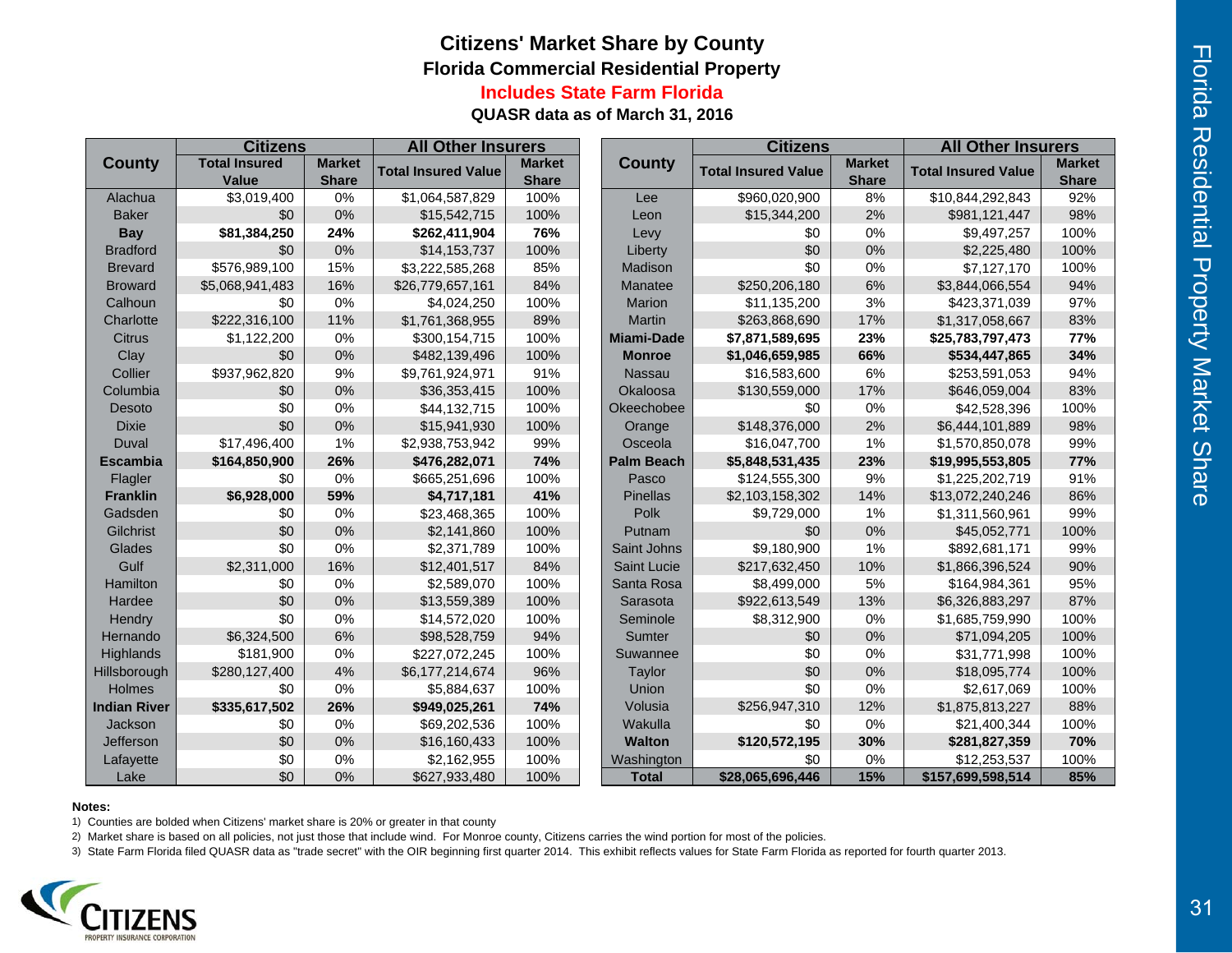

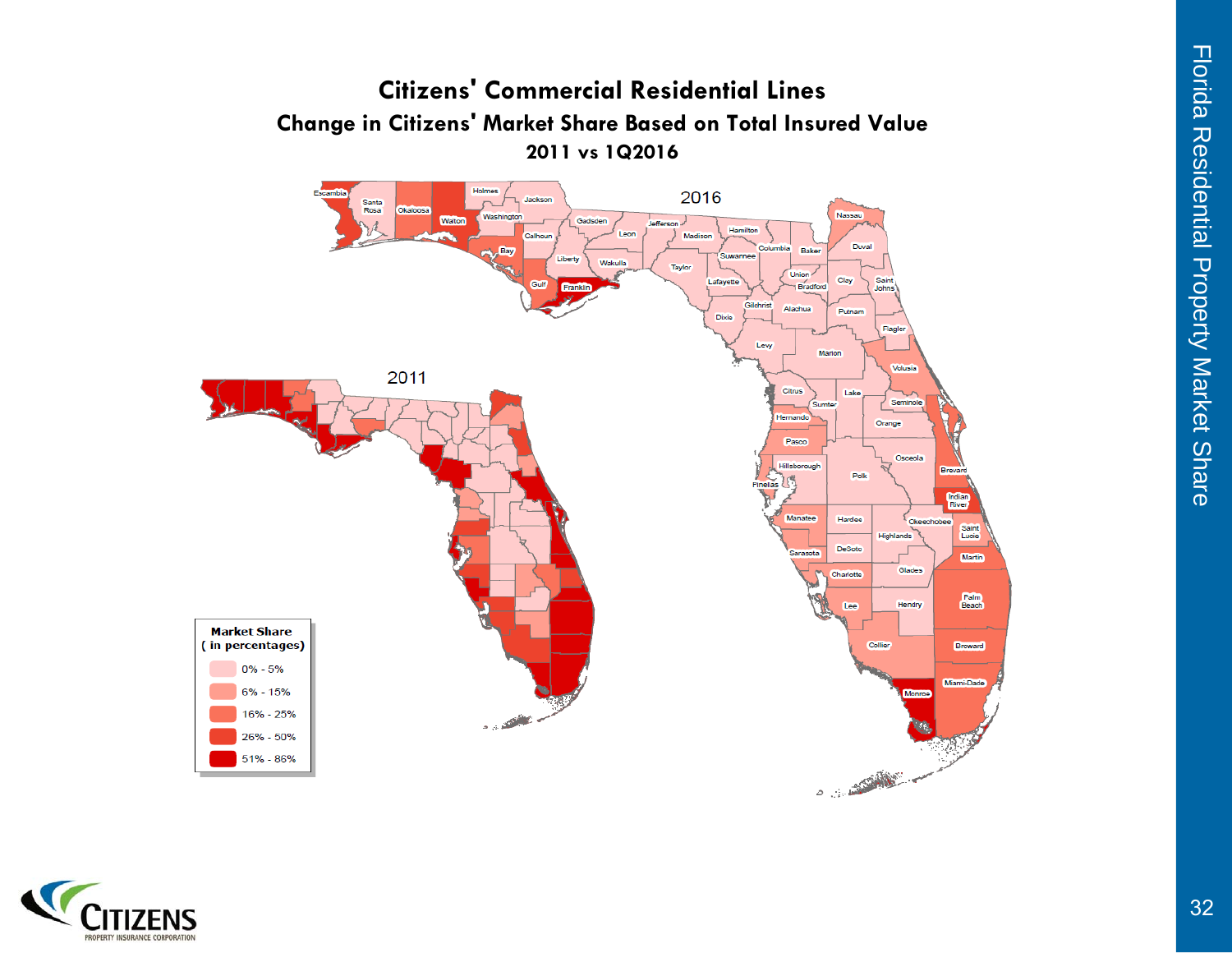## **Average Premium and Total Insured Value (TIV) Per Policy**

**Includes State Farm Florida**

**QUASR data as of March 31, 2016**

**Policies Inforce, Premium and Total Insured Value Commercial Residential**







| <b>Insurers</b>                                | <b>Policies</b><br><b>Inforce</b> | <b>Premium</b><br>(5000) | <b>TIV</b><br>(\$000) | Average<br><b>Premium Per</b><br>\$1,000 TIV | Average<br><b>Premium Per</b><br><b>Policy</b> | <b>Average TIV Per</b><br><b>Policy</b> |
|------------------------------------------------|-----------------------------------|--------------------------|-----------------------|----------------------------------------------|------------------------------------------------|-----------------------------------------|
| American Coastal Insurance Company             | 4.629                             | \$293.277.842            | \$52,133,301,950      | \$5.63                                       | \$63.357                                       | \$11,262,325                            |
| <b>Citizens Property Insurance Corporation</b> | 7.438                             | \$127,557,119            | \$28,065,696,446      | \$4.54                                       | \$17,149                                       | \$3,773,285                             |
| Heritage Property & Casualty Insurance Company | 3.631                             | \$124.298.637            | \$25.642.775.859      | \$4.85                                       | \$34.233                                       | \$7.062.180                             |
| American Capital Assurance Corp                | 2.093                             | \$62,418,052             | \$25,245,159,869      | \$2.47                                       | \$29.822                                       | \$12,061,710                            |
| <b>QBE Insurance Corporation</b>               | 799                               | \$63.134.021             | \$17.528.605.436      | \$3.60                                       | \$79.016                                       | \$21,938,180                            |
| <b>All Other Insurers</b>                      | 36.385                            | \$113,104,326            | \$29,004,889,242      | \$3.90                                       | \$3.109                                        | \$797.166                               |
| <b>Total Market</b>                            | 57.064                            | \$827,926,903            | \$185,765,294,960     | \$4.46                                       | \$14,509                                       | \$3,255,385                             |

**Notes:** 

1) Includes admitted insurers (and Citizens) writing personal residential property statewide

2) State Farm Florida filed QUASR data as "trade secret" with the OIR beginning first quarter 2014. This exhibit reflects values for State Farm Florida as reported for fourth quarter 2013.

3) Exhibit includes insurer specific data for those with greater than 5% market share by TIV

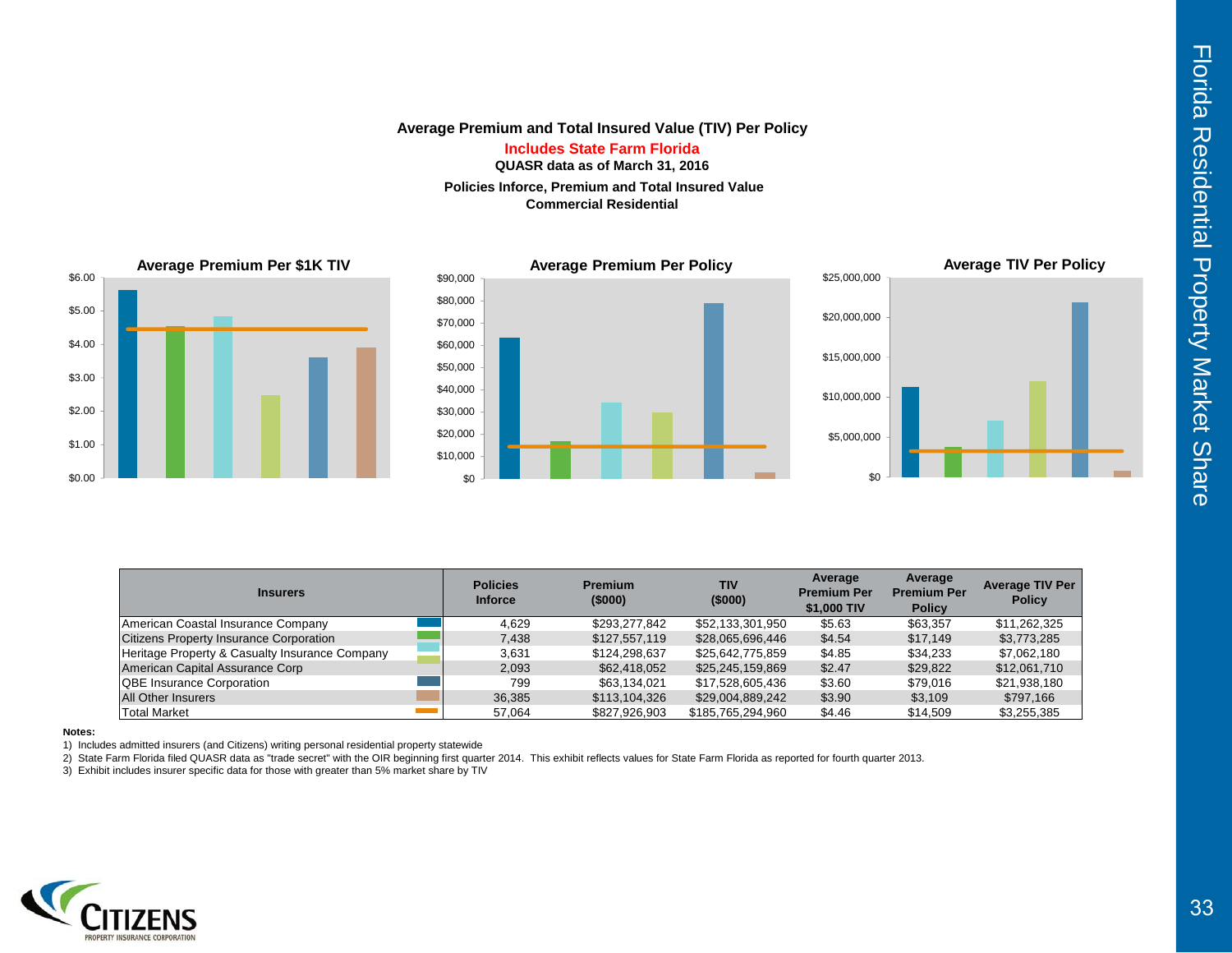## **Statewide TrendQUASR data as of March 31, 2016 Includes State Farm Florida**

## **Policies Inforce, Total Insured Value (TIV) & Premium Historical Trends Commercial Residential**



|         |                 |        | <b>Citizens</b> |        |                |       |                 |        | <b>All Other Insurers</b> |       | <b>Total</b> |       |                 |               |             |
|---------|-----------------|--------|-----------------|--------|----------------|-------|-----------------|--------|---------------------------|-------|--------------|-------|-----------------|---------------|-------------|
| Year    | <b>Policies</b> | $%$ of | <b>TIV</b>      | $%$ of | <b>Premium</b> | % of  | <b>Policies</b> | $%$ of | TIV                       | % of  | Premium      | % of  | <b>Policies</b> | <b>TIV</b>    | Premium     |
|         | <b>Inforce</b>  | Total  | (\$000)         | Total  | (\$000)        | Total | <b>Inforce</b>  | Total  | (\$000)                   | Total | (\$000)      | Total | <b>Inforce</b>  | (\$000)       | (\$000)     |
| 2009    | 21.369          | 20%    | \$129,568,971   | 53%    | \$550,430      | 54%   | 83.020          | 80%    | \$117,203,651             | 47%   | \$465,567    | 46%   | 104,389         | \$246,772,622 | \$1,015,997 |
| 2010    | 21.763          | 23%    | \$116,884,642   | 48%    | \$542,028      | 52%   | 72.149          | 77%    | \$124,530,051             | 52%   | \$495.251    | 48%   | 93.912          | \$241.414.692 | \$1,037,279 |
| 2011    | 20.776          | 27%    | \$107.852.921   | 48%    | \$508,253      | 49%   | 57.007          | 73%    | \$115,342,976             | 52%   | \$519,460    | 51%   | 77.783          | \$223,195,897 | \$1,027,713 |
| 2012    | 19.741          | 28%    | \$104,763,503   | 48%    | \$517,270      | 50%   | 49.797          | 72%    | \$114,870,599             | 52%   | \$521,971    | 50%   | 69,538          | \$219,634,102 | \$1,039,241 |
| 2013    | 16.620          | 26%    | \$89,346,440    | 42%    | \$463,656      | 44%   | 46.395          | 74%    | \$121.034.784             | 58%   | \$598,174    | 56%   | 63.015          | \$210,381,225 | \$1,061,830 |
| 2014    | 11.626          | 19%    | \$53,508,079    | 27%    | \$261,981      | 26%   | 48.633          | 81%    | \$146,206,732             | 73%   | \$729,382    | 74%   | 60.259          | \$199.714.811 | \$991,363   |
| 2015    | 8,315           | 14%    | \$33,722,967    | 18%    | \$152,614      | 18%   | 49,070          | 86%    | \$156,376,744             | 82%   | \$712,049    | 82%   | 57,385          | \$190,099,712 | \$864,664   |
| 1Q 2016 | 7,438           | 13%    | \$28,065,696    | 15%    | \$127,557      | 15%   | 49,626          | 87%    | \$157,699,599             | 85%   | \$700,370    | 85%   | 57.064          | \$185,765,295 | \$827,927   |

#### **Notes:**

1) Includes admitted insurers (and Citizens) writing commercial residential property statewide

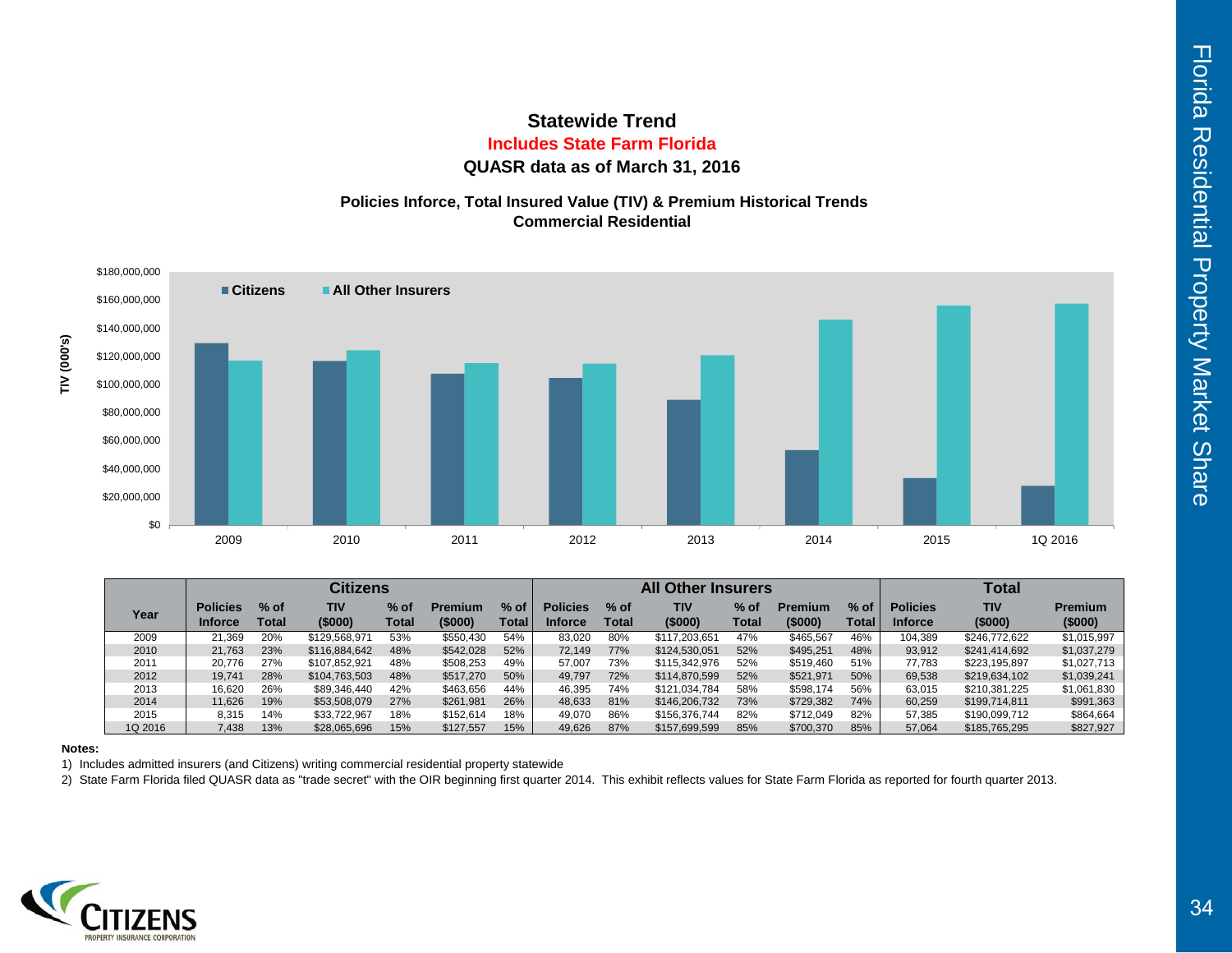## **Annual Total Market Historical Analysis**

## **Personal and Commercial Residential**

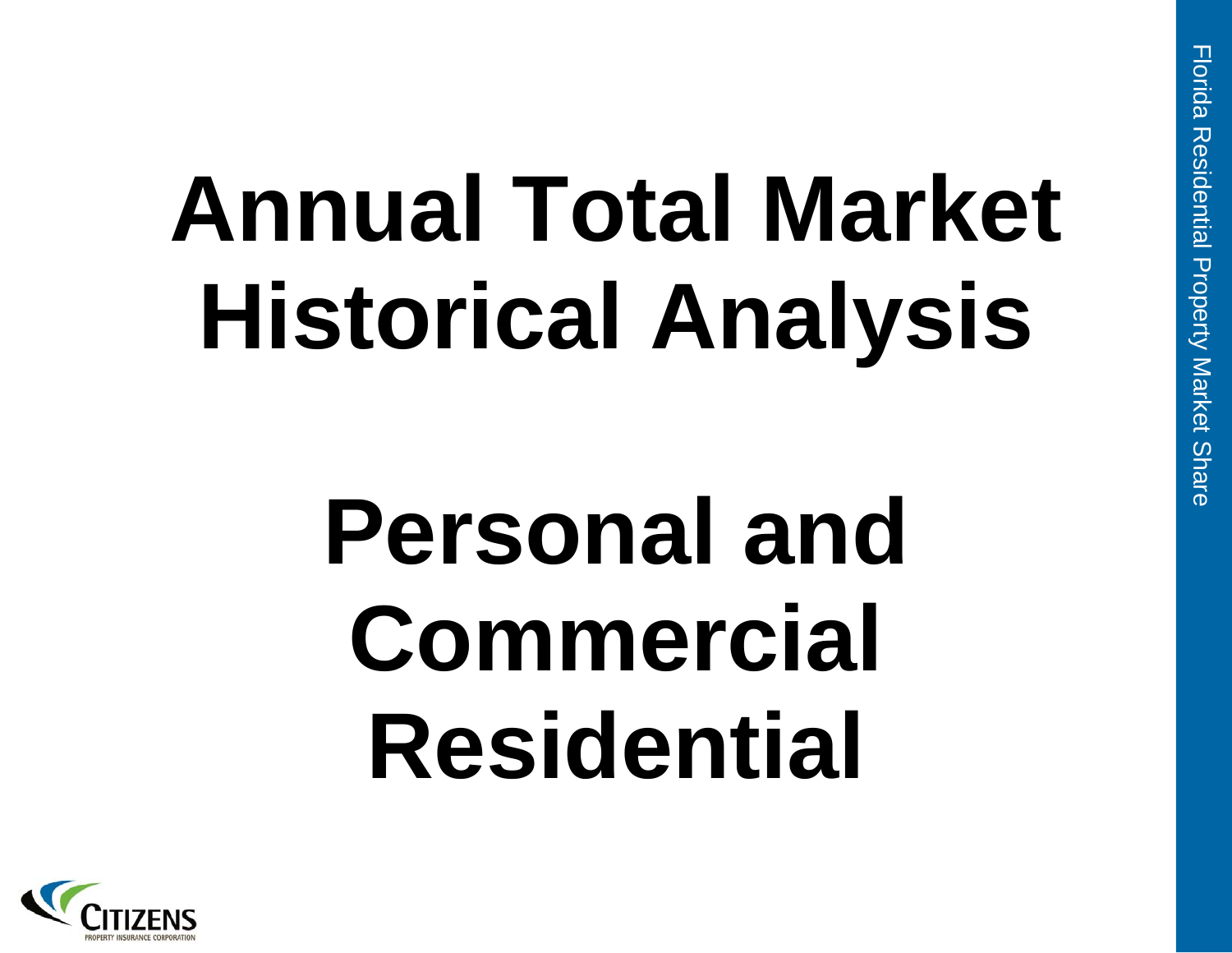## **Annual Total Market - Historical Analysis 2002 through 2015**

**Policies Inforce and Premium Historical TrendsFlorida Personal Residential Property**





#### **Admitted Insurers**

**Citizens Surplus Lines** 

|      |                                   | <b>Admitted Insurers</b>  |                                   | <b>Citizens</b>           |                                   | <b>Surplus Lines</b>      |                                   | <b>Total Market</b> |
|------|-----------------------------------|---------------------------|-----------------------------------|---------------------------|-----------------------------------|---------------------------|-----------------------------------|---------------------|
| Year | <b>Policies</b><br><b>Inforce</b> | <b>Premium</b><br>(000's) | <b>Policies</b><br><b>Inforce</b> | <b>Premium</b><br>(000's) | <b>Policies</b><br><b>Inforce</b> | <b>Premium</b><br>(000's) | <b>Policies</b><br><b>Inforce</b> | Premium<br>(000's)  |
| 2002 | 4.633.859                         | \$3,596,369               | 552.111                           | \$663,334                 | 143.904                           | \$176,805                 | 5,329,874                         | \$4,436,508         |
| 2003 | 4,537,905                         | \$4,008,152               | 728,610                           | \$941,473                 | 147.460                           | \$197,945                 | 5,413,975                         | \$5,147,570         |
| 2004 | 4,644,014                         | \$4,587,292               | 764,818                           | \$1,087,838               | 161,740                           | \$233,174                 | 5,570,572                         | \$5,908,303         |
| 2005 | 4.933.086                         | \$5,708,223               | 730.617                           | \$1.263.825               | 182.867                           | \$308,771                 | 5.846.570                         | \$7,280,819         |
| 2006 | 4.569.835                         | \$6.874.161               | 1.120.479                         | \$2,429,161               | 141.820                           | \$334.130                 | 5,832,134                         | \$9.637.452         |
| 2007 | 4.274.854                         | \$7.083.591               | 1.119.753                         | \$2,250,497               | 117.160                           | \$295.243                 | 5.511.767                         | \$9.629.331         |
| 2008 | 4,617,600                         | \$6,669,675               | 980.620                           | \$1,632,495               | 106,753                           | \$245,531                 | 5,704,973                         | \$8,547,701         |
| 2009 | 4,747,492                         | \$6,796,366               | 947,525                           | \$1,486,820               | 98,458                            | \$240.477                 | 5,793,475                         | \$8,523,664         |
| 2010 | 4,485,598                         | \$6.782.374               | 1.199.263                         | \$2,005,579               | 96.567                            | \$235.215                 | 5,781,428                         | \$9,023,168         |
| 2011 | 4.302.229                         | \$6,838,229               | 1,386,317                         | \$2,469,201               | 99,923                            | \$236,800                 | 5,788,469                         | \$9,544,229         |
| 2012 | 4,433,159                         | \$7,435,553               | 1,230,528                         | \$2,206,326               | 125.599                           | \$271,092                 | 5,789,286                         | \$9.912.971         |
| 2013 | 4,723,207                         | \$8,318,272               | 956.877                           | \$1,735,299               | 152,592                           | \$333,619                 | 5,832,676                         | \$10,387,190        |
| 2014 | 5,161,213                         | \$8,935,274               | 609.148                           | \$1,105,259               | 213.768                           | \$355,262                 | 5,984,129                         | \$10,395,795        |
| 2015 | 5.507.409                         | \$9.159.797               | 460.489                           | \$818,388                 | 212,440                           | \$421.291                 | 6.180.338                         | \$10.399.476        |

#### **Notes:**

1) Admitted insurer information is as reported to the Florida Office of Insurance Regulation (QUASR data) for the 4th quarter of each calendar year

2) For Citizens and the admitted market, policies inforce exclude ex-wind policies due to changes in QUASR reporting requirements over time

Surplus Lines data reported to the FSLSO as of 04/26/2016; insured value data is not reported and thus is excluded from this analysis<br>Surplus Lines for personal residential include HO-3, HO-4, HO-6, HO-8(starting in 2014),

3) 4) 5)